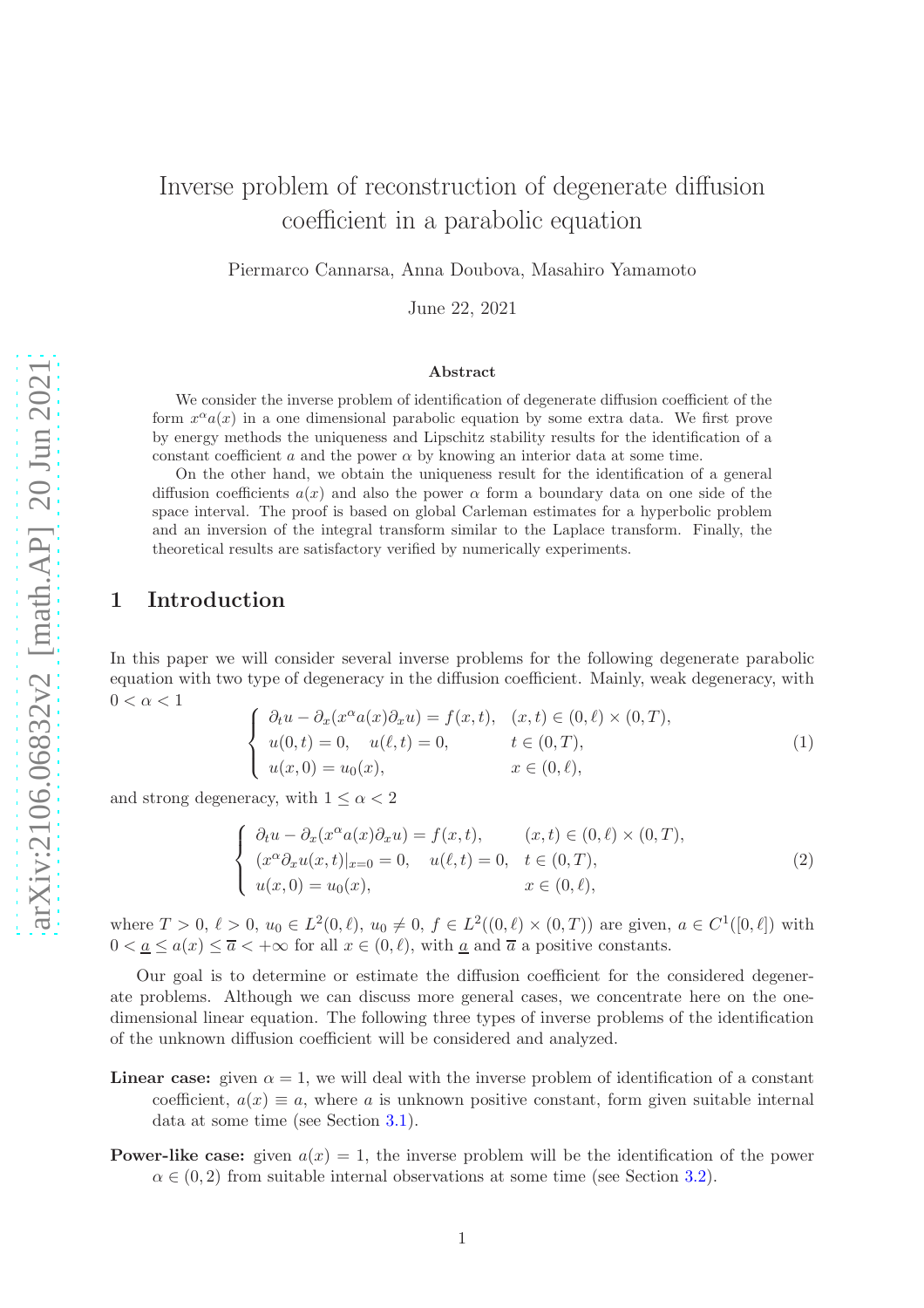# **General case:** the inverse problem of the identification of a general diffusion coefficient  $x^{\alpha}a(x)$ form one boundary observation (see Section [4\)](#page-8-0).

In recent years, degenerate parabolic equations have received increasing attention, in view of the important related theoretical analysis and practical applications, as for example climate science (see Sellers [\[36\]](#page-38-0), Díaz [\[12\]](#page-36-0), Huang [\[24\]](#page-37-0)), populations genetics Ethier [\[14\]](#page-36-1), vision Citti and Manfredini [\[9\]](#page-36-2), financial mathematics Black and Scholes [\[5\]](#page-36-3) and fluid dynamic Oleinik and Samokhin [\[32\]](#page-37-1). See also Cannarsa, Martinez and Vancostenoble [\[7\]](#page-36-4) and references therein.

Inverse problems are the kind of problems known as not well-posed in the sense of Hadamard (see [\[16\]](#page-37-2)). This means that, either a solution does not exist, or it is not unique and/or small errors in known data lead to large errors in the computation of the solution(s). In particular, the first theoretical issues that we analyze in our paper are uniqueness and stability. The main techniques used here are usual in control and parameter identification theory: tools from real and complex analysis, energy methods and Hardy's inequality, Laplace and other similar integral transforms, and Carleman inequalities.

The literature related to inverse problems for degenerate parabolic PDEs, despite their fundamental importance and practical applications, is rather recent and scarce. For example, the inverse source problem was considered in Tort [\[39\]](#page-38-1), Cannarsa, Tort, and Yamamoto [\[8\]](#page-36-5), Cannarsa, Martinez and Vancostenoble [\[7\]](#page-36-4), Deng and all [\[10\]](#page-36-6) and Hussein and all [\[18\]](#page-37-3), where numerical reconstruction was also considered. The inverse problem of recovering the first-order coefficient of degenerate parabolic equations is analyzed in Deng and Yang [\[11\]](#page-36-7) and Kamynin [\[25\]](#page-37-4). An inverse diffusion problem was considered in [\[40\]](#page-38-2), where a constant diffusion coefficient was recovered from mesurement of second order derivatives by means of Carleman estimates provided in Cannarsa, Tort and Yamamoto [\[8\]](#page-36-5).

As for inverse problems of determining spatially varying coefficients such as conductivities and source terms for non-degenerate parabolic equations, we note that there has been a substantial amount of works. Here we are restricted to refer to chapters from Isakov [\[23\]](#page-37-5), and Yamamoto [\[41\]](#page-38-3). See also the references therein. In particular, as for the same type of inverse problems for one-dimensional regular parabolic equations, we refer to Murayama [\[31\]](#page-37-6), see also Pierce [\[33\]](#page-37-7), Suzuki and Murayama [\[37\]](#page-38-4).

On the other hand, most of the techniques that have been developed to treat non-degenerate parabolic equations cease to be applicable in the degenerate case. For instance, for strongly degenerate operators the trace of the co-normal derivate must vanish on the part of the boundary where ellipticity fails, yielding no useful measurement<sup>[1](#page-1-0)</sup>.

The second main issue of this paper is the reconstruction method for our inverse problems. The goal is to compute approximations of the diffusion coefficient as solutions to the inverse problems using the observation data. To our best knowledge, there are no works combining the theoretical studies on the uniqueness, stability and the numerical reconstruction of the diffusion coefficient for a degenerate parabolic equation.

An efficient technique to achieve this, as shown below, relies on a reformulation of the search of the diffusion coefficient as an extremal problem. This is classical nowadays and has been applied in a lot of situations; see for instance Lavrentiev and all [\[29\]](#page-37-8), Samarskii and Vabishchevich [\[35\]](#page-38-5), and Vogel [\[38\]](#page-38-6).

The paper is organized as follows. In Section [2,](#page-2-0) we consider the well-posedness of the direct problem [\(1\)](#page-0-0) and [\(2\)](#page-0-1). In Section [3.1](#page-4-0) we prove, using the energy methods, the Lipschitz stability and the uniqueness result for the linear case corresponding to the constant coefficient a. Section [3.2](#page-6-0) will be devoted to the power-like case of the identification of the power  $\alpha$  in [\(1\)](#page-0-0) and

<span id="page-1-0"></span><sup>&</sup>lt;sup>1</sup>Although in this paper we consider equations that degenerate on a strict subset of the boundary, our approach applies unaltered when degeneracy occurs on the whole boundary, like in the Budyko-Sellers model [\[36\]](#page-38-0).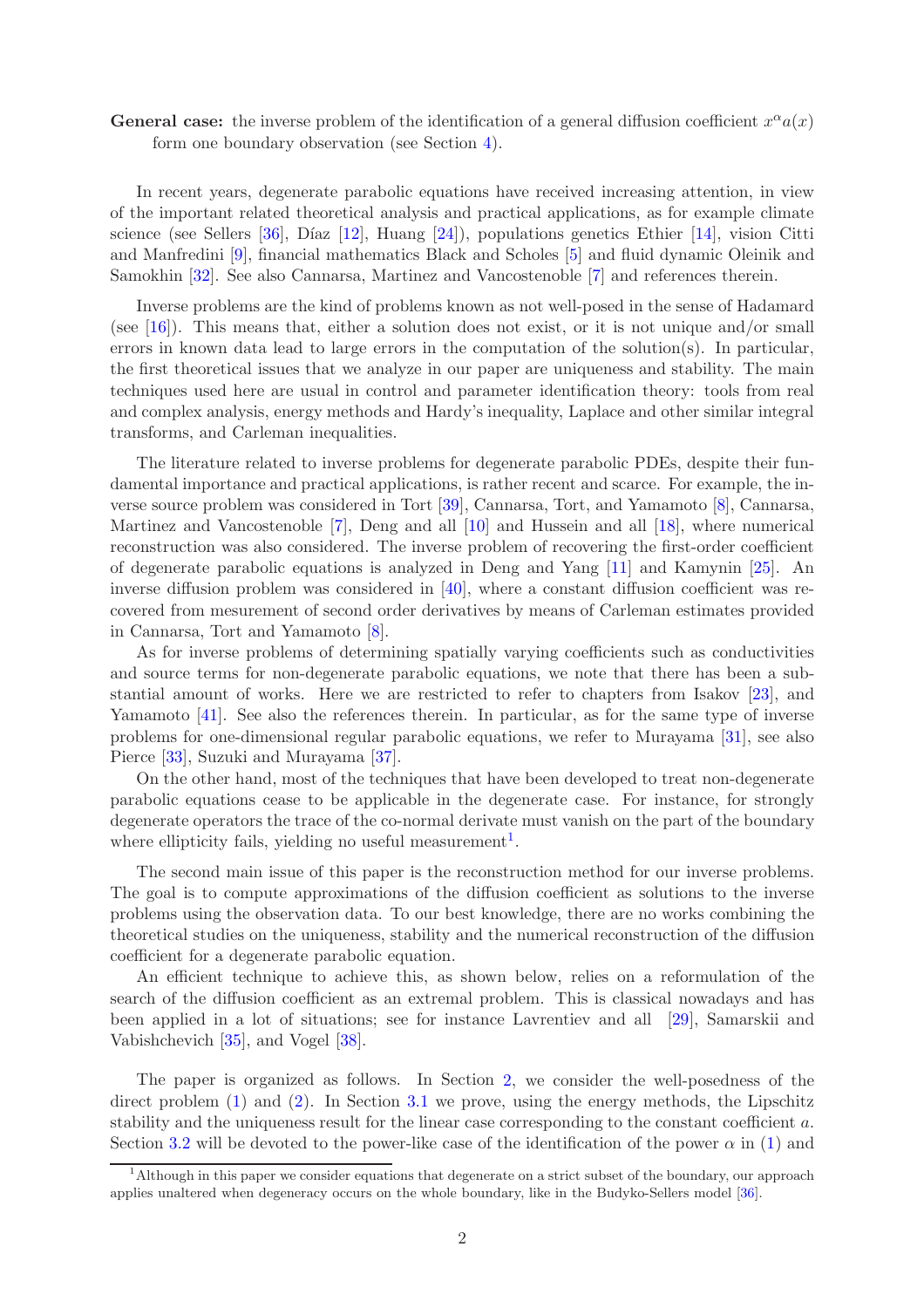[\(2\)](#page-0-1). Again, the Lipschitz stability and the uniqueness will be achieved by the energy methods. In Section [4](#page-8-0) a general case of the reconstruction of the unknown general diffusion coefficient  $x^{\alpha}a(x)$  will be treated by means of the Carleman estimates, obtaining the uniqueness result for both  $\alpha$  and  $a(x)$ . Finally, in Section [5,](#page-25-0) in order to illustrate theoretical results obtained in the previous sections, we perform satisfactory numerical experiments corresponding to the considered inverse problems.

# <span id="page-2-0"></span>2 Preliminaries

In this section we will consider the well-posedness of the direct problem related to [\(1\)](#page-0-0) and [\(2\)](#page-0-1). We begin with recalling the natural functions spaces where the problem can be set. For any  $\ell > 0$ , let us call  $H = L^2(0, \ell)$ . For  $\alpha \in (0, 2)$  we will consider the following function spaces:

<span id="page-2-4"></span>
$$
H^1_{\alpha}(0,\ell) = \begin{cases} \n\{u \in H \mid \int_0^{\ell} x^{\alpha} |\partial_x u|^2 dx < \infty, \ u(0) = u(\ell) = 0 \}, & 0 < \alpha < 1, \\
\{u \in H \mid \int_0^{\ell} x^{\alpha} |\partial_x u|^2 dx < \infty, \ u(\ell) = 0 \}, & 1 \le \alpha < 2\n\end{cases} \tag{3}
$$

and

$$
H^2_{\alpha}(0,\ell) = \{ u \in H^1_{\alpha}(0,\ell) \, | \, x \mapsto x^{\alpha} \partial_x u \in H^1(0,\ell) \}, \quad 0 < \alpha < 2.
$$

<span id="page-2-2"></span>**Remark 2.1 (Neumann boundary condition)** For  $u \in H^2_\alpha(0, \ell)$  with  $1 \leq \alpha < 2$ , we have  $x^{\alpha}\partial_x u|_{x=0} = 0$ . Indeed, if  $x^{\alpha}\partial_x u(x) \to L$  when  $x \to 0$ , then  $x^{\alpha}|\partial_x u(x)|^2 \sim L^2/x^{\alpha}$  and, therefore  $L = 0$  otherwise  $u \notin H^1_\alpha(0, \ell)$ .

We now adapt the classical Poincaré inequality to the above weighted spaces.

**Lemma 2.2 (Poincare's inequality)** For all  $\varepsilon > 0$ , there exists a constant  $C_p = C_p(\varepsilon, \ell) > 0$ such that for all  $\alpha \in [0, 2-\varepsilon]$ , the following holds:

<span id="page-2-3"></span><span id="page-2-1"></span>
$$
\int_0^\ell |u|^2 dx \le C_p \int_0^\ell x^\alpha |\partial_x u|^2 dx \quad \forall u \in H^1_\alpha(0, \ell). \tag{4}
$$

**Proof of Lemma [2.2–](#page-2-1)** Let  $\ell > 0$  be given. We will distinguish two cases.

1. Assume  $\alpha = 1$ , for all  $x \in (0, \ell)$ , we have

$$
|u(x)| \leq \int_x^{\ell} |\partial_x u| dy \leq \left(\int_x^{\ell} y |\partial_x u(y)|^2 dy\right)^{1/2} \left(\int_x^{\ell} \frac{1}{y} dy\right)^{1/2}
$$
  

$$
\leq \left(\log \frac{1}{\ell} - \log \frac{1}{x}\right)^{1/2} \left(\int_x^{\ell} y |\partial_x u(y)|^2 dy\right)^{1/2}.
$$

Therefore, we obtain

$$
\int_0^\ell |u(x)|^2 dx \le \left(\int_0^\ell \log \frac{1}{x} dx\right) \int_0^\ell x |\partial_x u(x)|^2 dx = \ell(1 - \log \ell) \int_0^\ell x |\partial_x u(x)|^2 dx.
$$

2. Assume now that  $\alpha \neq 1$ . We can write

$$
|u(x)| \leq \left| \int_x^{\ell} y^{\alpha/2} u'(y) \frac{dy}{y^{\alpha/2}} \right| \leq \left( \int_x^{\ell} \frac{dy}{y^{\alpha/2}} \right)^{1/2} \left( \int_0^{\ell} y^{\alpha} |u'(y)|^2 dy \right)^{1/2}
$$
  

$$
\leq \left( \frac{\ell^{1-\alpha} - x^{1-\alpha}}{1-\alpha} \right)^{1/2} \left( \int_0^{\ell} y^{\alpha} |u'(y)|^2 dy \right)^{1/2}
$$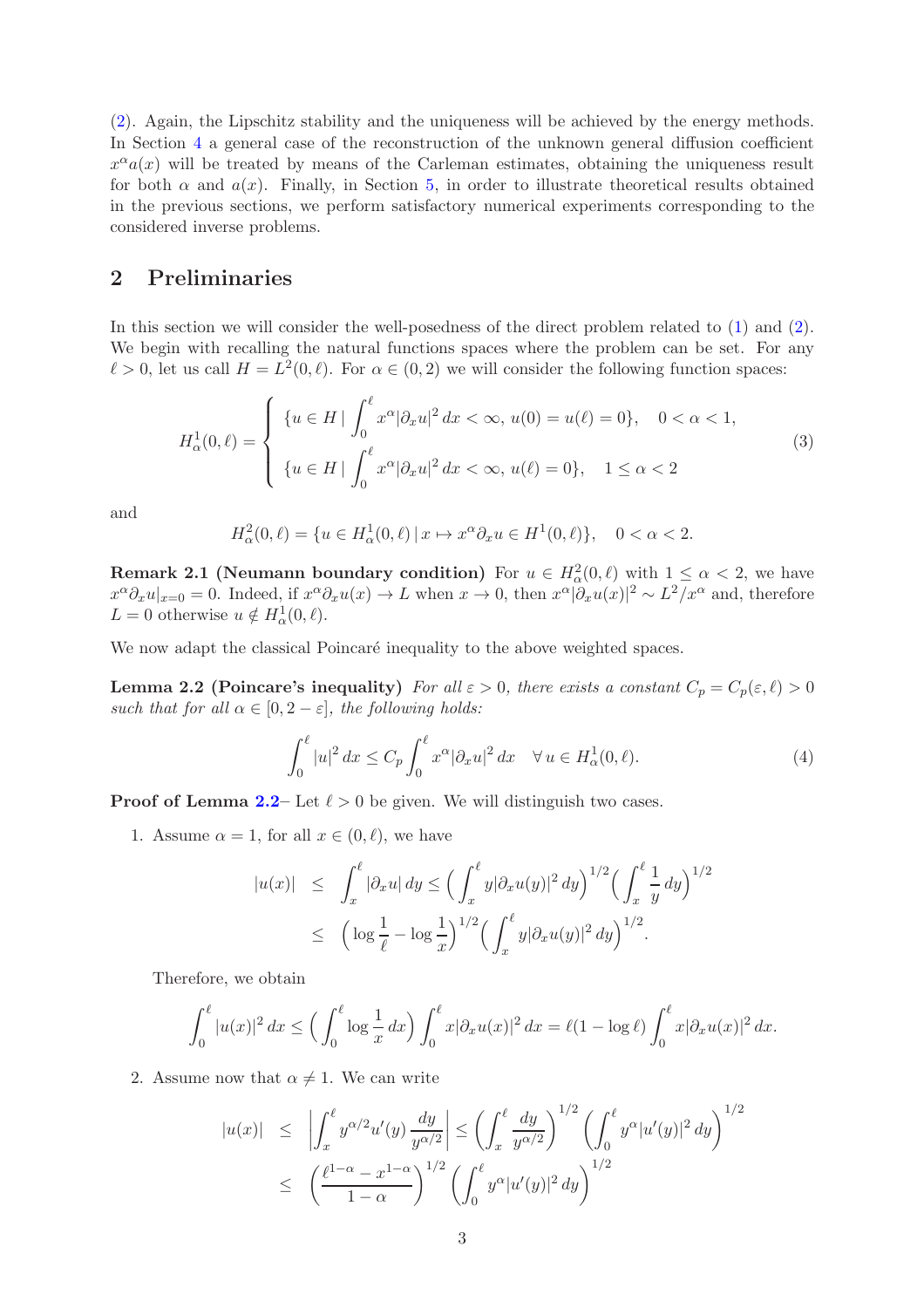Therefore, we obtain

$$
\int_0^\ell |u(x)|^2 dx = \left( \int_0^\ell \frac{\ell^{1-\alpha} - x^{1-\alpha}}{1-\alpha} dx \right) \int_0^\ell x^\alpha |\partial_x u(x)|^2 dx
$$
  
= 
$$
\frac{\ell^{2-\alpha}}{2-\alpha} \int_0^\ell x^\alpha |\partial_x u(x)|^2 dx = C_p \int_0^\ell x^\alpha |\partial_x u(x)|^2 dx,
$$

here we have used that  $\alpha < 2$ . This ends the proof.

 $\Box$ 

For given constants  $0 < \underline{a} < \overline{a}$ , we assume that

<span id="page-3-2"></span>
$$
a \in C^{1}([0, \ell]), \qquad 0 < \underline{a} \le a(x) \le \overline{a} < +\infty \quad \forall x \in (0, \ell)
$$
 (5)

Problems [\(1\)](#page-0-0) and [\(2\)](#page-0-1) can be recast in the abstract form

<span id="page-3-0"></span>
$$
\begin{cases}\nu'(t) = Au(t) & t \ge 0 \\
u(0) = u_0\n\end{cases}
$$
\n(6)

by introducing the linear operator  $A: D(A) \subset H \to H$  defined by

<span id="page-3-1"></span>
$$
D(A) = H_{\alpha}^{2}(0, \ell), \qquad Au = \partial_{x}(x^{\alpha}a(x)\partial_{x}u) \quad \forall u \in D(A). \tag{7}
$$

Observe that the degenerate coefficient  $\tilde{a}(x) = x^{\alpha} a(x)$  is of class  $C^1([0, \ell])$  and satisfies

$$
\lim_{x \to 0} \frac{x \tilde{a}'(x)}{\tilde{a}(x)} = \lim_{x \to 0} \frac{x^{\alpha+1} a'(x) + \alpha x^{\alpha} a(x)}{x^{\alpha} a(x)} = \alpha \in (0, 2).
$$
 (8)

Therefore, we can appeal to [\[30\]](#page-37-9) to obtain a well-posedness result for [\(6\)](#page-3-0) as well as for the nonhomogeneous problem

<span id="page-3-3"></span>
$$
\begin{cases}\nu'(t) = Au(t) + f(t) & t \ge 0 \\
u(0) = u_0\n\end{cases}
$$
\n(9)

<span id="page-3-4"></span>So, one can prove the following, where we recall that  $D((-A)^{1/2}) = H^1_\alpha(0, \ell)$  for the operator A defined in [\(7\)](#page-3-1).

**Theorem 2.3** Assume  $(5)$ . Then, A is the infinitesimal generator of a strongly continuous semigroup of contractions,  $e^{tA}$ . Moreover,  $e^{tA}$  is analytic. Therefore, for any  $u_0 \in H$ , the solution  $u(x,t) = (e^{tA}u_0)(x)$  of problem [\(6\)](#page-3-0) satisfies:

- (i)  $u \in C([0,\infty);H)$ ,
- (ii)  $t \mapsto u(\cdot, t)$  is analytic as a map  $(0, +\infty) \longrightarrow H$ ,
- (iiI)  $u(t) \in \bigcap_{n\geq 1} D(A^n) \quad \forall t > 0.$

Furthermore, if  $u_0 \in D((-A)^{1/2})$ , then for any  $f \in L^2(0,T;H)$  the mild solution

$$
u(t) := e^{tA}u_0 + \int_0^t e^{(t-s)A} f(s)ds \qquad (t \in [0, T])
$$

of problem [\(9\)](#page-3-3) belongs to  $H^1(0,T;H) \cap C([0,T];D((-A)^{1/2})) \cap L^2(0,T;D(A))$  and satisfies the equation in [\(9\)](#page-3-3) for a.e.  $t \in [0, T]$ .

Consequently, the equation in [\(1\)](#page-0-0) and [\(2\)](#page-0-1) is satisfied in classical sense on  $(0, \ell) \times (0, +\infty)$ , as well as boundary conditions, taking into account Remark [2.1.](#page-2-2) As for the initial condition, we recall that  $u_0 \in L^2(0, \ell)$  implies that  $u \in C^0([0, +\infty); L^2(0, \ell))$  and  $u_0 \in H^1_\alpha(0, \ell)$  implies that  $u \in C^0([0, +\infty); H^1_\alpha(0, \ell))$ . Hereafter, we will assume solutions as smooth as required.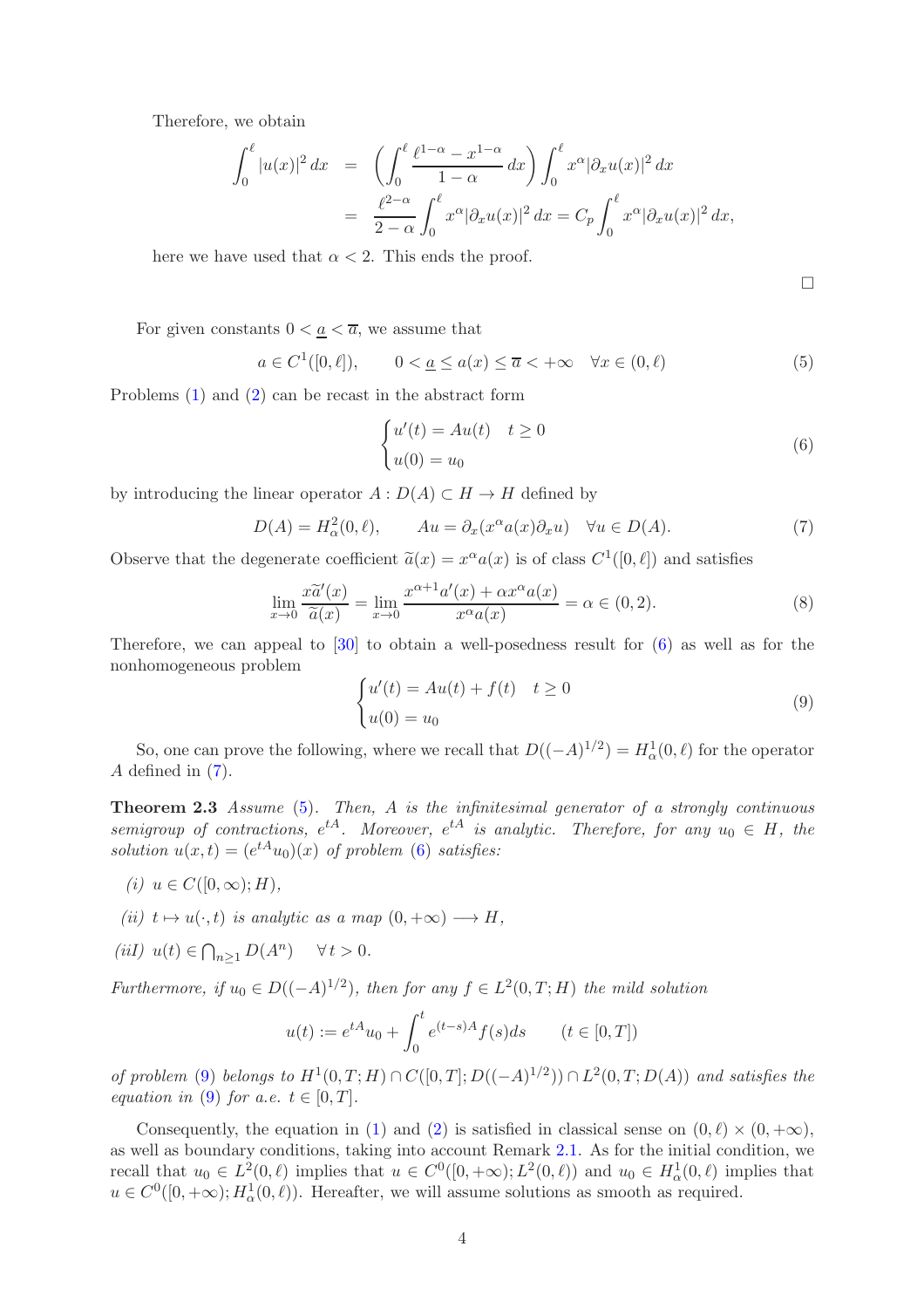# <span id="page-4-0"></span>3 Reconstruction by energy methods

# 3.1 The linear case: uniqueness and Lipschitz stability

Let us consider the linear case in which  $a(x) \equiv a$ , where a is a constant such that  $0 < \underline{a} \le a \le \overline{a}$ and  $\alpha = 1$ . This corresponds to the problem [\(2\)](#page-0-1) with strong degeneracy, that is written as follows:

<span id="page-4-1"></span>
$$
\begin{cases}\n\partial_t u - a \partial_x (x \partial_x u) = f(x, t), & x \in (0, \ell), \quad t \in (0, T), \\
x \partial_x u(x, t)|_{x=0} = 0 & u(\ell, t) = 0, \quad t \in (0, T), \\
u(x, 0) = u_0(x), & x \in (0, \ell).\n\end{cases}
$$
\n(10)

In this section we will analyze the uniqueness and Lipschitz stability for the inverse problem of the identification of the constant coefficient a in [\(10\)](#page-4-1) from measurements  $\partial_t u(x, t_0)$  and  $x \partial_x u(x, t_0)$ , for some  $t_0 \in (0,T]$  and for all  $x \in (0,\ell)$ , as is indicated in Theorem [3.1.](#page-4-2) In Section [5.1](#page-26-0) we will perform numerical reconstructions of a related to this inverse problem.

On the other hand, let us note that it is also possible to consider other observations, for example, using the boundary data  $\partial_x u(\ell, t)$  for all  $t \in (0, T)$ . The related inverse problem will be the following: given  $\eta = \partial_x u(\ell, \cdot)$ , find a such that the corresponding solution  $u^a$  of [\(10\)](#page-4-1) satisfies  $\partial_x u(\ell,t) = \eta(t)$ , for all  $t \in (0,T)$ . However, uniqueness and stability for this second inverse problem are, to our knowledge, open questions that we will consider in a forthcoming paper. Nonetheless, we have satisfactory numerical approaches for this second inverse problem, that we will present in the Section [5.2.](#page-29-0)

Let  $u_i$ ,  $i = 1, 2$  be the solution of [\(10\)](#page-4-1) with  $a = a_i$ , that is to say

<span id="page-4-3"></span>
$$
\begin{cases}\n\partial_t u_i - a_i \partial_x (x \partial_x u_i) = f(x, t), & x \in (0, \ell), \quad t \in (0, T), \\
x \partial_x u_i(x, t)|_{x=0} = 0 & u_i(\ell, t) = 0, \quad t \in (0, T), \\
u_i(x, 0) = u_0(x), & x \in (0, \ell).\n\end{cases}
$$
\n(11)

The main result of this section is the following:

**Theorem 3.1** Assume that  $a_1, a_2 \in C^1([0, \ell]), 0 < a \le a_1, a_2 \le \overline{a} < +\infty$  for all  $x \in (0, \ell),$  $u_0 \in L^2(0, \ell)$ ,  $u_0 \neq 0$  and  $f \in L^2((0, \ell) \times (0, T))$ . Let  $u_1, u_2$  be solutions of [\(11\)](#page-4-3) satisfying the following hypothesis: for some  $t_0 \in (0,T]$  and  $\mu > 0$  such that

<span id="page-4-4"></span><span id="page-4-2"></span>
$$
\int_0^{\ell} x |\partial_x u_i(x, t_0)|^2 dx \ge \mu, \quad i = 1, 2.
$$
 (12)

Then there exists a positive constant  $C = C(a, \mu)$  such that

$$
|a_2 - a_1| \le C \left( \int_0^\ell \left( |\partial_t u_1(x, t_0) - \partial_t u_2(x, t_0)|^2 + x |\partial_x u_2(x, t_0) - \partial_x u_1(x, t_0)|^2 \right) dx \right)^{1/2}.
$$
 (13)

Remark 3.2 Notice that, as we have mentioned before, we can obtain similar uniqueness result for more general equations containing zero order therms.

**Remark 3.3** Recall that, since  $e^{tA}$  is analytic,  $u_i(t, \cdot) \in H_1^2(0, \ell)$  for a.e.  $t > 0$ ,  $i = 1, 2$ . Moreover, assuming in addition that  $f \equiv 0$ , we have the following.

1. By backward uniqueness we know that, if  $u_0 \neq 0$ , then the solution u of [\(10\)](#page-4-1) satisfies

<span id="page-4-5"></span>
$$
\int_0^\ell x |\partial_x u(x, t)|^2 dx > 0 \quad \forall t \in [0, T]. \tag{14}
$$

This explains the role played by assumption [\(12\)](#page-4-4) above.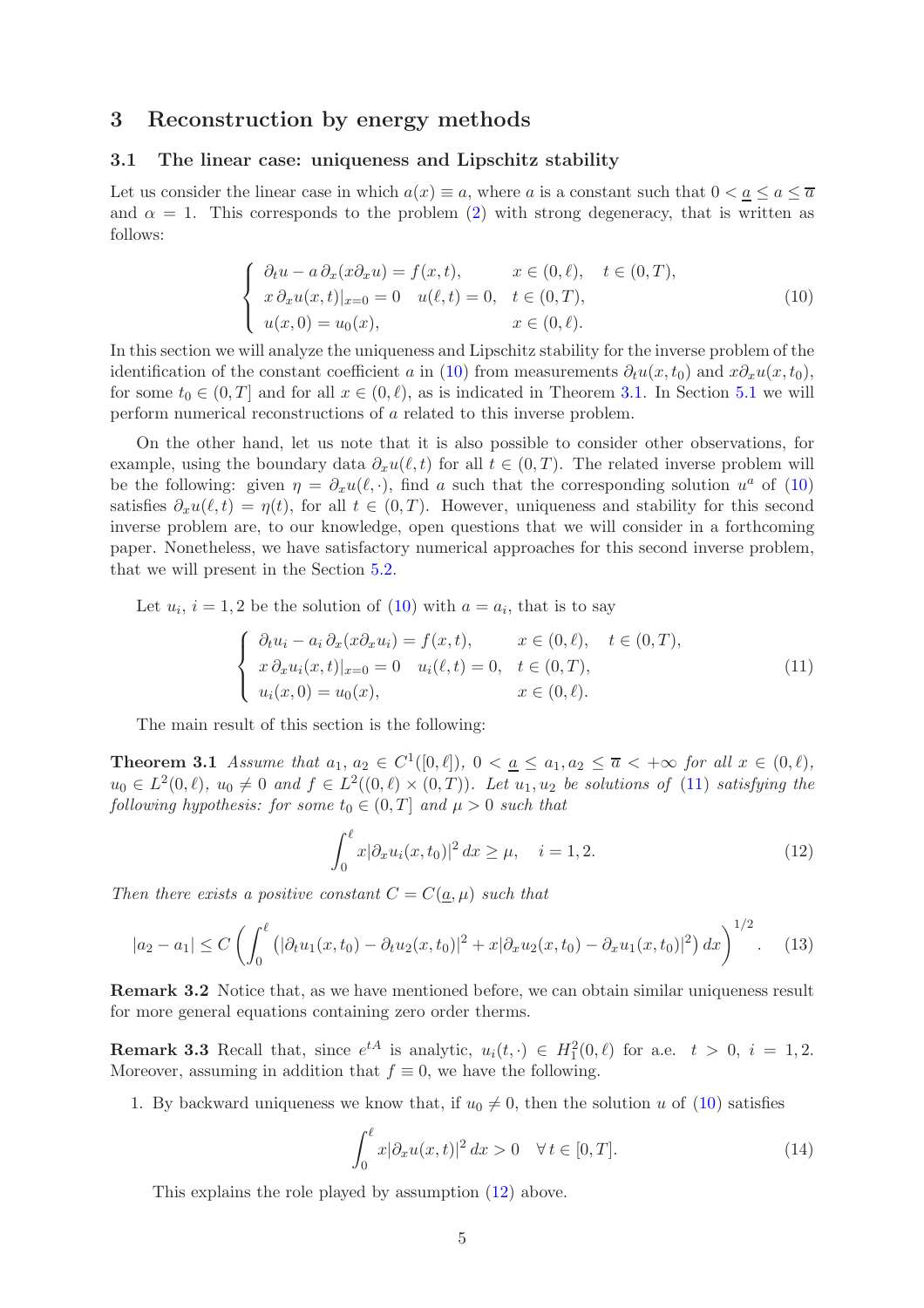2. Since A is dissipative, we have that

$$
\int_0^\ell x|\partial_x u_i(x,t)|^2 dx \ge \int_0^\ell x|\partial_x u_i(x,T)|^2 dx \quad \forall t \in [0,T].
$$

Therefore,

$$
\mu = \min_{i=1,2} \int_0^\ell x |\partial_x u_i(x,T)|^2 dx
$$

is a possible choice of  $\mu$  for every  $t_0 \in (0, T]$ .

3. Another way to construct  $\mu > 0$  satisfying [\(12\)](#page-4-4) is to take  $u_0 \in D(A)$ , observing that

$$
\int_0^\ell x|\partial_x u(t,x)|^2 dx \ge \int_0^\ell x|\partial_x u_0(x)|^2 dx - 2t \int_0^\ell |(x \partial_x u_0)_x|^2 dx.
$$

Therefore, [\(12\)](#page-4-4) holds with  $\mu = \frac{1}{2}$ 2  $\int_0^{\ell}$  $\int_0^{\pi} x |\partial_x u_0(x)|^2 dx$  for all

$$
0 < t_0 < \frac{1}{4} \frac{\int_0^{\ell} x |\partial_x u_0(x)|^2 dx}{\int_0^{\ell} |(x \partial_x u_0)_x|^2 dx}.
$$

**Proof of Theorem [3.1](#page-4-2)** – We assume that  $a_2 \ge a_1$  and set  $w = u_1 - u_2$ . Then, we can write

$$
\partial_t w - a_1 \partial_x (x \partial_x w) = (a_1 - a_2) \partial_x (x \partial_x u_2).
$$

Multiplying by  $u_2$  and integrating by parts this equality, we get

$$
(a_2 - a_1) \int_0^{\ell} x |\partial_x u_2|^2 dx = \int_0^{\ell} u_2 \partial_t w dx + a_1 \int_0^{\ell} x \partial_x w \partial_x u_2 dx
$$
  

$$
\leq \left( \int_0^{\ell} |u_2|^2 dx \right)^{1/2} \left( \int_0^1 |\partial_t w|^2 dx \right)^{1/2} + a_1 \left( \int_0^{\ell} x |\partial_x w|^2 dx \right)^{1/2} \left( \int_0^{\ell} x |\partial_x u_2|^2 dx \right)^{1/2}.
$$

So, by  $(4)$ , we have

<span id="page-5-0"></span>
$$
|a_2 - a_1| \int_0^{\ell} x |\partial_x u_2|^2 dx
$$
  
\n
$$
\leq \left(\sqrt{C_p} \left(\int_0^{\ell} |\partial_t w|^2 dx\right)^{1/2} + a_1 \left(\int_0^{\ell} x |\partial_x w|^2 dx\right)^{1/2}\right) \left(\int_0^{\ell} x |\partial_x u_2|^2 dx\right)^{1/2},
$$
\n(15)

which in turn yields the the conclusion in view of  $(12)$  and ends the proof of this theorem.  $\Box$ 

It is clear that from the proof of this theorem we can deduce the following uniqueness result.

**Corollary 3.4** Let us assume that  $a_1, a_2 \geq \underline{a} > 0$ ,  $f \equiv 0$ , and  $u_0 \in L^2(0, \ell)$ ,  $u_0 \neq 0$ . If  $u_1, u_2 \in$  $C^0([0,T];L^2(0,\ell))$  are solutions of [\(11\)](#page-4-3) such that for some  $t_0 \in (0,T]$  we have  $\partial_t u_1(x,t_0) =$  $\partial_t u_2(x, t_0)$  and  $\partial_x u_2(x, t_0) = \partial_x u_1(x, t_0)$  for all  $x \in (0, \ell)$ , then  $a_1 = a_2$ .

Indeed, it is enough to realize that we do not need hypothesis [\(12\)](#page-4-4) for uniqueness, because we do not need the constant in  $(15)$  to be uniform. Therefore, form  $(15)$  and thanks to the inequality [\(14\)](#page-4-5), we obtain uniqueness.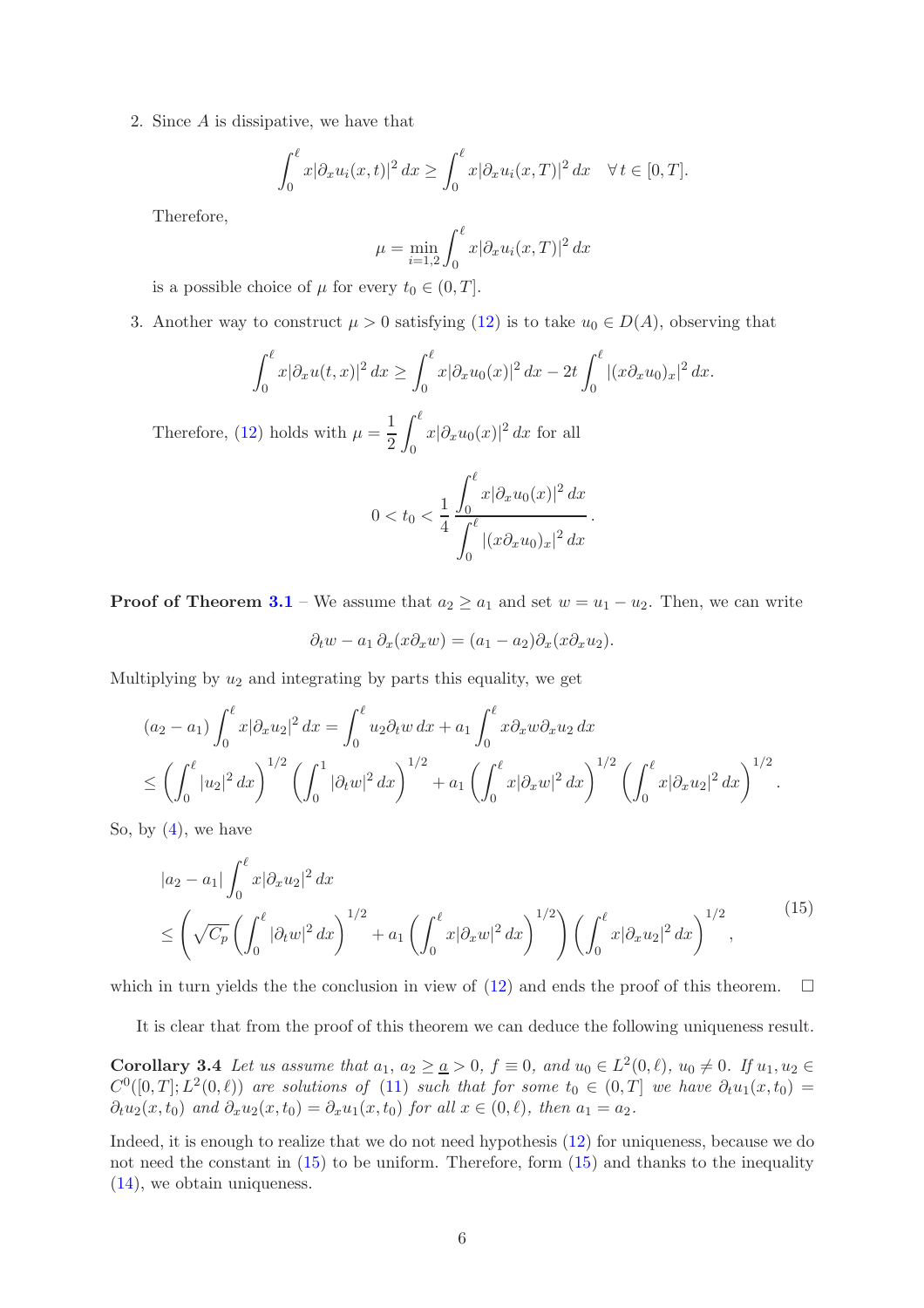# <span id="page-6-0"></span>3.2 The power-like case: uniqueness and Lipschitz stability

In this section we will consider the inverse problem of identification of the power  $\alpha$  in the degenerate parabolic problems [\(1\)](#page-0-0) and [\(2\)](#page-0-1), assuming for simplicity that  $a(x) \equiv 1$  and  $f \equiv 0$ . That is to say, that we will consider the following problems: with weak degeneracy  $(0 \le \alpha < 1)$ 

<span id="page-6-1"></span>
$$
\begin{cases}\n\partial_t u - \partial_x(x^{\alpha} \partial_x u) = 0, & (x, t) \in (0, \ell) \times (0, T), \\
u(0, t) = 0, & u(\ell, t) = 0, \quad t \in (0, T), \\
u(x, 0) = u_0(x), & x \in (0, \ell)\n\end{cases}
$$
\n(16)

and with strong degeneracy  $(1 \leq \alpha < 2)$ 

<span id="page-6-2"></span>
$$
\begin{cases}\n\partial_t u - \partial_x (x^{\alpha} \partial_x u) = 0, & (x, t) \in (0, \ell) \times (0, T), \\
x^{\alpha} \partial_x u(x, t)|_{x=0} = 0, & u(\ell, t) = 0, \quad t \in (0, T), \\
u(x, 0) = u_0(x), & x \in (0, \ell).\n\end{cases}
$$
\n(17)

Similarly to what we have done in the Section [3.1,](#page-4-0) we will analyze uniqueness and stability for the inverse problem of identification of the power  $\alpha$  in the above problems from measurements  $\partial_t u(x, t_0)$  and  $x \partial_x u(x, t_0)$ , for some  $t_0 \in (0, T]$  and for all  $x \in (0, \ell)$ . In Section [5.3](#page-30-0) we will perform the numerical reconstruction of  $\alpha$  for the problems [\(16\)](#page-6-1) and [\(17\)](#page-6-2).

As we have noted in the previous section, is also possible to consider the inverse problem of identification of the power  $\alpha$  with only one boundary observation, for example  $\partial_x u(\ell,t)$  for all  $t \in (0,T)$ . However, the uniqueness and stability related to this second inverse problem is, to our knowledge, an open questions. Nevertheless, we have satisfactory numerical approaches for this second inverse problem, that we will expose in the Section [5.4.](#page-32-0)

In this section, we analyze uniqueness and stability for the power  $\alpha$  in [\(17\)](#page-6-2) and [\(16\)](#page-6-1). Let us start with a uniqueness result.

**Theorem 3.5** Let assume that  $0 < \ell \leq 1$ ,  $u_0 \in L^2(0, \ell)$ ,  $u_0 \neq 0$  and  $u_i$ ,  $i = 1, 2$ , be the solution of [\(17\)](#page-6-2) (or [\(16\)](#page-6-1)) corresponding to  $\alpha_i$  such that for some  $t_0 \in (0,T]$  we have  $\partial_t u_1(x,t_0) =$  $\partial_t u_2(x, t_0)$  and  $\partial_x u_1(x, t_0) = \partial_x u_2(x, t_0)$  for all  $x \in (0, \ell)$ , then  $\alpha_1 = \alpha_2$ .

**Proof of Theorem** – We can assume, without loss of generality, that  $\alpha_1 < \alpha_2$ . Setting

$$
w(x,t) = u_2(x,t) - u_1(x,t),
$$

we have

<span id="page-6-4"></span>
$$
\partial_t w - \partial_x (x^{\alpha_2} \partial_x w) = \partial_x ((x^{\alpha_2} - x^{\alpha_1}) \partial_x u_1). \tag{18}
$$

Then, multiplying this equality by  $u_1$  and integrating by parts, we obtain

<span id="page-6-3"></span>
$$
\int_0^\ell (x^{\alpha_1} - x^{\alpha_2}) |\partial_x u_1|^2 dx = \int_0^\ell (u_1 \partial_t w + x^{\alpha_2} \partial_x w \partial_x u_1) dx.
$$
 (19)

By hypothesis, we have that there exists  $t_0 \in (0,T]$  such that  $\partial_t w(\cdot, t_0) = \partial_x w(\cdot, t_0) = 0$ . Then, from  $(19)$  we have

$$
\int_0^{\ell} (x^{\alpha_1} - x^{\alpha_2}) |\partial_x u_1(t_0, x)|^2 dx \le 0.
$$

Since  $x^{\alpha_1} > x^{\alpha_2}$  for all  $x \in (0, \ell)$ , the above inequality yields

$$
\partial_x u_1(\cdot,t_0) = 0 \quad \text{a.e. on } (0,\ell).
$$

By backward uniqueness, this implies that  $u_0 = 0$  which is excluded by the hypothesis. This ends the proof.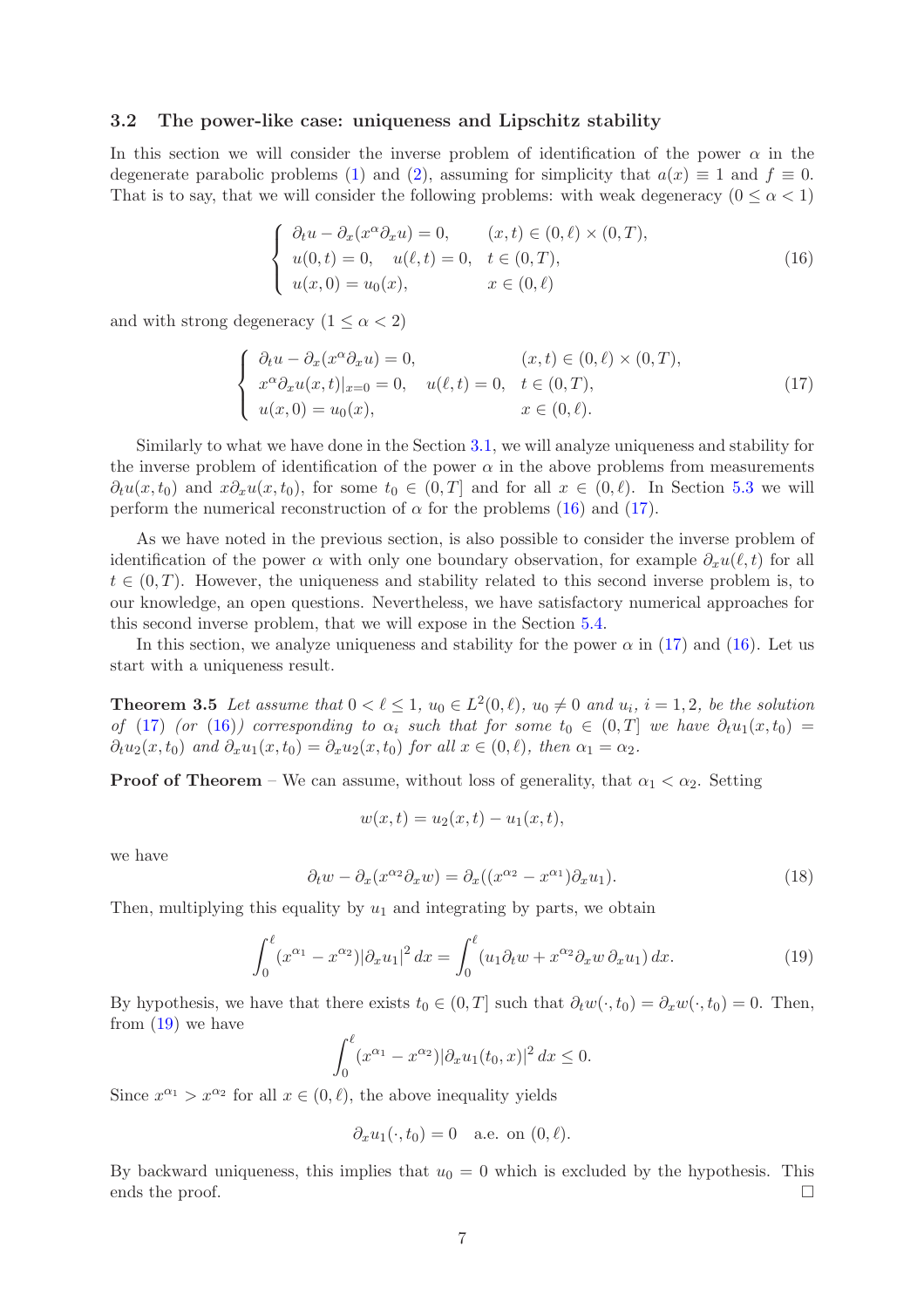**Remark 3.6** In the above uniqueness result, the observability assumption  $\partial_x u_1(\cdot, t_0) = \partial_x u_2(\cdot, t_0)$ can be replaced by  $u_1(\cdot, t_0) = u_2(\cdot, t_0)$ .

<span id="page-7-0"></span>Theorem 3.7 (Lipschitz stability) Let us assume that  $0 < \ell < 1$ ,  $0 \leq \alpha_1, \alpha_2 \leq 2 - \varepsilon$ , for some  $\varepsilon \in (0, 2)$ , and  $u_0 \in L^2(0, \ell)$ ,  $u_0 \neq 0$ . Let  $u_1$  and  $u_2$  be the solutions of [\(17\)](#page-6-2) (or [\(16\)](#page-6-1)), corresponding to  $\alpha_i(i = 1, 2)$ , satisfying the following hypothesis: for some  $t_0 \in (0, T]$  and  $\mu > 0$ 

<span id="page-7-2"></span>
$$
\int_0^\ell x^{\alpha_i} |\partial_x u_i(x, t_0)|^2 dx > \mu.
$$
 (20)

Then there exists a constant  $C = C(\varepsilon, \ell) > 0$  such that

$$
|\alpha_2 - \alpha_1| \le C \left( \int_0^\ell \left( |\partial_t (u_1(x, t_0) - u_2(x, t_0))|^2 + x^{\alpha_1 \vee \alpha_2} |\partial_x (u_1(x, t_0) - u_2(x, t_0))|^2 \right) dx \right)^{1/2},
$$
\n(21)

where  $\alpha_1 \vee \alpha_2 = \max{\alpha_1, \alpha_2}.$ 

**Remark 3.8** The hypothesis  $0 < \ell < 1$  in the Theorem [3.7](#page-7-0) is essential in the proof.

**Proof of Theorem [3.7](#page-7-0)** – We assume, without loss of generality, that  $\alpha_1 < \alpha_2$ . We notice that for  $0 \leq \alpha_1 < \alpha_2$ , we have  $H^1_{\alpha_1}(0,\ell) \hookrightarrow H^1_{\alpha_2}(0,\ell)$ , where the spaces  $H^1_{\alpha_i}(0,\ell)$  are given by [\(3\)](#page-2-4).

As before, setting

$$
w(x,t) = u_2(x,t) - u_1(x,t),
$$

we have  $(18)$  and  $(19)$ . Now, we observe that

$$
\int_0^{\ell} (x^{\alpha_1} - x^{\alpha_2}) |\partial_x u_1|^2 dx = \int_0^{\ell} (1 - x^{\alpha_2 - \alpha_1}) x^{\alpha_1} |\partial_x u_1|^2 dx \ge (1 - \ell^{\alpha_2 - \alpha_1}) \int_0^{\ell} x^{\alpha_1} |\partial_x u_1|^2 dx.
$$

On the other hand, we have

$$
1 - \ell^{\alpha_2 - \alpha_1} = \int_{\ell}^{1} \frac{d}{d\lambda} \lambda^{\alpha_2 - \alpha_1} d\lambda = (\alpha_2 - \alpha_1) \int_{\ell}^{1} \lambda^{\alpha_2 - \alpha_1 - 1} d\lambda \ge (\alpha_2 - \alpha_1) \ell (1 - \ell). \tag{22}
$$

Here, we have used that

$$
\int_{\ell}^{1} \lambda^{\alpha_2 - \alpha_1 - 1} d\lambda \ge \ell (1 - \ell),
$$

since if  $\alpha_2 - \alpha_1 - 1 \leq 0$ , we have  $\lambda^{\alpha_2 - \alpha_1 - 1} \geq 1 > \ell$  and if  $0 < \alpha_2 - \alpha_1 - 1 < 1$ , we have  $\lambda^{\alpha_2-\alpha_1-1} \geq \ell^{\alpha_2-\alpha_1-1} > \ell.$ 

Therefore, we conclude that

<span id="page-7-1"></span>
$$
(\alpha_2 - \alpha_1)\ell(1 - \ell) \int_0^{\ell} x^{\alpha_1} |\partial_x u_1|^2 dx \le \int_0^{\ell} (x^{\alpha_1} - x^{\alpha_2}) |\partial_x u_1|^2 dx.
$$
 (23)

Next, by Poincare's inequality [\(4\)](#page-2-3), for the right-hand side of [\(19\)](#page-6-3) we have that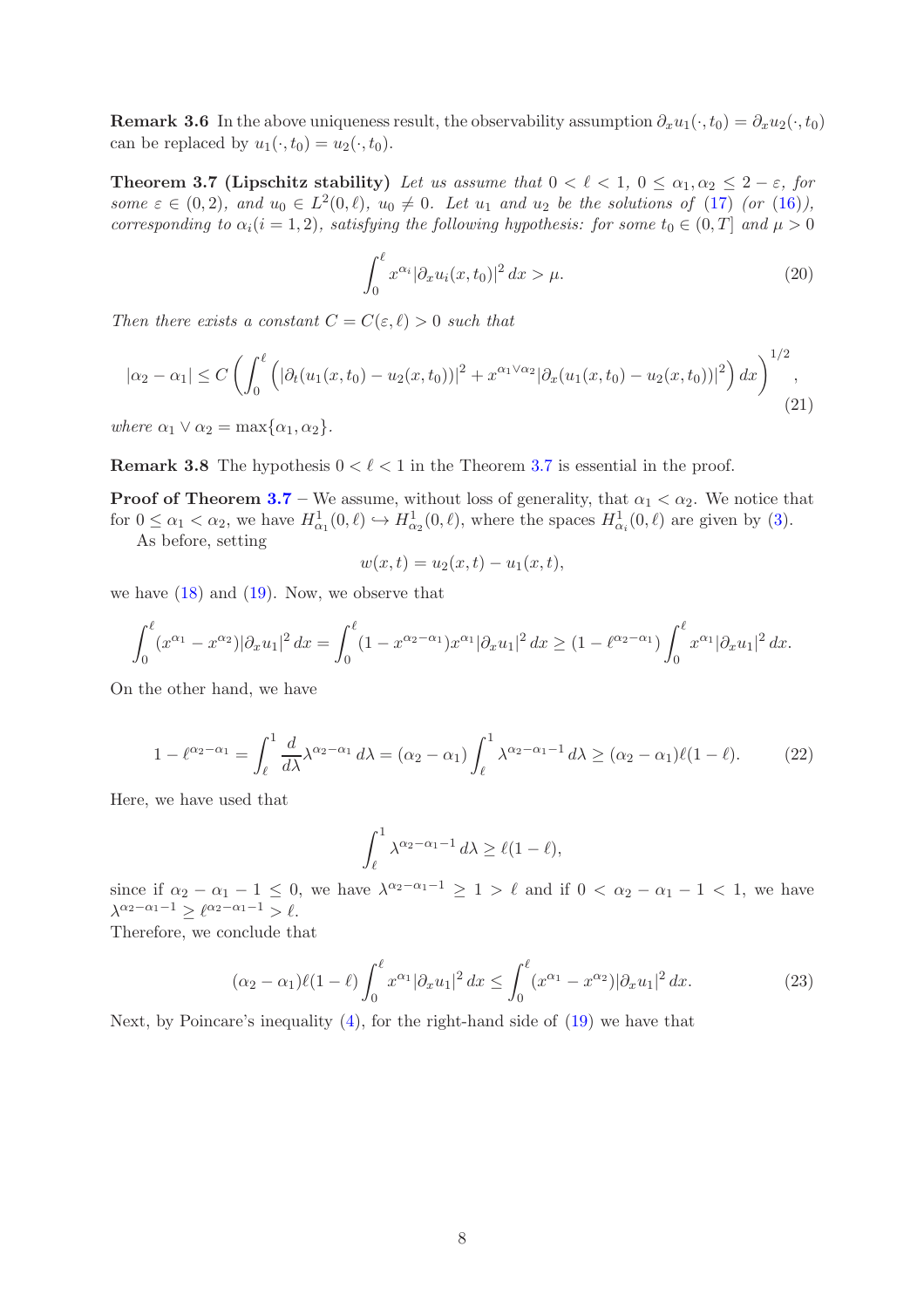<span id="page-8-1"></span>
$$
\int_{0}^{\ell} (u_{1} \partial_{t} w + x^{\alpha_{2}} \partial_{x} w \partial_{x} u_{1}) dx
$$
\n
$$
\leq \left( \int_{0}^{\ell} |u_{1}|^{2} dx \right)^{1/2} \left( \int_{0}^{\ell} |\partial_{t} w|^{2} dx \right)^{1/2} + \left( \int_{0}^{\ell} x^{\alpha_{2}} |\partial_{x} u_{1}|^{2} dx \right)^{1/2} \left( \int_{0}^{\ell} x^{\alpha_{2}} |\partial_{x} w|^{2} dx \right)^{1/2}
$$
\n
$$
\leq \sqrt{C_{p}} \left( \int_{0}^{\ell} x^{\alpha_{1}} |\partial_{x} u_{1}|^{2} dx \right)^{1/2} \left( \int_{0}^{\ell} |\partial_{t} w|^{2} dx \right)^{1/2} + \ell^{(\alpha_{2} - \alpha_{1})/2} \left( \int_{0}^{\ell} x^{\alpha_{1}} |\partial_{x} u_{1}|^{2} dx \right)^{1/2} \left( \int_{0}^{\ell} x^{\alpha_{2}} |\partial_{x} w|^{2} dx \right)^{1/2}.
$$
\n(24)

<span id="page-8-0"></span>The conclusion follows from [\(23\)](#page-7-1) and [\(24\)](#page-8-1). This ends the proof.  $\Box$ 

# 4 Reconstruction by Carleman inequalities: a general case

We consider now the identification of a spatially varying diffusion coefficient  $x^{\alpha}a(x)$  in a degenerate parabolic equation [\(1\)](#page-0-0):

<span id="page-8-2"></span>
$$
\begin{cases}\n\partial_t u - \partial_x(x^{\alpha} a(x) \partial_x u) = 0, & (x, t) \in (0, 1) \times (0, T), \\
u(0, t) = 0, & u(1, t) = 0, \quad t \in (0, T), \\
u(x, 0) = u_0(x), & x \in (0, 1),\n\end{cases}
$$
\n(25)

where we take  $\ell = 1$  for simplicity. We assume

 $0 < \alpha < 1$ ,

which corresponds to the weak degeneracy. We can discuss also the case  $1 < \alpha < 2$  but we postpone for keeping the article concise.

For suitably given initial value  $u_0$  and coefficient a which are stated below, there exists a unique solution to [\(25\)](#page-8-2) by Theorem [2.3](#page-3-4) in Section [2](#page-2-0) and by  $u_{a,\alpha}$ , we denote the solution.

The inverse problem that we will consider in this section is to recover  $a(x)$ ,  $0 < x < 1$  and  $\alpha \in (0,1)$  from the boundary measurements  $\partial_x u_{a,\alpha}(1,t)$ , provided that unknown a and initial value  $u_0$  belong to some admissible sets introduced below.

# 4.1 Uniqueness result

Henceforth, we denote by ′ the derivative with respect to one single variable, for example,  $u'_0(x) = \frac{du_0}{dx}, \eta'(t) = \frac{d\eta}{dt}, \dots$ , since there is no fear of confusion.

For statement of our main results on the uniqueness in determining diffusion coefficients, we need to introduce admissible sets where unknown coefficients vary. Moreover, we need some regularity for the solutions to (25), which requires compatibility conditions involving unknown coefficients and initial values. Thus the descriptions of the admissible sets are concerned with both coefficients and initial values.

First we set  $W^{1,1}(0,T) := \{a \in L^1(0,T); a' \in L^1(0,T)\}\$  and

<span id="page-8-3"></span>
$$
\mathcal{A}_0 := \{ (a, \alpha, u_0) \in C^3([0, 1]) \times (0, 1) \times C^4([0, 1]); \ u_0, \ (x^\alpha a(x)u'_0)^\prime \in W^{1,1}(0, 1), (x^\alpha a(x))^{1/2}u'_0, \ (x^\alpha a(x))^{1/2} (x^\alpha a(x)u'_0)^\prime \in L^2(0, 1), \ x^\alpha a(x)u'_0 \in H^1(0, 1), x^\alpha a(x)(x^\alpha a(x)u'_0)^\prime \in H^1(0, 1), u_0(\xi) = 0, \quad (x^\alpha a u'_0)^\prime(\xi) = 0 \quad \text{for } \xi = 0, 1 \}. \tag{26}
$$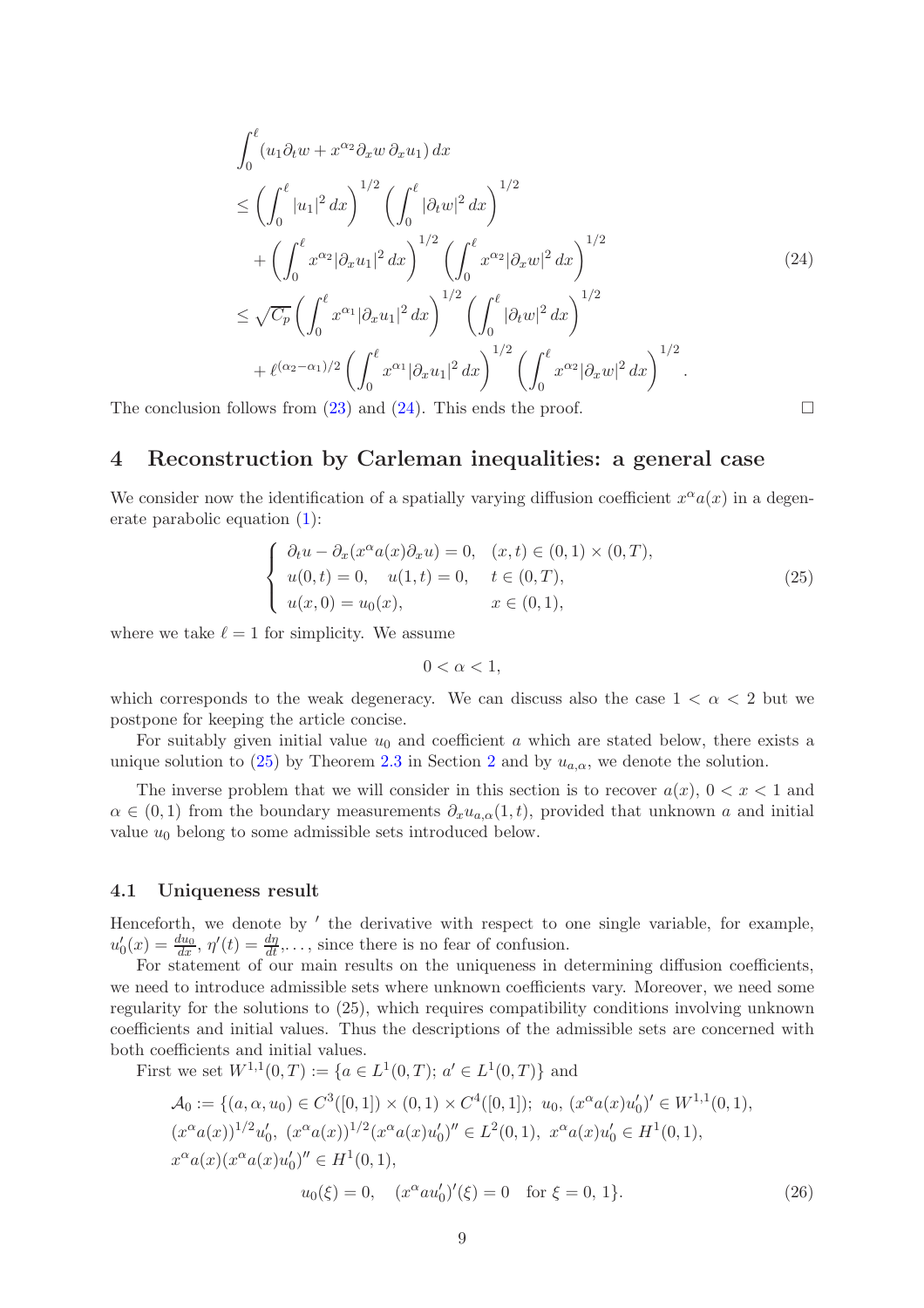**Remark 4.1** We assume  $(a, \alpha, u_0) \in A_0$  in order to conclude the regularity for  $\tilde{u}_{a,\alpha}$  that we will introduce in Lemma [4.5.](#page-11-0)

We arbitrarily fix constants  $\delta_0 > 0$ ,  $\delta_1 > 0$ ,  $\varepsilon_0 > 0$ ,  $\varepsilon_1 > 0$ , and a function  $a_0 \in C^2([0,1])$ satisfying  $a_0 > 0$  on [0, 1]. In terms of  $\mathcal{A}_0$ , we define an admissible set of coefficients  $x^{\alpha}a(x)$  and initial values  $u_0(x)$ :

<span id="page-9-4"></span>
$$
\mathcal{A}(\varepsilon_0, \varepsilon_1, \delta_0, \delta_1) := \{ (a, \alpha, u_0) \in \mathcal{A}_0 : a \ge \delta_0 \text{ on } [0, 1], a(x) = a_0(x) \text{ for } 1 - \varepsilon_0 \le x \le 1, \ |u'_0(x)| \ge \delta_1 \text{ for } \varepsilon_1 \le x \le 1 \}. \tag{27}
$$

By  $a = a_0$  on  $[1 - \varepsilon_0, 1]$ , we notice that the non-degenerate component  $a(x)$  of a diffusion coefficient is assumed to be given near  $x = 1$ , and our concerns is the determination in an interior interval inside (0, 1).

<span id="page-9-2"></span>The main uniqueness result for the inverse problem of determining a diffusion coefficient  $x^{\alpha}a(x)$  is the following:

**Theorem 4.2** Let  $u_{a,\alpha}$  and  $u_{b,\beta}$  be the solutions of [\(25\)](#page-8-2) corresponding to  $(a, \alpha, u_0)$ ,  $(b, \beta, u_0) \in$  $\mathcal{A}(\varepsilon_0, \varepsilon_1, \delta_0, \delta_1)$ , respectively. If

<span id="page-9-3"></span>
$$
\partial_x u_{a,\alpha}(1,t) = \partial_x u_{b,\beta}(1,t), \quad 0 < t < t_0,\tag{28}
$$

with some  $t_0 > 0$ , then

$$
x^{\alpha}a(x) = x^{\beta}b(x), \quad \varepsilon_1 \le x \le 1.
$$

The constant  $t_0 > 0$  can be chosen independently of  $\varepsilon_0, \varepsilon_1, \delta_0$  and  $\delta_1$ .

The theorem asserts the uniqueness in determining of  $x^{\alpha}a(x)$  for  $\varepsilon_1 \leq x \leq 1$  within an admissible set  $\mathcal{A}(\varepsilon_0, \varepsilon_1, \delta_0, \delta_1)$  of coefficients and initial value.

The characterization of the admissible set  $\mathcal{A}(\varepsilon_0, \varepsilon_1, \delta_0, \delta_1)$  is not given separately for  $x^{\alpha}a(x)$ and  $u_0(x)$ . However, we can provide a subset of it as follows. We arbitrarily fix  $u_0 \in C^4([0,1])$ and positive constants  $\varepsilon_1, \varepsilon_2, \delta_1$  such that

<span id="page-9-1"></span>
$$
u_0(x) = 0
$$
 for  $0 \le x \le \varepsilon_2$ ,  $|u'_0(x)| \ge \delta_1$  for  $\varepsilon_1 \le x \le 1$ ,  $u_0(1) = u''_0(1) = 0$ . (29)

Whenever  $0 < \alpha < 1$  and a function a satisfies

<span id="page-9-0"></span>
$$
\begin{cases}\n a \in C^{3}([0,1]), & a \ge \delta_0 \text{ on } [0,1], \quad a(x) = a_0(x) \quad \text{for } 1 - \varepsilon_0 \le x \le 1, \\
 (x^{\alpha}a)'(1) = \alpha a(1) + a'(1) = 0,\n\end{cases}
$$
\n(30)

we see that  $(a, \alpha, u_0) \in \mathcal{A}(\varepsilon_0, \varepsilon_1, \delta_0, \delta_1)$ . Thus, [\(30\)](#page-9-0) is a description of an admissible set of unknown coefficients, which is written independently of  $u_0$ .

Corollary 4.3 Let  $u_0$  satisfy [\(29\)](#page-9-1). If  $(a, \alpha)$  and  $(b, \beta)$  satisfy [\(30\)](#page-9-0) and

$$
\partial_x u_{a,\alpha}(1,t) = \partial_x u_{b,\beta}(1,t), \quad 0 < t < t_0
$$

with some  $t_0 > 0$ , then

$$
x^{\alpha}a(x) = x^{\beta}b(x), \quad \varepsilon_1 \le x \le 1.
$$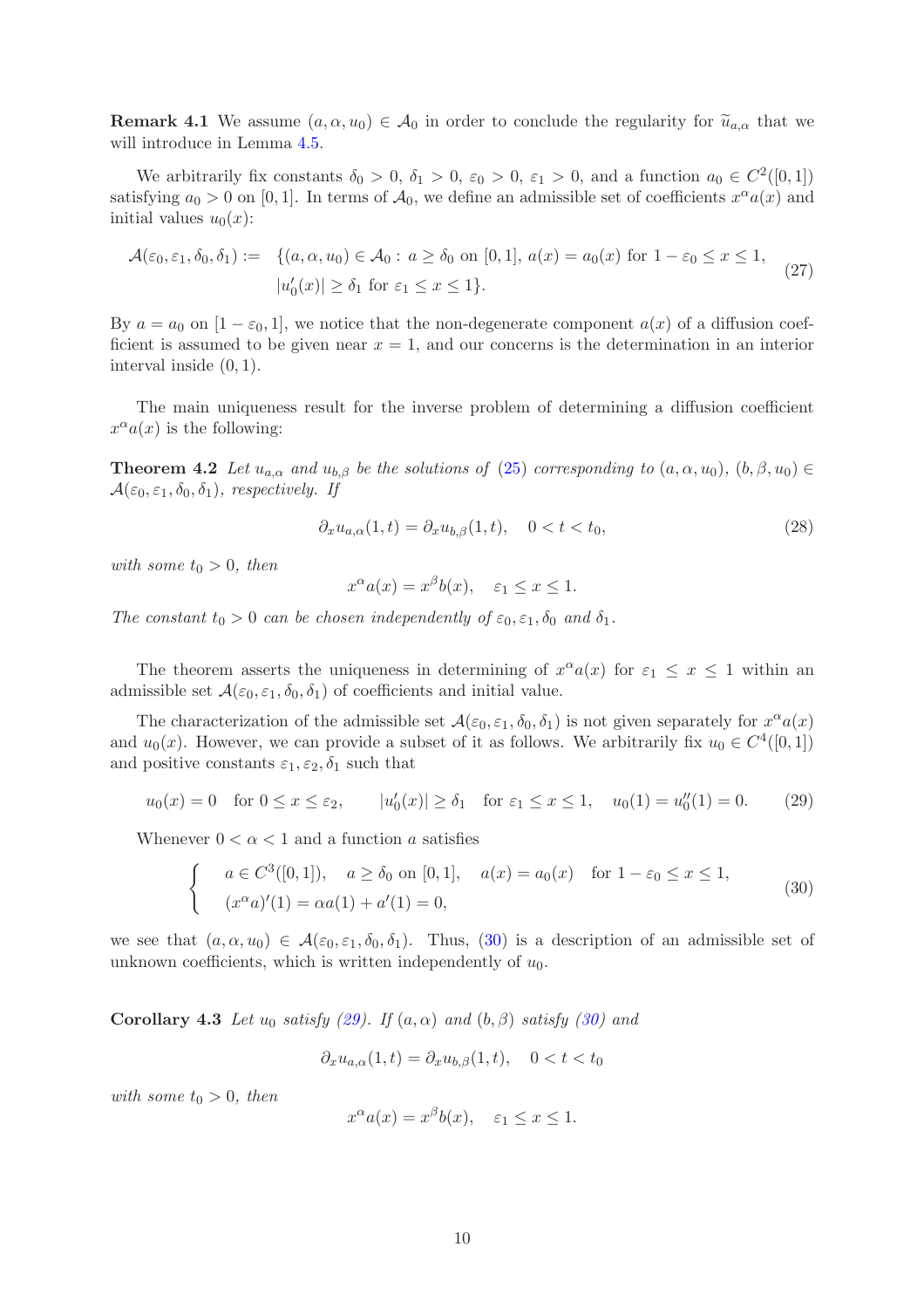In Theorem [4.2,](#page-9-2) we cannot identify the non-degenerate component  $a(x)$  separately from the degeneracy power  $\alpha$ . However, under a stricter condition on an initial value  $u_0$ , we can uniquely determine both  $a(x)$  and  $\alpha$ . More precisely, we define another admissible set  $\mathcal{A}_1(\varepsilon_0, \delta_0)$  as a subset of  $\mathcal{A}(\varepsilon_0, \varepsilon_1, \delta_0, \delta_1)$  by

$$
\mathcal{A}_1(\varepsilon_0, \delta_0) := \{ (a, \alpha, u_0) \in \mathcal{A}_0; a \ge \delta_0 \text{ on } [0, 1], a(x) = a_0(x) \text{ for } 1 - \varepsilon_0 \le x \le 1, \quad |u'_0(x)| > 0 \text{ for } 0 < x \le 1 \}. \tag{31}
$$

We can write

$$
\mathcal{A}_1(\varepsilon_0, \delta_0) = \bigcap_{\varepsilon_1 > 0, \delta_1 > 0} \mathcal{A}(\varepsilon_0, \varepsilon_1, \delta_0, \delta_1).
$$

<span id="page-10-0"></span>Then we have

**Theorem 4.4** Assume that  $u_{a,\alpha}$  and  $u_{b,\beta}$  be the solutions of [\(25\)](#page-8-2) corresponding to  $(a, \alpha, u_0)$ ,  $(b, \beta, u_0) \in \mathcal{A}_1(\varepsilon_0, \delta_0)$ , respectively. If

$$
\partial_x u_{a,\alpha}(1,t) = \partial_x u_{b,\beta}(1,t), \quad 0 < t < t_0,
$$

with some  $t_0 \in (0, T)$ , then

$$
a(x) = b(x), \quad 0 \le x \le 1 \quad and \quad \alpha = \beta
$$

Proof of Theorem [4.4.](#page-10-0) The proof of Theorem [4.4](#page-10-0) follows directly from Theorem [4.2.](#page-9-2) Indeed, let  $(a, \alpha, u_0), (b, \beta, u_0) \in \mathcal{A}_1(\varepsilon_0, \delta_0)$ . Then, for any  $\varepsilon_1 > 0$ , we can choose  $\delta_1 > 0$  such that  $|u_0(x)| \geq \delta_1$  for  $\varepsilon_1 \leq x \leq 1$ . Therefore, applying Theorem [4.2,](#page-9-2) we see that  $x^{\alpha}a(x) = x^{\beta}b(x)$  for  $\varepsilon_1 \leq x \leq 1$ . Here we notice that in Theorem [4.2](#page-9-2) the constant  $t_0 > 0$  is independent of  $\varepsilon_1$  and  $\delta_1$ .

Since  $\varepsilon_1 > 0$  is arbitrary and  $a, b \in C([0, 1])$ , we obtain

$$
x^{\alpha}a(x) = x^{\beta}b(x), \quad 0 \le x \le 1.
$$

Assume  $\alpha > \beta$ . Then  $x^{\alpha-\beta}a(x) = b(x)$  for  $0 < x \le 1$ . Letting  $x \downarrow 0$ , we reach  $b(0) = 0$ . This contradicts  $b(0) \ge \delta_0 > 0$ . Similarly,  $\alpha < \beta$  is impossible. Hence  $\alpha = \beta$ , and so  $a(x) = b(x)$  for  $0 \le x \le 1$ . Thus Theorem 4.4 is proved.  $0 \leq x \leq 1$ . Thus Theorem [4.4](#page-10-0) is proved.

Our proof of Theorem [4.2](#page-9-2) is based on Carleman estimates, and the methodology requires some positivity related to the initial value, and in our case,  $|u'_0(x)|$  must be positive in the interval  $[\epsilon_1, 1]$  where we want to determine coefficients. It may be practical that we formulate an inverse problem with the zero initial condition and some non-zero boundary condition. However, in that case, our proof does not work.

As is described in Section [4.2.1,](#page-11-1) the proof of Theorem [4.2](#page-9-2) is involved with an inversion of the integral transform which is similar to the Laplace transform. Therefore, the stability rate is expected to be a quite weak, although we can try to consider stability for our inverse problem which should be conditional under some a priori boundedness condition.

On the other hand, we can consider an inverse problem for the system where  $u(x, 0) = u_0(x)$ ,  $x \in (0,1)$  in [\(25\)](#page-8-2) is replaced by  $u(x,t_0) = u_0(x)$ ,  $x \in (0,1)$  with fixed  $t_0 > 0$ . In this case, we can prove conditional stability of Lipschitz or Hölder type (see Imanuvilov and Yamamoto [\[20\]](#page-37-10), and Yamamoto [\[41\]](#page-38-3)). We remark that in Theorem [4.2](#page-9-2) the inverse problem corresponds to the classical initial boundary value problem.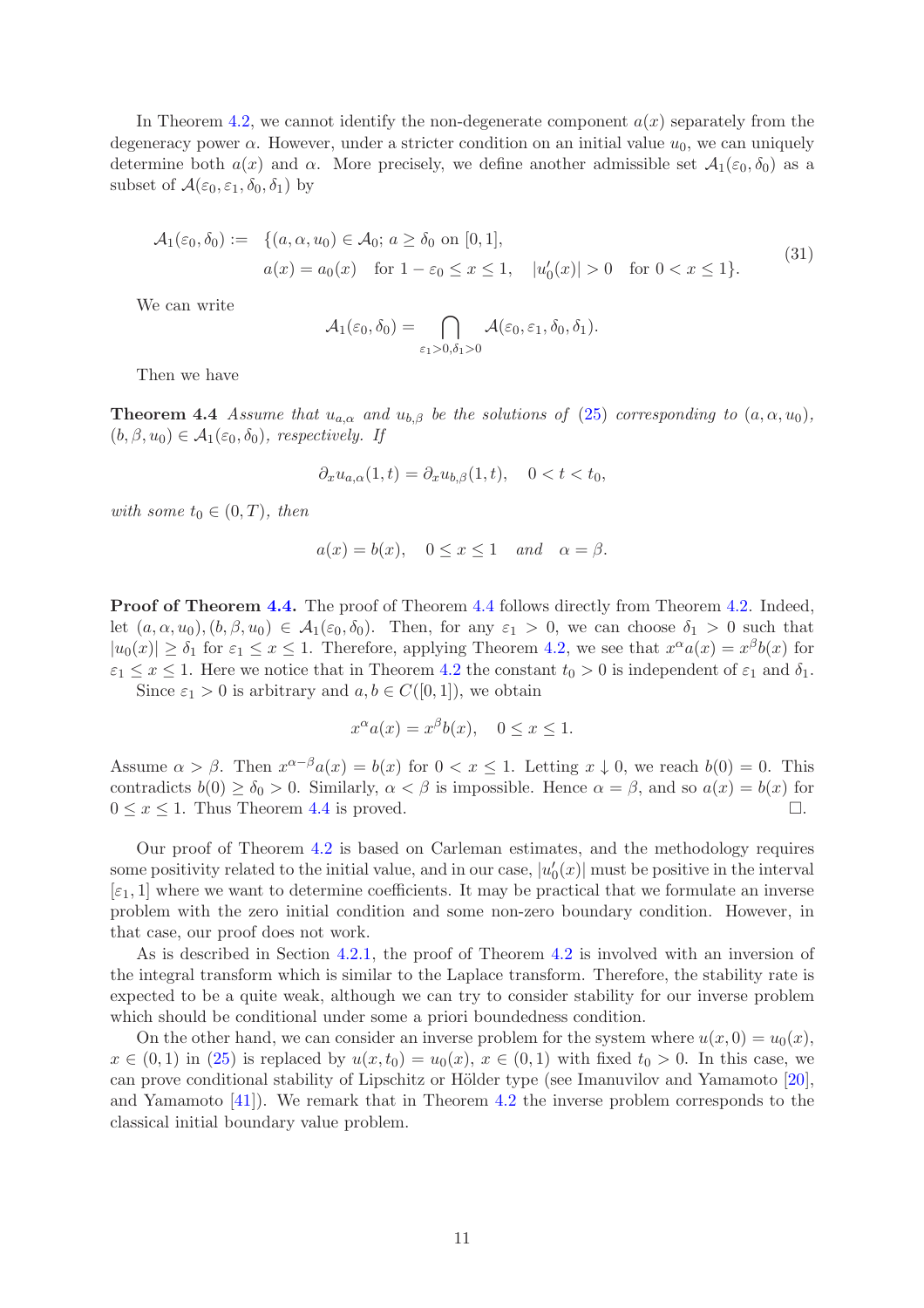# 4.2 Proof of Theorem [4.2](#page-9-2)

This section is devoted to the proof of Theorem [4.2.](#page-9-2) The proof is based on Carleman estimate and such a methodology can be found in Bukhgeim and Klibanov [\[6\]](#page-36-8), and then Bellassoued and Yamamoto [\[4\]](#page-36-9), Huang, Imanuvilov and Yamamoto [\[17\]](#page-37-11), Imanuvilov and Yamamoto [\[20\]](#page-37-10), [\[21\]](#page-37-12), [\[22\]](#page-37-13), and Klibanov [\[26\]](#page-37-14). However, the methodology itself for a parabolic equation needs data  $u(\cdot,t_0)$  at  $t_0 > 0$ , not  $u(\cdot,0)$  for a parabolic type of equations. Therefore, we first transform our inverse problem for parabolic equation to an inverse hyperbolic problem by an integral transform in  $t$  and then we establish the uniqueness for the transformed inverse hyperbolic problem. Thus, the proof of Theorem [4.2](#page-9-2) is divided into the following three steps.

Section [4.2.1:](#page-11-1) First Step. We transform the inverse parabolic problem to an inverse hyperbolic problem.

Section [4.2.2:](#page-15-0) Second Step. We apply the method from [\[6\]](#page-36-8) to a linearized inverse hyperbolic problem and establish the uniqueness. For a general coefficient  $a(x) > 0$  of the principal term, a key Carleman estimate can be proved locally only in x, and we have to argue starting at  $x = 1$ and we can prove the uniqueness in a small x-interval. Then, we repeat the argument for the uniqueness until the x-interval of the uniqueness can reach  $x = \varepsilon_1$ .

Section [4.2.3:](#page-25-1) Thirds Step. We translate the uniqueness for the linearized inverse hyperbolic problem to the original inverse parabolic problem and complete the proof of Theorem [4.2.](#page-9-2)

### <span id="page-11-1"></span>4.2.1 First Step: Reduction to hyperbolic problem

We introduce an integral transform called the Reznitskaya transform, and we prove Lemma [4.8](#page-15-1) which connects the inverse parabolic problem to an inverse hyperbolic problem. For this transform, we can refer to Romanov [\[34\]](#page-38-7). Notice that Klibanov [\[26\]](#page-37-14), pp. 594-595 have used the transform to prove the uniqueness for an inverse problem for non-degenerate parabolic equations. In our article, the regularity of the solution to [\(25\)](#page-8-2) requires careful justification in applying the transform, which is made through Lemmas [4.5](#page-11-0)[-4.7.](#page-13-0)

Let us first consider a system of the second order in t. More precisely, let  $\tilde{u}_{a,\alpha} = \tilde{u}_{a,\alpha}(x,t)$ satisfy

<span id="page-11-2"></span>
$$
\begin{cases}\n\partial_t^2 \widetilde{u}_{a,\alpha} = \partial_x(x^{\alpha} a(x) \partial_x \widetilde{u}_{a,\alpha}), & 0 < x < 1, \quad t > 0, \\
\widetilde{u}_{a,\alpha}(0,t) = \widetilde{u}_{a,\alpha}(1,t) = 0, & t > 0, \\
\widetilde{u}_{a,\alpha}(x,0) = u_0(x), & \partial_t \widetilde{u}_{a,\alpha}(x,0) = 0, \quad 0 < x < 1.\n\end{cases}
$$
\n(32)

<span id="page-11-0"></span>In view of [\(29\)](#page-9-1) and [\(30\)](#page-9-0), by Alabau-Boussouira, Cannarsa and Leugering [\[1\]](#page-36-10), we can prove the following result.

**Lemma 4.5** Let  $(a, \alpha, u_0) \in \mathcal{A}(\varepsilon_0, \varepsilon_1, \delta_0, \delta_1), \mu \in (0, 1)$  and  $T > 0$  be arbitrary. There exists a unique solution to [\(32\)](#page-11-2) such that

<span id="page-11-4"></span>
$$
\widetilde{u}_{a,\alpha} \in C^3([0,\infty); H^1(\mu,1)) \cap C^2([0,\infty); H^2(\mu,1)) \cap C^1([0,\infty); H^3(\mu,1))
$$
\n(33)

and

$$
\partial_t \partial_x^2 \widetilde{u}_{a,\alpha} \in L^\infty((\mu, 1) \times (0, T)). \tag{34}
$$

Moreover, the following regularity properties hold:

<span id="page-11-3"></span>
$$
\partial_t^2 \widetilde{u}_{a,\alpha} \in L^\infty(0,\infty; L^2(\mu,1)), \quad \partial_t \widetilde{u}_{a,\alpha} \in L^\infty(0,\infty; H^1(\mu,1)), \quad \widetilde{u}_{a,\alpha} \in L^\infty(0,\infty; H^2(\mu,1)) \tag{35}
$$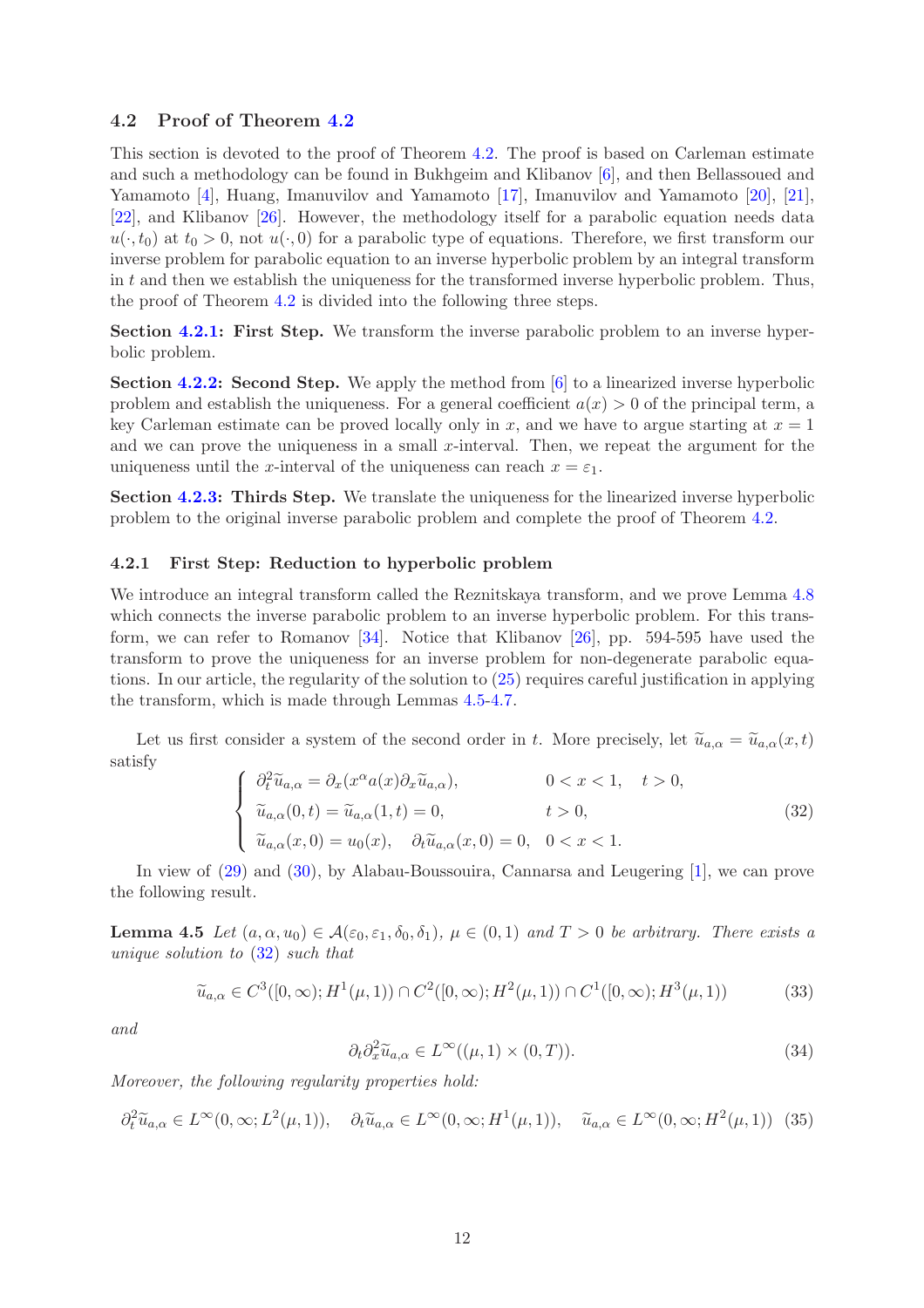and for arbitrarily given  $M > 0$ , there exists a constant  $C = C(M, \mu, T) > 0$  such that

$$
\|\partial_t \partial_x^2 \widetilde{u}_{a,\alpha}\|_{L^{\infty}(\mu,1)\times(0,T)} + \sum_{k,\ell=0}^1 \|\partial_t^k \partial_{x,t}^\ell \widetilde{u}_{a,\alpha}\|_{C([0,T];H^2(\mu,1))}
$$
  
+ 
$$
\sum_{k=0}^1 \|\partial_t^k \widetilde{u}_{a,\alpha}\|_{H^2((\mu,1)\times(0,T))} \leq C(M,\mu,T)
$$

if  $||a||_{C^2([0,1])} + ||u_0||_{C^4([0,1])} \leq M$ .

Proof of Lemma [4.5.](#page-11-0) The proof is an application of a usual lift-up argument of the regularity to the result given in [\[1\]](#page-36-10). We set

$$
A_{a,\alpha}u_0(x) := (x^{\alpha}a(x)u'_0)' = \frac{d}{dx}\left(x^{\alpha}a(x)\frac{du_0}{dx}(x)\right).
$$

Then,  $A_{a,\alpha}u_0$  satisfies [\(26\)](#page-8-3) and we can write

$$
\begin{cases}\nA_{a,\alpha}u_0 \in W^{1,1}(0,T), \\
x^{\alpha/2}\sqrt{a(x)}(A_{a,\alpha}u_0)' = (x^{\alpha}a(x))^{1/2}(x^{\alpha}a(x)u'_0)'' \in L^2(0,1), \\
A_{a,\alpha}u_0(0) = A_{a,\alpha}u_0(1) = 0, \\
x^{\alpha}a(x)(x^{\alpha}a(x)u'_0)'' \in H^1(0,1).\n\end{cases}
$$

Let us consider the following hyperbolic problem with  $A_{a,\alpha}u_0$  as an initial condition:

$$
\begin{cases}\n\partial_t^2 v = \partial_x(x^\alpha a(x)\partial_x v), & 0 < x < 1, \ t > 0, \\
v(0, t) = v(1, t) = 0, & t > 0, \\
v(x, 0) = A_{a,\alpha}u_0(x), & \partial_t v(x, 0) = 0, \quad 0 < x < 1.\n\end{cases}
$$

By  $[1]$ , there exists a unique solution v to this problem which verifies

$$
v \in C^2([0,\infty); L^2(0,1)) \cap C^1([0,\infty); H^1(\mu,1)) \cap C^0([0,\infty); H^2(\mu,1))
$$

for arbitrary  $\mu \in (0,1)$ .

We can verify that  $A_{a,\alpha}u$  satisfies [\(25\)](#page-8-2) in the sense of distributions. The uniqueness of solution to [\(25\)](#page-8-2) yields

$$
v = A_{a,\alpha}u \in C^1([0,\infty);H^1(\mu,1)),
$$

and so

$$
u \in C^1([0,\infty);H^3(\mu,1)).
$$

Thus the proof of Lemma [4.5](#page-11-0) is complete.  $\Box$ 

Next, we introduce an integral transform called the Reznitskaya transform (see [\[34\]](#page-38-7), pp. 213–215) as follows:

<span id="page-12-2"></span>
$$
(K\eta)(t) := \int_0^\infty \eta(\tau)G(t,\tau)d\tau, \quad \eta \in L^\infty(0,\infty),\tag{36}
$$

where

<span id="page-12-0"></span>
$$
G(t,\tau) = \frac{1}{\sqrt{\pi t}} e^{-\frac{\tau^2}{4t}}, \quad t, \tau > 0.
$$

We note that

<span id="page-12-1"></span> $\partial_{\tau}^{k}G(t,\cdot)\in L^{\infty}(0,\infty)\cap L^{1}(0,\infty),\quad \partial_{t}^{k}G(\cdot,\tau)\in L^{\infty}(0,\infty)\quad\text{for all }t,\tau>0\text{ and }k\in\mathbb{N}.\tag{37}$ Then, the following result can be proved.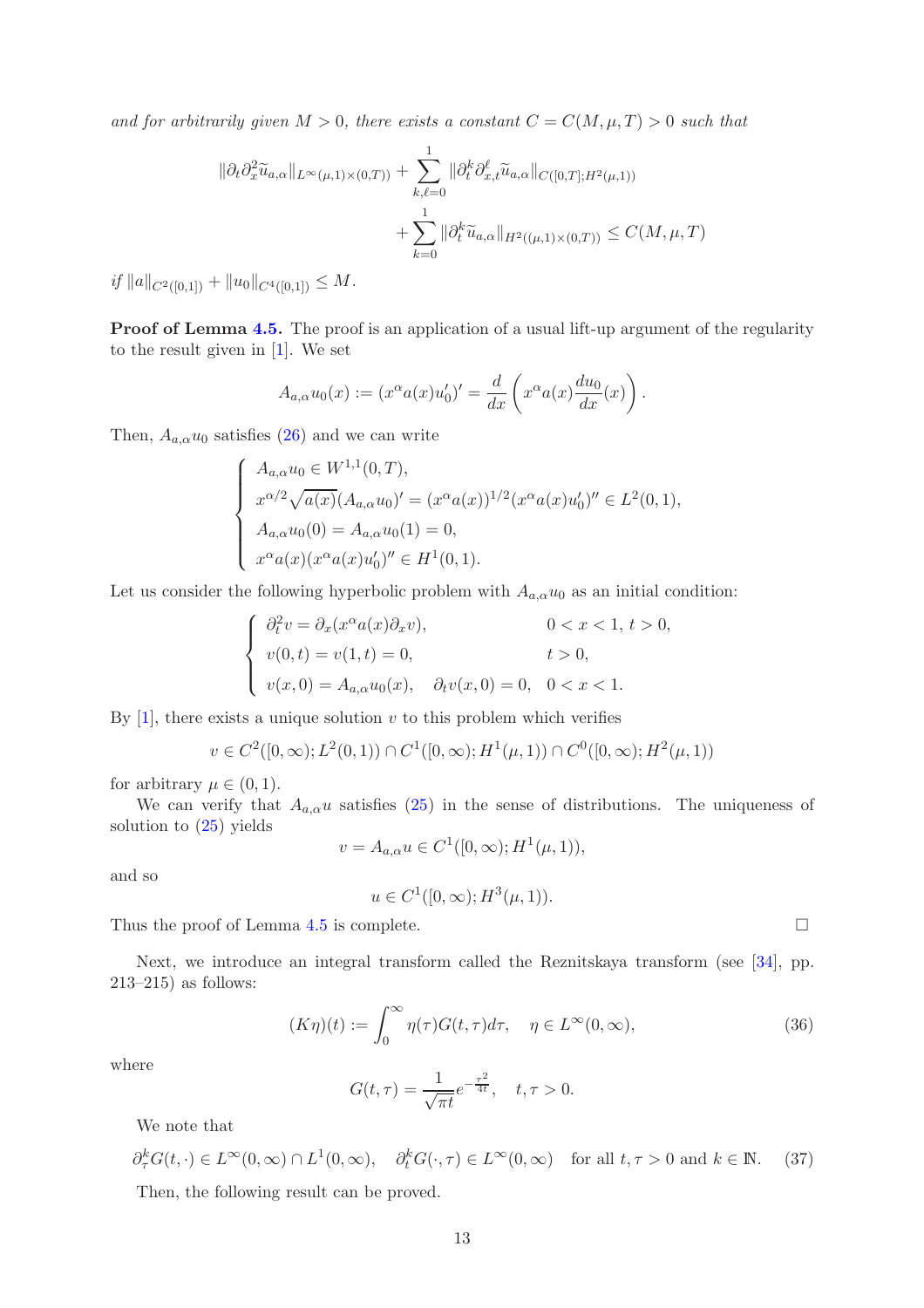**Lemma 4.6** Let  $\eta \in W^{2,\infty}(0,\infty)$  satisfy  $\eta'(0) = 0$ . Then

$$
\frac{d}{dt}(K\eta)(t) = \left(K\frac{d^2\eta}{d\tau^2}\right)(t), \quad t > 0.
$$

Proof of Lemma [4.6.](#page-12-0) The proof is given in [\[34\]](#page-38-7), pp. 213–214, and for completeness we will here present the proof. Since  $\partial_t G(t, \tau) = \partial_{\tau}^2 G(t, \tau)$  for  $t > 0$  and  $\tau > 0$ , and  $\eta \in W^{2,\infty}(0, \infty)$ , we have

$$
\frac{d}{dt}(K\eta)(t) = \int_0^\infty \eta(\tau)\partial_t G(t,\tau)d\tau = \int_0^\infty \eta(\tau)\partial_\tau^2 G(t,\tau)d\tau
$$

$$
= \left[\eta(\tau)\partial_\tau G(t,\tau) - \eta'(\tau)G(t,\tau)\right]_{\tau=0}^{\tau=\infty} + \int_0^\infty \eta''(\tau)G(t,\tau)d\tau, \quad t > 0.
$$

Using that  $\eta'(0) = 0$  and  $\partial_{\tau} G(t, 0) = 0$  for  $t > 0$ , we obtain

<span id="page-13-0"></span>
$$
\frac{d}{dt}(K\eta)(t) = \int_0^\infty \eta''(\tau)G(t,\tau)d\tau = \left(K\frac{d^2\eta}{dt^2}\right)(t), \quad t > 0.
$$

The proof of Lemma [4.6](#page-12-0) is complete.  $\Box$ 

We will also need the following result.

**Lemma 4.7** (i) Let  $\widetilde{u}_{a,\alpha}$  satisfy [\(32\)](#page-11-2) with  $(a, \alpha, u_0) \in \mathcal{A}(\varepsilon_0, \varepsilon_1, \delta_0, \delta_1)$ , and let us set

<span id="page-13-1"></span>
$$
V_{a,\alpha}(x,t) := (K\widetilde{u}_{a,\alpha}(x,\cdot))(t) = \int_0^\infty \widetilde{u}_{a,\alpha}(x,\tau)G(t,\tau)d\tau, \quad 0 < x < 1, \ t > 0. \tag{38}
$$

Then

<span id="page-13-2"></span>
$$
\partial_t V_{a,\alpha}(x,t) = \partial_x(x^{\alpha} a(x) \partial_x V_{a,\alpha}(x,t)) \quad \text{for almost all } x \in (0,1) \text{ and } t > 0 \tag{39}
$$

and

<span id="page-13-3"></span>
$$
\begin{cases}\nV_{a,\alpha}(0,t) = V_{a,\alpha}(1,t) = 0, \quad t > 0, \\
V_{a,\alpha}(x,0) = u_0(x), \quad \text{for almost all } x \in (0,1).\n\end{cases}
$$
\n(40)

(ii) Let  $u_{a,\alpha}$  be the solution to [\(25\)](#page-8-2) where  $(a, \alpha, u_0) \in \mathcal{A}(\varepsilon_0, \varepsilon_1, \delta_0, \delta_1)$ . Then

<span id="page-13-4"></span>
$$
u_{a,\alpha}(x,t) = \int_0^\infty \widetilde{u}_{a,\alpha}(x,\tau)G(t,\tau)d\tau, \quad 0 < x < 1, \ t > 0. \tag{41}
$$

**Proof of Lemma [4.7.](#page-13-0)** Part *(ii)* follows readily from part *(i)* by the uniqueness of the solution  $u_{a,\alpha}$  (see Theorem [2.3](#page-3-4) in Section [2\)](#page-2-0). Therefore, it suffices to prove part (i). Henceforth, we set

$$
(g,h) := \int_{\varepsilon_2}^1 g(x)h(x) \, dx,
$$

with arbitrary  $\varepsilon_2 > 0$ . For  $\theta \in C_0^{\infty}(\varepsilon_2, 1)$ , we set

$$
\widetilde{w}(t) = (\widetilde{u}_{a,\alpha}(\cdot,t),\theta) = \int_{\varepsilon_2}^1 \widetilde{u}_{a,\alpha}(x,t)\theta(x) dx \text{ and } w(t) = (V_{a,\alpha}(\cdot,t),\theta) \text{ for } t > 0.
$$

Then, the initial condition in [\(32\)](#page-11-2) and the regularity [\(35\)](#page-11-3) yield

$$
\widetilde{w} \in W^{2,\infty}(0,\infty), \quad \partial_t \widetilde{w}(0) = 0
$$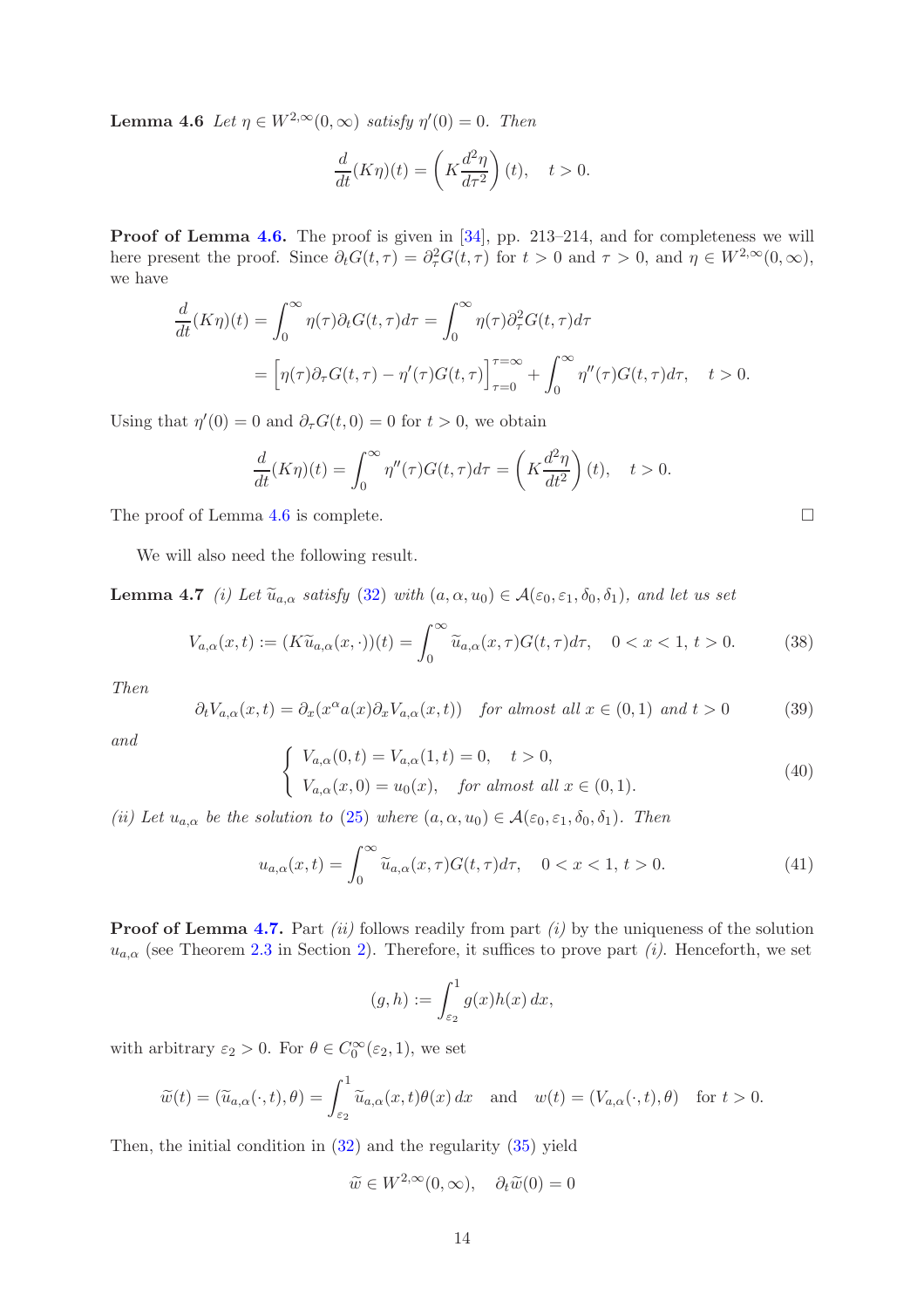and

$$
w(t) = (V_{a,\alpha}(\cdot,t),\theta) = \int_{\varepsilon_2}^1 V_{a,\alpha}(x,t)\theta(x) dx = \int_0^\infty \widetilde{w}(\tau)G(t,\tau)d\tau = (K\widetilde{w})(t), \quad t > 0.
$$

Therefore, Lemma [4.6](#page-12-0) implies

$$
\frac{dw}{dt}(t) = \frac{d}{dt}(K\widetilde{w})(t) = \left(K\frac{d^2\widetilde{w}}{d\tau^2}\right)(t) = \int_0^\infty \frac{d^2}{d\tau^2}\widetilde{w}(\tau)G(t,\tau)d\tau,
$$

that is,

$$
\frac{d}{dt}(V_{a,\alpha}(\cdot,t),\theta) = \int_0^\infty \frac{d^2}{d\tau^2}(\widetilde{u}_{a,\alpha}(\cdot,\tau),\theta)G(t,\tau)d\tau = \int_0^\infty \left(\int_{\varepsilon_2}^1 \frac{\partial^2 \widetilde{u}_{a,\alpha}(x,\tau)}{\partial \tau^2} \theta(x)dx\right)G(t,\tau)d\tau
$$
\n
$$
= \int_{\varepsilon_2}^1 \left(\int_0^\infty \frac{\partial^2 \widetilde{u}_{a,\alpha}}{\partial \tau^2}(x,\tau)G(t,\tau)d\tau\right) \theta(x) dx
$$
\n
$$
= \left(\left(K\frac{\partial^2 \widetilde{u}_{a,\alpha}}{\partial \tau^2}\right)(\cdot,t),\theta\right).
$$

Therefore,

<span id="page-14-0"></span>
$$
\left(\frac{\partial V_{a,\alpha}}{\partial t}(\cdot,t),\theta\right) = \left(\left(K\frac{\partial^2 \widetilde{u}_{a,\alpha}}{\partial \tau^2}\right),\theta\right)
$$
\n(42)

for all  $\theta \in C_0^{\infty}(\varepsilon_2, 1)$ .

Recall that

$$
A_{a,\alpha}w(x,t) = \partial_x(x^{\alpha}a(x)\partial_xw(x,t)), \quad 0 < x < 1, \, t > 0.
$$

By [\(33\)](#page-11-4), [\(35\)](#page-11-3) and [\(37\)](#page-12-1), we can justify the exchange of the operation by  $A_{a,\alpha}$  and  $\int_0^\infty \cdots d\tau$  in [\(38\)](#page-13-1), and obtain

$$
A_{a,\alpha}V_{a,\alpha}(x,t) = \int_0^\infty (A_{a,\alpha}\widetilde{u}_{a,\alpha})(x,\tau)G(t,\tau)d\tau = K(A_{a,\alpha}\widetilde{u}_{a,\alpha})(x,t), \quad \varepsilon_2 < x < 1, \ t > 0.
$$

Hence, using [\(42\)](#page-14-0) and since  $\tilde{u}_{a,\alpha}$  is the solution of [\(32\)](#page-11-2), we have

$$
\left(\frac{\partial V_{a,\alpha}}{\partial t}(\cdot,t) - A_{a,\alpha} V_{a,\alpha}(\cdot,t),\theta\right) = \left(K\left(\frac{\partial^2 \widetilde{u}_{a,\alpha}}{\partial \tau^2} - A_{a,\alpha} \widetilde{u}_{a,\alpha}\right)(\cdot,t),\theta\right) = 0
$$

for all  $\theta \in C_0^{\infty}(\varepsilon_2, 1)$  and  $t > 0$ . Consequently, since  $\varepsilon_2 > 0$  is arbitrary, we reach

$$
\frac{\partial V_{a,\alpha}}{\partial t}(x,t) = \frac{\partial}{\partial x}\left(x^{\alpha}a(x)\frac{\partial V_{a,\alpha}}{\partial x}(x,t)\right)
$$

for almost all  $x \in (0,1)$  and  $t > 0$ . Therefore, [\(39\)](#page-13-2) holds.

Using  $\widetilde{u}_{a,\alpha}(0,t) = \widetilde{u}_{a,\alpha}(1,t) = 0$  for  $t > 0$ , we obtain that the first condition in [\(40\)](#page-13-3) is directly seen.

By the change of variables  $\xi = \frac{7}{3}$  $\frac{\tau}{2\sqrt{t}}$ , we have

<span id="page-14-1"></span>
$$
V_{a,\alpha}(x,t) = \int_0^\infty \widetilde{u}_{a,\alpha}(x,\tau)G(t,\tau)d\tau = \frac{2}{\sqrt{\pi}} \int_0^\infty \widetilde{u}_{a,\alpha}(x,2\xi\sqrt{t})e^{-\xi^2}d\xi, \quad t > 0. \tag{43}
$$

Since  $\widetilde{u}_{a,\alpha} \in C([0,\infty); C([\varepsilon_2,1]))$ , and using that  $\partial_t \widetilde{u}_{a,\alpha} \in L^{\infty}(0,\infty; H^1(\varepsilon_2,1))$  in [\(35\)](#page-11-3), we have

$$
\lim_{t \to 0} \widetilde{u}_{a,\alpha}(x, 2\xi\sqrt{t}) = \widetilde{u}_{a,\alpha}(x, 0)
$$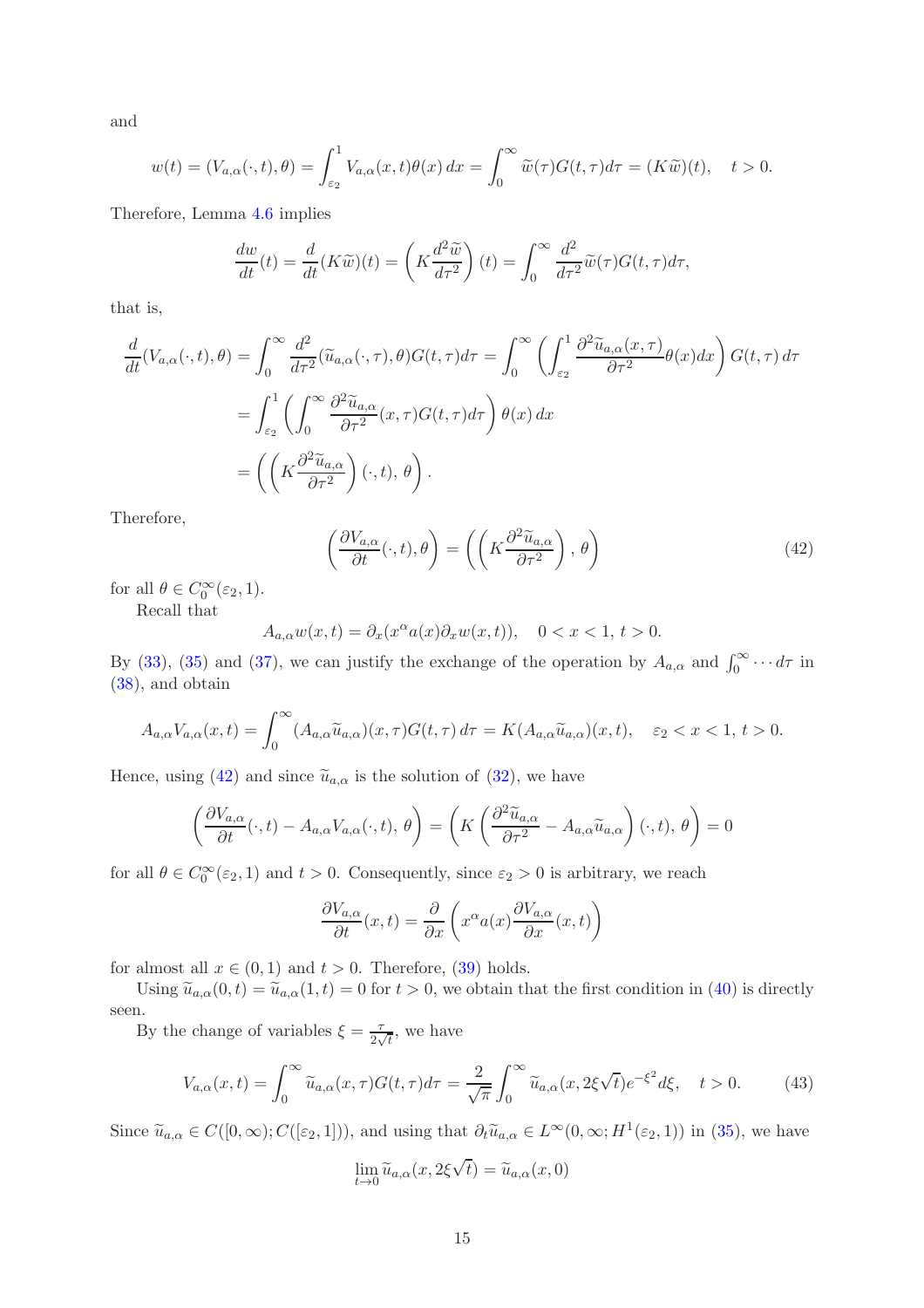for almost all  $x \in (\varepsilon_2, 1)$  and  $\xi > 0$ , and by  $\widetilde{u}_{a,\alpha} \in L^{\infty}(0, \infty; H^1(\varepsilon_2, 1))$  in [\(35\)](#page-11-3), we apply the Lebesgue convergence theorem to [\(43\)](#page-14-1) and obtain

$$
V_{a,\alpha}(x,0) = \frac{2}{\sqrt{\pi}} \int_0^\infty \widetilde{u}_{a,\alpha}(x,0) e^{-\xi^2} d\xi = \widetilde{u}_{a,\alpha}(x,0) \frac{2}{\sqrt{\pi}} \int_0^\infty e^{-\xi^2} d\xi = u_0(x),
$$

for almost all  $x \in (\varepsilon_2, 1)$ , which is the second condition in [\(40\)](#page-13-3). Since  $\varepsilon_2 > 0$  is arbitrary, the proof of Lemma 4.7 is complete. proof of Lemma [4.7](#page-13-0) is complete.

Moreover, we prove

**Lemma 4.8** Let us assume that  $\partial_x u_{a,\alpha}(1,t) = \partial_x u_{b,\beta}(1,t)$  for  $0 < t < t_0$ . Then,

<span id="page-15-1"></span>
$$
\partial_x \widetilde{u}_{a,\alpha}(1,t) = \partial_x \widetilde{u}_{b,\beta}(1,t), \quad 0 < t < \infty.
$$

**Proof of Lemma [4.8.](#page-15-1)** Since  $u_{a,\alpha}(x, \cdot)$  is analytic in  $t > 0$  with fixed  $x \in [\varepsilon_2, 1]$ , by Theorem [2.3](#page-3-4) (ii) in Section [2,](#page-2-0) we see that  $\partial_x u_{a,\alpha}(1,t) = \partial_x u_{b,\beta}(1,t)$  for all  $t > 0$ . Therefore, by [\(41\)](#page-13-4) we have

<span id="page-15-2"></span>
$$
\int_0^\infty (\partial_x \widetilde{u}_{a,\alpha} - \partial_x \widetilde{u}_{b,\beta})(1,\tau)G(t,\tau)d\tau = 0, \quad t > 0.
$$
 (44)

On the other hand, in the definition  $(36)$  of K, we change the variables in the expression of K by  $r := \frac{1}{4t}$  and  $\tau := \sqrt{z}$ , and we see

$$
(K\eta)\left(\frac{1}{4r}\right) = \sqrt{\frac{r}{\pi}} \int_0^\infty e^{-rz} \frac{\eta(\sqrt{z})}{\sqrt{z}} dz, \quad r > 0,
$$

for  $\eta \in L^{\infty}(0, \infty)$ .

Thus, the uniqueness of the Laplace transform implies that  $\eta \equiv 0$  if  $(K\eta)(t) = 0$  for  $t > 0$ and  $\eta \in L^{\infty}(0,\infty)$ . Since  $(\partial_x \tilde{u}_{a,\alpha} - \partial_x \tilde{u}_{b,\beta})(1,\cdot) \in L^{\infty}(0,\infty)$  by [\(35\)](#page-11-3), it follows from [\(44\)](#page-15-2) that  $\partial_x \tilde{u}_{a,\alpha}(1,t) = \partial_x \tilde{u}_{b,\beta}(1,t)$  for  $t > 0$ . Therefore, the proof of Lemma 4.8 is complete.  $\partial_x \tilde{u}_{a,\alpha}(1,t) = \partial_x \tilde{u}_{b,\beta}(1,t)$  for  $t > 0$ . Therefore, the proof of Lemma [4.8](#page-15-1) is complete.

#### <span id="page-15-0"></span>4.2.2 Second Step: Uniqueness for the linearized inverse hyperbolic problem

Here we establish the uniqueness result for the following hyperbolic inverse source problem. We recall that a sufficiently small constant  $\varepsilon_1 > 0$  is given. Moreover let  $p_0 > 0$  be arbitrarily given. Given  $p \in C^2([\varepsilon_1, 1])$  with  $p \ge p_0 > 0$  on  $[\varepsilon_1, 1]$ , let  $y = y(x, t)$  satisfy

<span id="page-15-3"></span>
$$
\begin{cases}\n\partial_t^2 y = \partial_x (p(x)\partial_x y) + \partial_x (f(x)\partial_x R(x,t)), & \varepsilon_1 < x < 1, t > 0, \\
y(1,t) = 0, & t > 0, \\
y(x,0) = \partial_t y(x,0) = 0, & \varepsilon_1 < x < 1,\n\end{cases}
$$
\n(45)

where  $R(x, t)$  is a given function.

<span id="page-15-4"></span>In what follows, we show the uniqueness for an inverse problem of determining of  $f(x)$  for  $\varepsilon_1 < x < 1$  by boundary data  $\partial_x y(1,t)$  for all  $t > 0$ .

**Proposition 4.9** Let  $p \in C^2([\varepsilon_1, 1])$  with  $p > 0$  on  $[\varepsilon_1, 1]$  and let  $f \in H^1(\varepsilon_1, 1)$  satisfy  $f(1) = 0$ . We further assume that there exists a constant  $r_0 > 0$  such that

<span id="page-15-5"></span>
$$
\begin{cases}\n\partial_t R(x,0) = 0, & |\partial_x R(x,0)| \ge r_0 > 0, \quad \varepsilon_1 \le x \le 1, \\
\partial_t \partial_x R, & \partial_t \partial_x^2 R \in L_{loc}^{\infty}((\varepsilon_1, 1) \times (0, \infty)), \\
\partial_x^2 R(\cdot, 0) \in L^{\infty}(\varepsilon_1, 1).\n\end{cases} (46)
$$

If  $y \in H_{loc}^2((\varepsilon_1, 1) \times (0, \infty))$  satisfies [\(45\)](#page-15-3),  $\partial_t y \in H_{loc}^2((\varepsilon_1, 1) \times (0, \infty))$  and

$$
\partial_x y(1,t) = 0, \quad t > 0,
$$

then  $f(x) = 0$  for  $\varepsilon_1 < x < 1$ .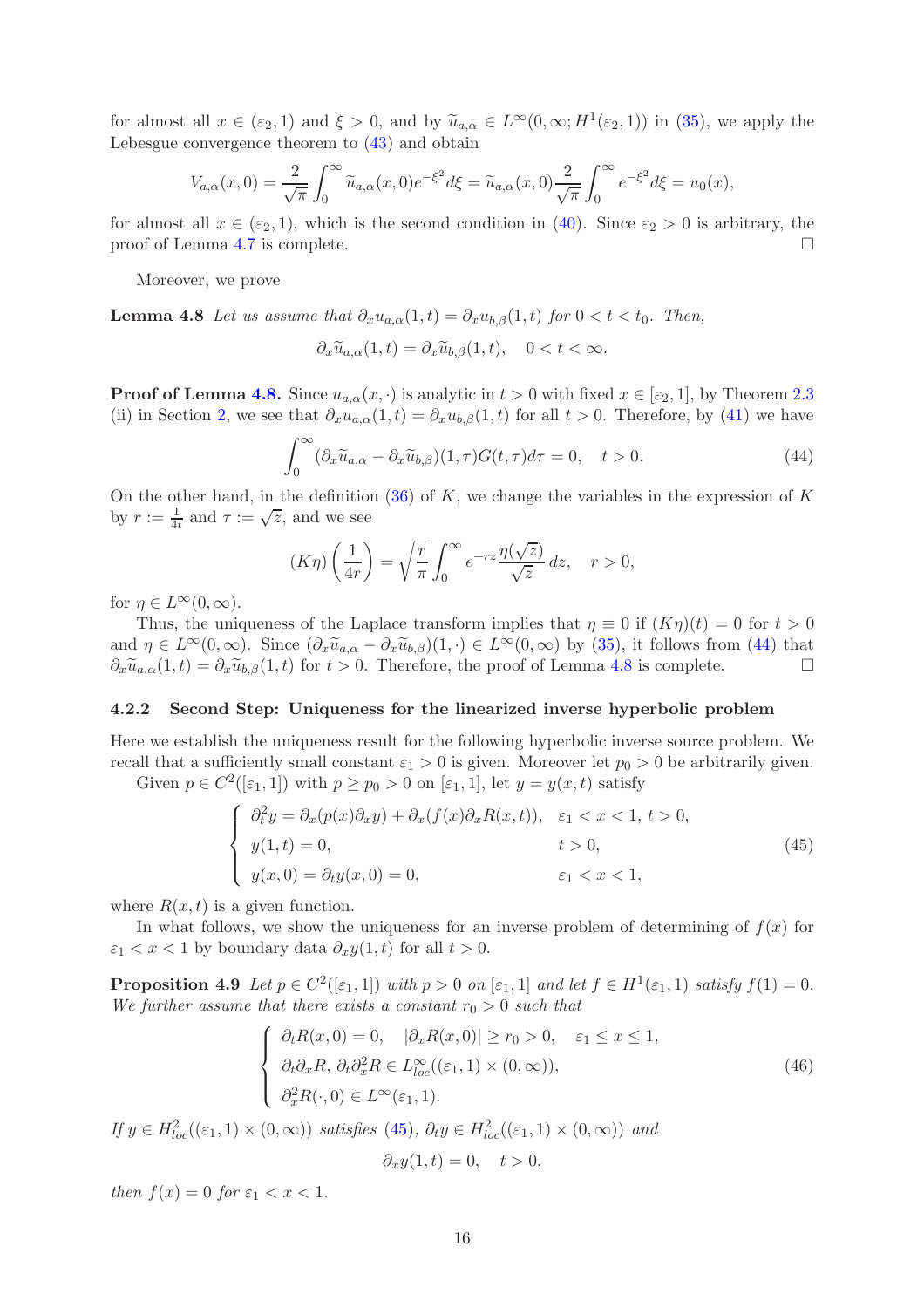Notice that in this proposition, as is seen by the proof, we need not assume  $\partial_x y(1,t) = 0$  for all  $t > 0$ , but  $\partial_x y(1, t) = 0$  for  $0 < t < T_*$  with some  $T_* > 0$  which is determined by  $p(x)$ , is sufficient. However for our puropose we can assume  $\partial_x y(1,t) = 0$  for all  $t > 0$ .

The rest of this subsection is devoted to the poof of Proposition [4.9.](#page-15-4)

Proof of Proposition [4.9.](#page-15-4) The methodology for the proof is based on Bukhgeim and Klibanov method from [\[6\]](#page-36-8), and also on the arguments by Imanuvilov and Yamamoto from [\[21\]](#page-37-12) and [\[22\]](#page-37-13). Recently, Huang, Imanuvilov and Yamamoto in [\[17\]](#page-37-11) have simplified those arguments and omits the cut-off procedures. Here we apply such argument form [\[17\]](#page-37-11). The key idea is that we take a suitable weight function that originally takes smaller values on the boundary of a domain in  $(x, t)$  where data are not given, so that the weight function can well control such unknown data and therefore the cut-off function is not necessary.

The proof will be divided into three steps.

### First step of Proposition [4.9:](#page-15-4) Carleman estimates.

Henceforth, with arbitrarily chosen constants  $M > 0$  and  $p_0 > 0$ , we assume

$$
p \in C^2([\varepsilon_1, 1]), \quad p \ge p_0 > 0 \quad \text{on } [\varepsilon_1, 1], \quad ||p||_{C^2([\varepsilon_1, 1])} \le M.
$$

Furthermore, we fix a sufficiently small constant  $\gamma > 0$  and a sufficiently large constant  $\lambda > 0$ . Here and henceforth, for M and  $r_0$ , we choose  $\theta \in (0,1)$  sufficiently close to 1 and sufficiently small  $\delta > 0$  such that

$$
\varepsilon_1 < \theta + \delta < 1
$$

is always satisfied.

We set

$$
\psi(x,t) := (x - \theta)^2 - \gamma t^2, \quad \varphi(x,t) = e^{\lambda \psi(x,t)}
$$

and

$$
Q_{\delta} := \{(x, t); -\infty < t < \infty, \quad \theta + \delta < x < 1, \quad \psi(x, t) > \delta^2\}, \quad T_0 := \sqrt{\frac{(1 - \theta)^2 - \delta^2}{\gamma}}.
$$

Then, we note that  $Q_{\delta}$  is bounded by a hyperbolic curve  $(x - \theta)^2 - \gamma t^2 = \delta^2$  and  $x = 1$ , and

<span id="page-16-1"></span>
$$
(x,t) \in Q_{\delta}
$$
 implies  $\theta + \delta < x < 1$  and  $|t| < T_0$ ,  $Q_{\delta} \cap \{t = 0\} = (\theta + \delta, 1)$ , (47)

<span id="page-16-0"></span>see Figure [1.](#page-16-0)



Figure 1: Set  $Q_{\delta}$ .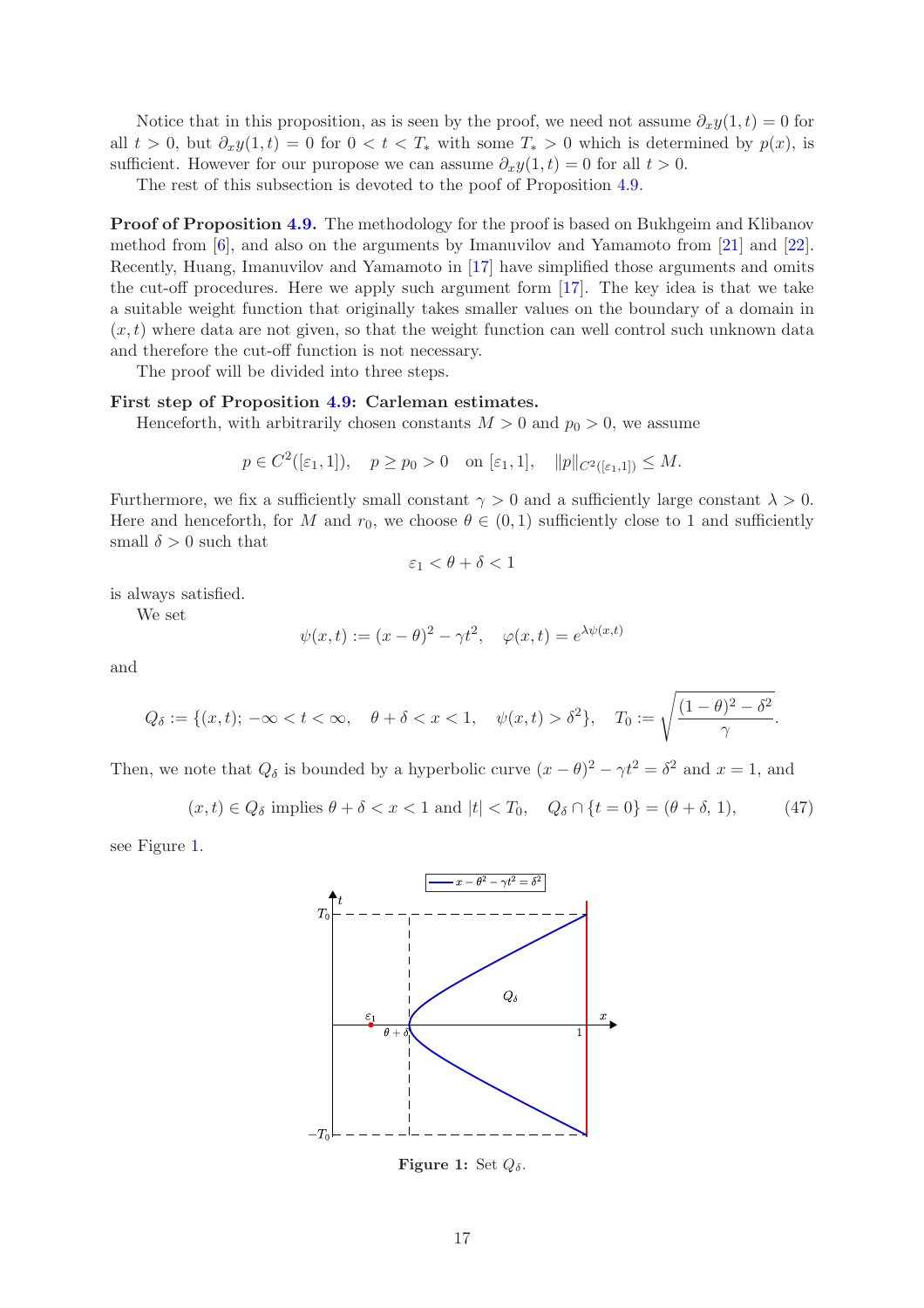Henceforth  $C, C_0 > 0$ , etc. will denote generic constants which are independent of the parameter  $s > 0$ , but can be dependent on other parameters such as  $\lambda > 0$ . Since other parameters such as  $\lambda$  are fixed, we do not specify the dependence of C,  $C_0$ , etc. on them.

<span id="page-17-0"></span>We show the following result:

**Lemma 4.10 (Hyperbolic Carleman estimate)** There exist constants  $C > 0$  and  $s_0 > 0$ depending on M and  $r_0$ , but independent of s and the choices of p, such that

$$
\int_{Q_{\delta}} (s|\partial_x y|^2 + s|\partial_t y|^2 + s^3|y|^2)e^{2s\varphi} dxdt
$$
\n
$$
\leq C \int_{Q_{\delta}} |F(x,t)|^2 e^{2s\varphi} dxdt + C \int_{\partial Q_{\delta}} (s|\partial_x y|^2 + s|\partial_t y|^2 + s^3|y|^2)e^{2s\varphi} dS
$$

for all  $s \geq s_0$  and  $y \in H^2(Q_\delta)$  satisfying

$$
\partial_t^2 y = \partial_x (p(x)\partial_x y) + F \quad in \ Q_\delta
$$

with some  $F \in L^2(Q_\delta)$ .

In particular, if  $y(1,t) = \partial_x y(1,t) = 0$  for  $-T_0 < t < T_0$ , then

<span id="page-17-1"></span>
$$
\int_{Q_{\delta}} (s|\partial_x y|^2 + s|\partial_t y|^2 + s^3|y|^2)e^{2s\varphi} dx dt \le C \int_{Q_{\delta}} |F(x,t)|^2 e^{2s\varphi} dx dt + Cs^3 e^{2se^{\lambda\delta^2}} \|y\|_{H^2(Q_{\delta})}^2 \tag{48}
$$

for all  $s \geq s_0$  and  $y \in H^2(Q_\delta)$ .

Proof of Lemma [4.10.](#page-17-0) This is a classical Carleman estimate: the proof can be done similarly to Theorem [4.2](#page-9-2) in Bellassoued and Yamamoto [\[6\]](#page-36-8) or Imanuvilov [\[19\]](#page-37-15). Here we omit the details of the proof. Estimate [\(48\)](#page-17-1) can follow because  $\psi(x,t) = \delta^2$  for  $(x,t) \in \partial Q_{\delta} \setminus \{x = 1\}$  and

$$
\|\partial_x y\|_{L^2(\partial Q_\delta)} + \|\partial_t y\|_{L^2(\partial Q_\delta)} + \|y\|_{L^2(\partial Q_\delta)}
$$
  
\n
$$
\leq C(\|\partial_x y\|_{H^1(Q_\delta)} + \|\partial_t y\|_{H^1(Q_\delta)} + \|y\|_{H^1(Q_\delta)}) \leq C\|y\|_{H^2(Q_\delta)}
$$

<span id="page-17-3"></span>by the trace theorem.  $\Box$ 

Remark 4.11 For Carleman estimates for hyperbolic equations, we usually have to assume a certain extra condition for the principal part  $p(x)$  e.g., about the wave speed, and the extra condition is restrictive in higher spatial dimensions. However, the one spatial dimension case is exceptional and does not require any extra condition thanks to the smallness of the domain  $Q_{\delta}$ . More precisely, in the one dimensional case, such an extra condition is described as

$$
\left|\frac{p'(x)}{2p(x)}(x-\theta)\right| < 1, \quad \theta + \delta \le x \le 1
$$

(see e.g., Proposition 2.1 in Imanuvilov and Yamamoto  $[22]$ ). Since max  $\max_{\theta+\delta\leq x\leq 1}|x-\theta|=1-\theta$  is sufficiently small, we see that

<span id="page-17-2"></span>
$$
\left| \frac{p'(x)}{2p(x)} (x - \theta) \right| \le \frac{M}{2r_0} (1 - \theta) < 1. \tag{49}
$$

Hence, there exists a constant  $\mu_*(r_0, M) > 0$  such that if  $0 < 1 - \theta < \mu_*(r_0, M)$ , then [\(49\)](#page-17-2) and so the Carleman estimate [\(48\)](#page-17-1) hold.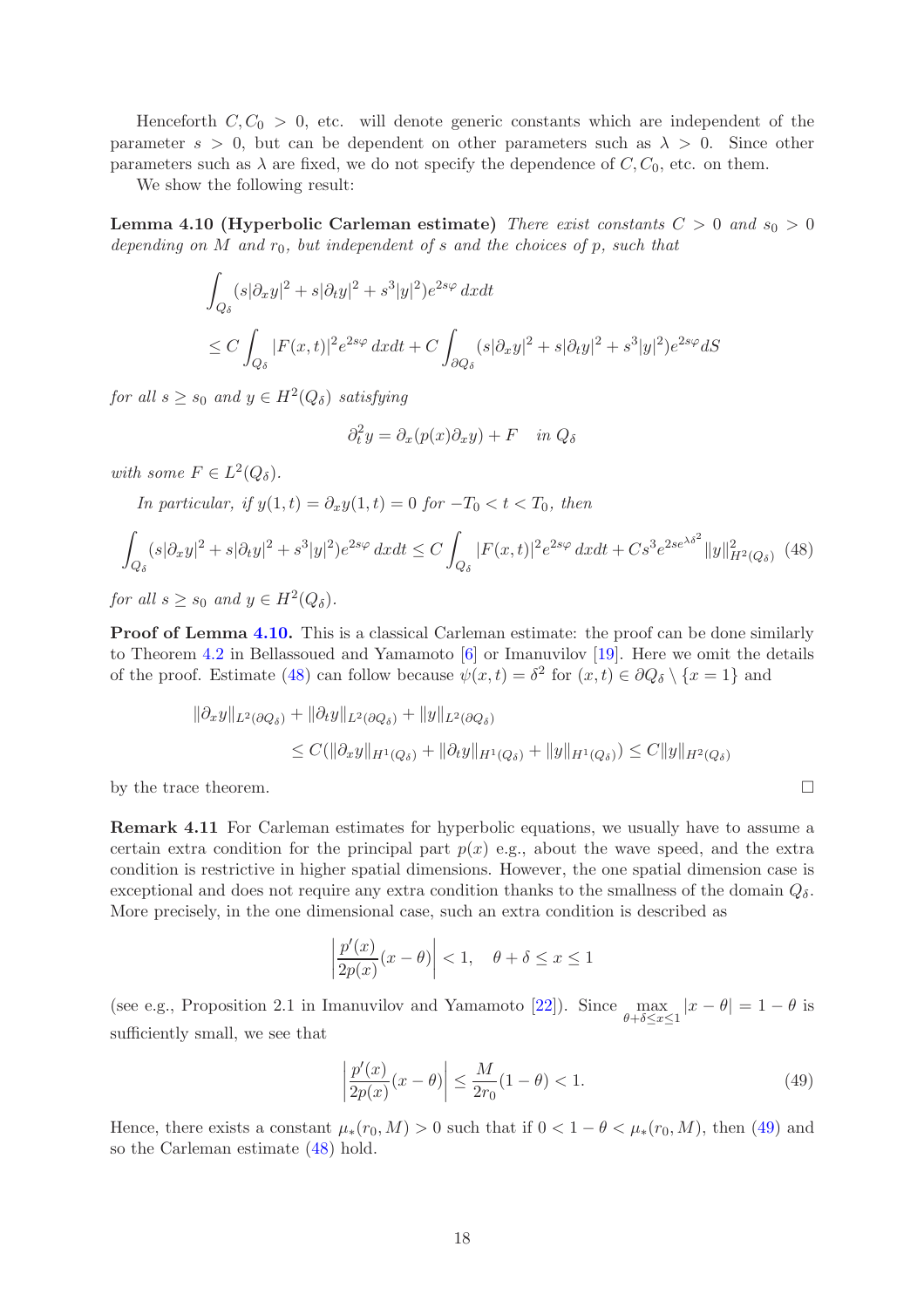In view of [\(49\)](#page-17-2), the key Carleman [\(48\)](#page-17-1) estimate holds near  $x = 1$  where Cauchy data are given, that is, for  $\theta + \delta < x < 1$ . Thus, we first apply the Carleman estimate only for  $\theta + \delta < x < 1$ to prove that  $f = 0$  in  $(\theta + \delta, 1)$ . This will be done in second step of the proof of Proposition [4.9.](#page-15-4) Next, we repeat the same argument by replacing  $x = 1$  by  $x = \theta$ , and this will be done in third step of the proof of Proposition [4.9.](#page-15-4)

Before proceeding to second step, we prove a Carleman estimate for a simple operator  $\frac{d}{dx}$ . We set

<span id="page-18-0"></span>
$$
\varphi_0(x) = e^{\lambda(x-\theta)^2}
$$

with fixed large constant  $\lambda > 0$ .

**Lemma 4.12** There exist constants  $s_0 > 0$  and  $C > 0$  such that

$$
s \int_{\theta+\delta}^1 |f(x)|^2 e^{2s\varphi_0(x)} dx \le C \int_{\theta+\delta}^1 |f'|^2 e^{2s\varphi_0} dx,
$$

for all  $s \geq s_0$  and all  $f \in H^1(\theta + \delta, 1)$  satisfying  $f(1) = 0$ .

**Proof of Lemma [4.12.](#page-18-0)** The proof relies on the estimation of  $h := fe^{s\varphi_0}$  and the integration by parts, which is a conventional proof of the Carleman estimate.

We set

$$
h(x) := f(x)e^{s\varphi_0(x)}, \quad Lh(x) := e^{s\varphi_0(x)}\frac{d}{dx}(e^{-s\varphi_0(x)}h(x)) = h'(x) - s\varphi'_0(x)h(x).
$$

Then, integrating by parts and taking into account that  $f(1) = 0$ , we have that there exists a positive constant C such that

$$
\int_{\theta+\delta}^{1} |f'|^{2} e^{2s\varphi_{0}} dx = \int_{\theta+\delta}^{1} |Lh|^{2} dx = \int_{\theta+\delta}^{1} |h'(x) - s\varphi_{0}'(x)h(x)|^{2} dx
$$
  
\n
$$
\geq -2s \int_{\theta+\delta}^{1} \varphi_{0}'(x)h(x)h'(x) dx = -s \int_{\theta+\delta}^{1} \varphi_{0}'(x) \frac{d}{dx} h^{2}(x) dx
$$
  
\n
$$
= \left[ s\varphi_{0}'(x)h^{2}(x) \right]_{x=1}^{x=\theta+\delta} + s \int_{\theta+\delta}^{1} \varphi_{0}''(x)h^{2}(x) dx
$$
  
\n
$$
= 2\lambda s \delta e^{\lambda \delta^{2}} h^{2}(\theta+\delta) + s \int_{\theta+\delta}^{1} (2\lambda \varphi_{0}(x) + 4\lambda^{2}(x-\theta)^{2} \varphi_{0}(x))h^{2}(x) dx
$$
  
\n
$$
\geq s \int_{\theta+\delta}^{1} 2\lambda e^{\lambda(x-\theta)^{2}} h^{2}(x) dx \geq Cs \int_{\theta+\delta}^{1} |f|^{2} e^{2s\varphi_{0}} dx.
$$

Thus, the proof of Lemma [4.12](#page-18-0) is complete.  $\Box$ 

#### Second step of the proof of Proposition [4.9.](#page-15-4)

We take the even extension in t of the solution y of [\(45\)](#page-15-3) to  $(-\infty,0)$ , and we denote it by the same letter:

$$
y(x,t) = \begin{cases} y(x,t), & t \ge 0, \\ y(x,-t), & t < 0. \end{cases}
$$

Also, for R, we make the even extension in  $t < 0$ . Then, using that  $y(\cdot, 0) = \partial_t y(\cdot, 0) = 0$  and  $\partial_t R(\cdot, 0) = 0$  on  $[\varepsilon_1, 1]$  by [\(46\)](#page-15-5), we can verify that

<span id="page-18-1"></span>
$$
\begin{cases}\n\partial_t y, y \in H^2_{loc}((\varepsilon_1, 1) \times (-\infty, \infty)), \\
\partial_t R, R \in L^2_{loc}(-\infty, \infty; H^2(\varepsilon_1, 1)), \\
\partial_t \partial_x R, \partial_t \partial_x^2 R \in L^\infty_{loc}((\varepsilon_1, 1) \times (-\infty, \infty))\n\end{cases}
$$
\n(50)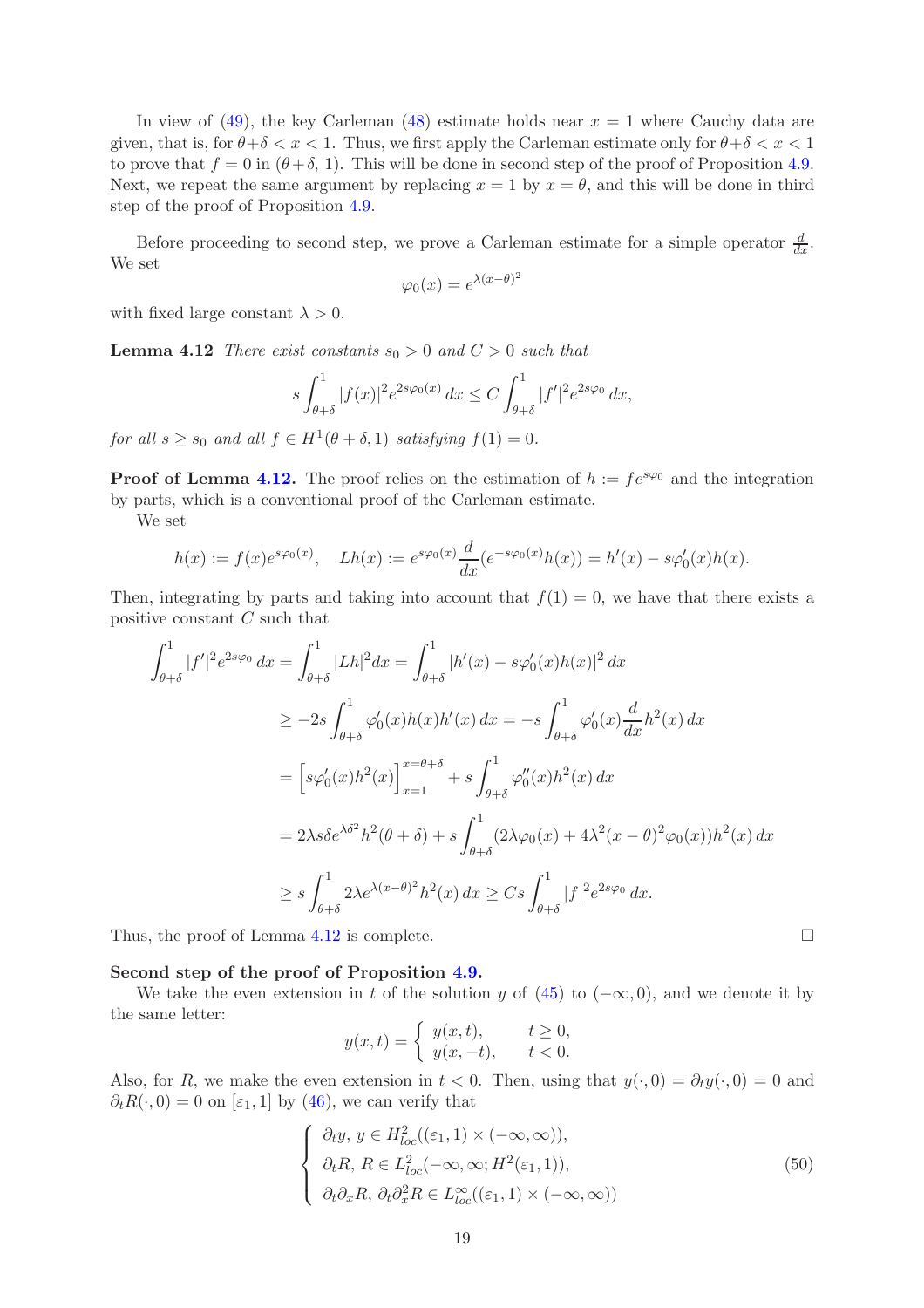and

<span id="page-19-0"></span>
$$
\begin{cases}\n\partial_t^2 y = \partial_x (p(x)\partial_x y) + \partial_x (f(x)\partial_x R(x,t)), & \varepsilon_1 < x < 1, \ -\infty < t < \infty, \\
y(1,t) = \partial_x y(1,t) = 0, & -\infty < t < \infty, \\
y(x,0) = \partial_t y(x,0) = 0, & \varepsilon_1 < x < 1.\n\end{cases} \tag{51}
$$

In [\(51\)](#page-19-0), we see that  $y, \partial_t y \in H^2((\varepsilon_1, 1) \times (-T, T))$  with arbitrarily given  $T > 0$ . Setting

$$
z := \partial_t y \in H^2((\varepsilon_1, 1) \times (-T, T)),
$$

and using  $(51)$ , we have

<span id="page-19-1"></span>
$$
\begin{cases}\n\partial_t^2 z = \partial_x (p(x)\partial_x z) + \partial_x (f(x)\partial_t \partial_x R(x,t)), & \varepsilon_1 < x < 1, -\infty < t < \infty, \\
z(1,t) = \partial_x z(1,t) = 0, & -\infty < t < \infty, \\
z(x,0) = 0, & \partial_t z(x,0) = \partial_x (f(x)\partial_x R(x,0)), & \varepsilon_1 < x < 1.\n\end{cases}
$$
\n(52)

Notice that the second and the third conditions in [\(52\)](#page-19-1) are obtained by [\(51\)](#page-19-0) taking into account that  $\partial_t^2 y \in H^1(-T, T; L^2(\varepsilon_1, 1))$  and the Sobolev embedding such as  $H^1(-T, T; L^2(\varepsilon_1, 1)) \subset$  $C^0([-T,T];L^2(\varepsilon_1,1))$ . Here, we also note that  $\partial_t \partial_x^2 y$ ,  $\partial_t \partial_x^2 R \in L^2(-T,T;L^2(\varepsilon_1,1))$ , and so  $\partial_x^2 y$ ,  $\partial_x^2 R \in C^0([-T, T]; L^2(\varepsilon_1, 1))$  by the Sobolev embedding.

Setting now

$$
M_0 := \|z\|_{H^2((\varepsilon_1,1)\times(-T,T))} = \|\partial_t y\|_{H^2((\varepsilon_1,1)\times(-T,T))},
$$

by the regularity assumption [\(50\)](#page-18-1) on y, we see that  $M_0 < \infty$ .

Now, we apply the Carleman estimate [\(48\)](#page-17-1) to [\(52\)](#page-19-1) and we obtain that there exists a constant  $C > 0$ , which is independent of  $s > 0$ , such that

$$
\int_{Q_{\delta}} (s|\partial_x z|^2 + s|\partial_t z|^2 + s^3|z|^2)e^{2s\varphi} dxdt
$$
\n
$$
\leq C \int_{Q_{\delta}} |\partial_x (f(x)\partial_x \partial_t R(x,t)|^2 e^{2s\varphi} dxdt + Cs^3 e^{2se^{\lambda \delta^2}}M_0^2,
$$
\n
$$
(53)
$$

for all large  $s > 0$ .

We set

<span id="page-19-2"></span>
$$
w := (\partial_t y)e^{s\varphi} = ze^{s\varphi}.
$$

Then, direct calculations yield

$$
\partial_t^2 w = (\partial_t^3 y) e^{s\varphi} + 2s(\partial_t^2 y)(\partial_t \varphi) e^{s\varphi} + (s \partial_t^2 \varphi + s^2(\partial_t \varphi)^2)) e^{s\varphi} \partial_t y.
$$

On the other hand,

$$
p\partial_x^2 w = p(\partial_x^2 \partial_t y)e^{s\varphi} + 2ps(\partial_t \partial_x y)(\partial_x \varphi)e^{s\varphi} + p(s(\partial_x^2 \varphi) + s^2(\partial_x \varphi)^2))e^{s\varphi}\partial_t y,
$$

and also

$$
p'\partial_x w = p'(\partial_x \partial_t y)e^{s\varphi} + sp'(\partial_x \varphi)(\partial_t y)e^{s\varphi}.
$$

Therefore, taking the derivative with respect to t in  $(45)$  and multiplying by  $e^{s\varphi}$ , we can write

<span id="page-19-3"></span>
$$
\partial_t^2 w - \partial_x(p(x)\partial_x w) = e^{s\varphi}\partial_x(f(x)\partial_x \partial_t R(x,t)) + P_s(w),\tag{54}
$$

where the term  $P_s(w)$  satisfies

<span id="page-19-4"></span>
$$
|P_s(w)| \le Cs(|\partial_t^2 y| + |\partial_t y| + |\partial_x \partial_t y|)e^{s\varphi} + Cs^2|\partial_t y|e^{s\varphi}
$$
  
\n
$$
\le C(s^2|w| + s|\partial_t w| + s|\partial_x w|), \qquad (x, t) \in Q_\delta,
$$
\n
$$
(55)
$$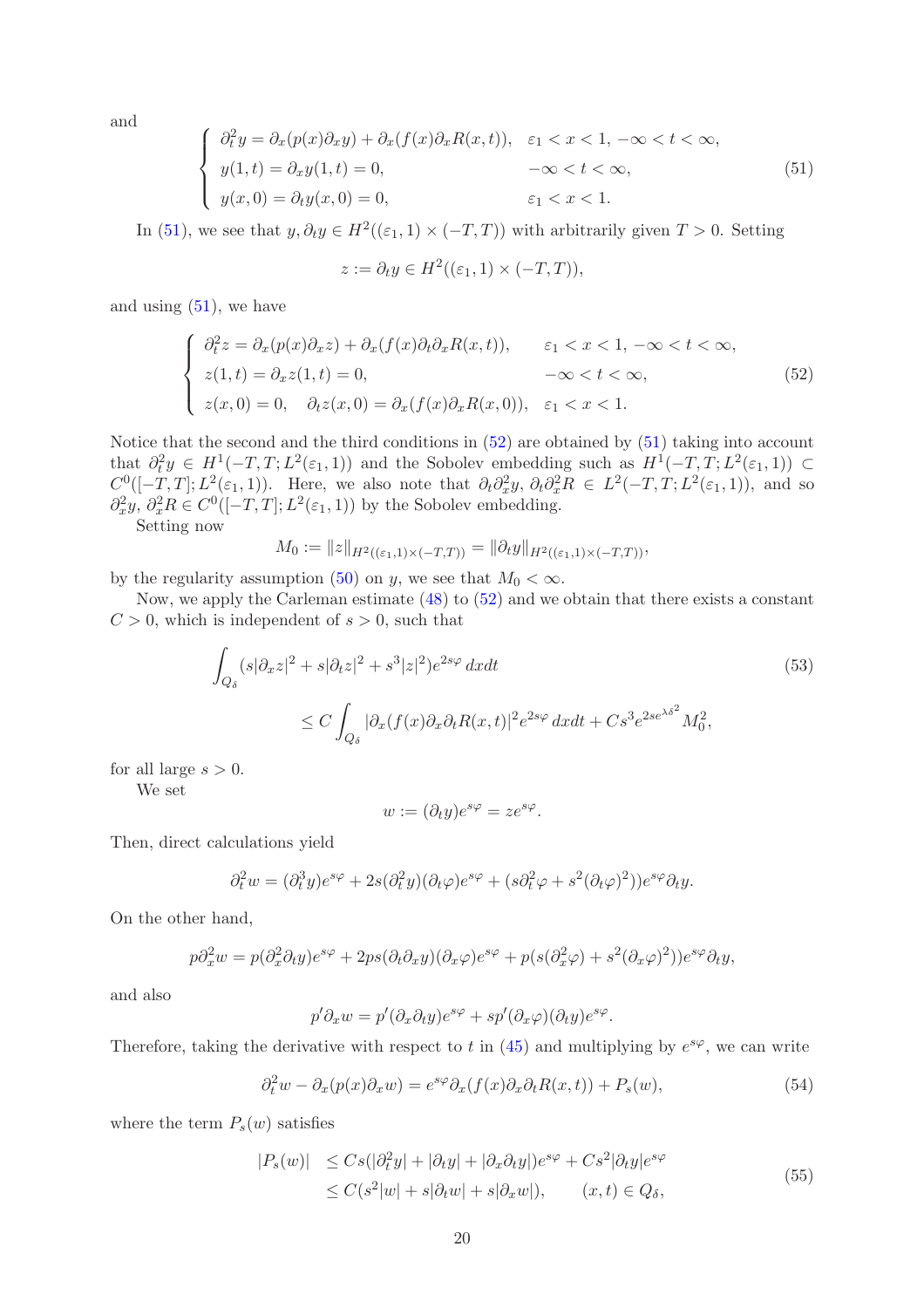for all large  $s > 0$ . For the last inequality, we have used that  $w = (\partial_t y)e^{s\varphi}$  and

$$
(\partial_t^2 y)e^{s\varphi} = \partial_t w - s(\partial_t \varphi)(\partial_t y)e^{s\varphi} = \partial_t w - s(\partial_t \varphi)w,
$$

and

$$
(\partial_x \partial_t y)e^{s\varphi} = \partial_x w - s(\partial_x \varphi)w,
$$

which imply

$$
|\partial_t^2 y|e^{s\varphi} \le |\partial_t w| + Cs|\partial_t y|e^{s\varphi}
$$

and

<span id="page-20-1"></span>
$$
|\partial_x \partial_t y|e^{s\varphi} \le |\partial_x w| + Cs|\partial_t y|e^{s\varphi},
$$

respectively.

On the other hand, we it is not difficult to see that we can write [\(53\)](#page-19-2) in terms of  $w = ze^{s\varphi} =$  $(\partial_t y)e^{s\varphi}$ 

<span id="page-20-2"></span>
$$
\int_{Q_{\delta}} (s|\partial_x w|^2 + s|\partial_t w|^2 + s^3|w|^2) dx dt
$$
\n
$$
\leq C \int_{Q_{\delta}} (\partial_x (f(x)\partial_x \partial_t R(x,t))]^2 e^{2s\varphi} dx dt + Cs^3 e^{2se^{\lambda \delta^2}} M_0^2,
$$
\n(56)

for all large  $s > 0$ .

<span id="page-20-0"></span>Multiplying [\(54\)](#page-19-3) by  $2\partial_t w$  and integrating over  $Q_{\delta}^- := Q_{\delta} \cap \{t < 0\}$  (see Figure [2\)](#page-20-0), we have

$$
B := 2 \int_{Q_{\delta}^-} (\partial_t^2 w) \partial_t w \, dx dt - 2 \int_{Q_{\delta}^-} \partial_x (p(x) \partial_x w) \partial_t w \, dx dt \tag{57}
$$
\n
$$
= 2 \int_{Q_{\delta}^-} (f'(x) \partial_t \partial_x R + f \partial_t \partial_x^2 R) e^{s\varphi} \partial_t w \, dx dt + 2 \int_{Q_{\delta}^-} P_s(w) \partial_t w \, dx dt.
$$
\n
$$
T_0 \begin{bmatrix} t & & & \\ t & -t & & \\ t & & & \\ t & & & \\ t & & & \\ t & & & \\ t & & & \\ t & & & \\ t & & & \\ t & & & \\ t & & & \\ t & & & \\ t & & & \\ t & & & \\ t & & & \\ t & & & \\ t & & & \\ t & & & \\ t & & & \\ t & & & \\ t & & & \\ t & & & \\ t & & & \\ t & & & \\ t & & & \\ t & & & \\ t & & & \\ t & & & \\ t & & & \\ t & & & \\ t & & & \\ t & & & \\ t & & & \\ t & & & \\ t & & & \\ t & & & \\ t & & & \\ t & & & \\ t & & & \\ t & & & \\ t & & & \\ t & & & \\ t & & & \\ t & & & \\ t & & & \\ t & & & \\ t & & & \\ t & & & \\ t & & & \\ t & & & \\ t & & & \\ t & & & \\ t & & & \\ t
$$

Figure 2: Set  $Q_{\delta}^-$ .

Then, integration by parts in the left hand side of [\(57\)](#page-20-1) yields

$$
B = \int_{Q_\delta^-} \partial_t (|\partial_t w|^2) \, dx dt + 2 \int_{Q_\delta^-} p(x) (\partial_x w) (\partial_t \partial_x w) \, dx dt - 2 \int_{\partial Q_\delta^-} p(x) (\partial_x w) (\partial_t w) \nu_x \, dS.
$$

Here and henceforth let  $\nu = (\nu_x, \nu_t)$  be the unit outward normal vector to  $\partial Q_{\delta}^-$  in the  $(x, t)$ space. We have  $\nu_x = 0$  and  $\nu_t = 1$  on  $t = 0$ . Since  $w = (\partial_t y)e^{s\varphi}$  and  $y(1,0) = 0$ , we have that  $\partial_t w(1,t) = \partial_t ((\partial_t y) e^{s\varphi})(1,t) = 0.$  Moreover, using that

$$
\partial Q_{\delta}^- = (\partial Q_{\delta}^- \cap \{x = 1\}) \cup (\partial Q_{\delta}^- \cap \{x < 1\}) = (\partial Q_{\delta}^- \cap \{x = 1\}) \cup (\partial Q_{\delta}^- \cap \{\psi(x, t) = \delta^2\}),
$$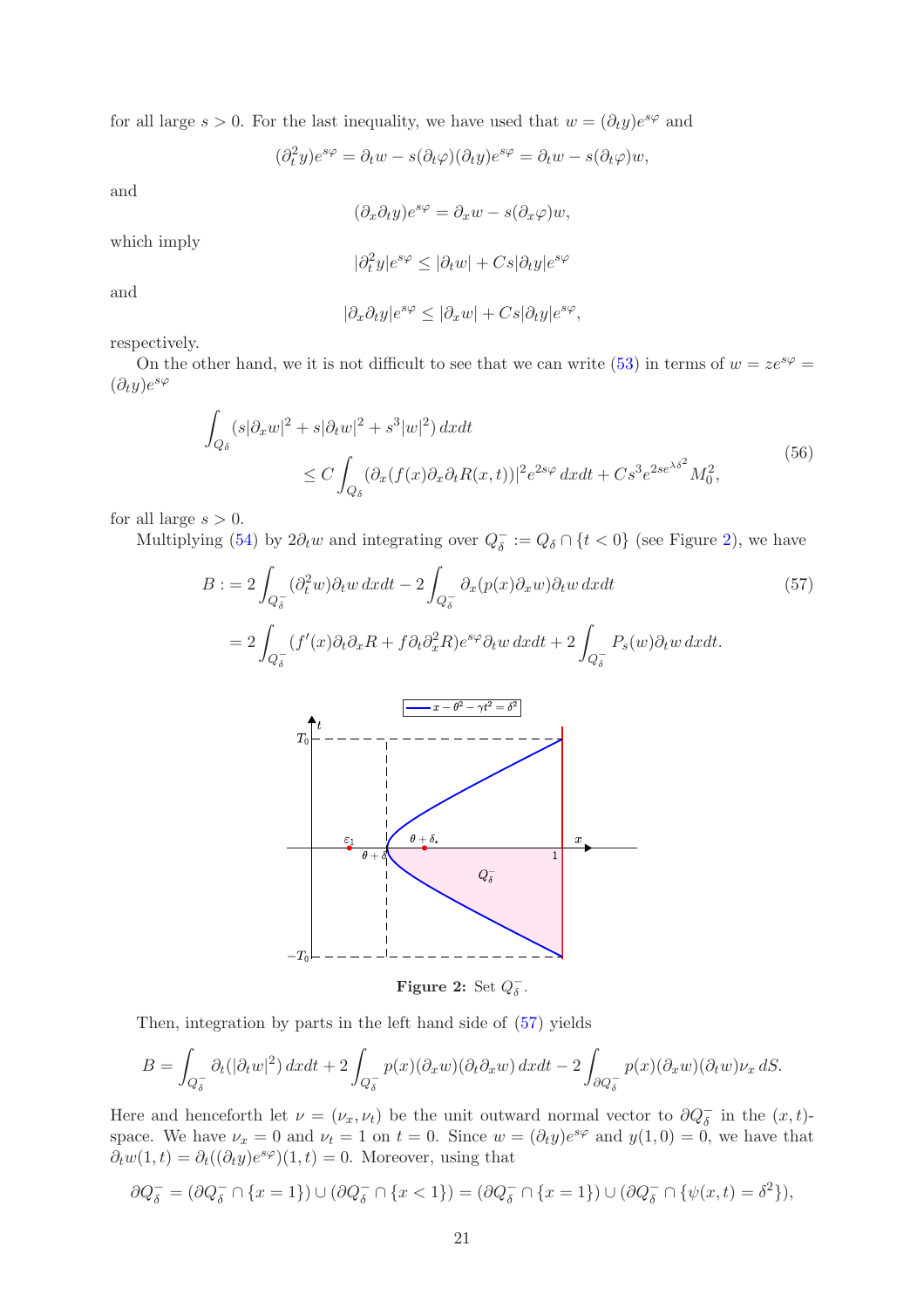we obtain

$$
\begin{split}\n&\left|-2\int_{\partial Q_{\delta}^{-}} p(\partial_{x}w)(\partial_{t}w)\nu_{x} \, dS\right| = \left|-2\int_{\partial Q_{\delta}^{-} \cap \{\psi(x,t) = \delta^{2}\}} p(\partial_{x}w)(\partial_{t}w)\nu_{x} dS\right| \\
&\leq \left|-2\int_{\partial Q_{\delta}^{-} \cap \{\psi(x,t) = \delta^{2}\}} p(\partial_{x}\partial_{t}y + s(\partial_{x}\varphi)\partial_{t}y)(\partial_{t}^{2}y + s(\partial_{t}\varphi)\partial_{t}y)e^{2se^{\lambda\delta^{2}}}\nu_{x} dS\right| \\
&\leq Ce^{2se^{\lambda\delta^{2}}} s^{2} \int_{\partial Q_{\delta}^{-}} (|\partial_{x}\partial_{t}y|^{2} + |\partial_{t}^{2}y|^{2} + |\partial_{t}y|^{2}) dS \\
&\leq Cs^{2}e^{2se^{\lambda\delta^{2}}} (\|\partial_{x}\partial_{t}y\|_{H^{1}(Q_{\delta})}^{2} + \|\partial_{t}^{2}y\|_{H^{1}(Q_{\delta})}^{2} + \|\partial_{t}y\|_{H^{1}(Q_{\delta})}^{2}) \leq Cs^{2}e^{2se^{\lambda\delta^{2}}} M_{0}^{2},\n\end{split}
$$

for all large  $s > 0$ . Hence,

<span id="page-21-0"></span>
$$
\left| -2 \int_{\partial Q_{\delta}^-} p(\partial_x w)(\partial_t w) \nu_x \, dS \right| \leq C s^2 e^{2se^{\lambda \delta^2}} M_0^2. \tag{58}
$$

In the last inequality, we have used the trace theorem in  $Q_{\delta}^-$ .

Moreover, using that  $\partial_t y(x, 0) = 0$  for  $\theta + \delta < x < 1$ , we have

$$
\partial_x w(x,0) = \partial_x (e^{s\varphi} \partial_t y)|_{t=0} = 0, \quad \theta + \delta < x < 1.
$$

Hence, integration by parts yields

$$
2\int_{Q_\delta^-} p(x)(\partial_x w)\partial_t \partial_x w \, dx dt = \int_{Q_\delta^-} p(x)\partial_t (|\partial_x w|^2) \, dx dt
$$
  
= 
$$
\int_{\theta+\delta}^1 p(x)|\partial_x w(x,0)|^2 \, dx + \int_{\partial Q_\delta^-} p(x)|\partial_x w|^2 \nu_t \, dS.
$$

Since  $\partial_t y(x,0) = 0$  for  $\varepsilon_1 < x < 1$  implies  $\partial_x w(x,0) = 0$  for  $\theta + \delta < x < 1$ , similarly to [\(58\)](#page-21-0), by integration by parts, we can estimate the above integral on  $\partial Q_{\delta}^-$  to see

$$
\left|2\int_{Q_\delta^-} p(\partial_x w)\partial_t \partial_x w \, dxdt\right| = \left|\int_{\partial Q_\delta^-} p|\partial_x w|^2 \nu_t \, dS\right| \leq Cs^2 e^{2se^{\lambda \delta^2}} M_0^2.
$$

Furthermore, we have

$$
\int_{Q_\delta^-} \partial_t (|\partial_t w|^2) \, dx dt = \int_{\theta+\delta}^1 |\partial_t w(x,0)|^2 \, dx + \int_{\partial Q_\delta^-} |\partial_t w|^2 \nu_t \, dS
$$
  
\n
$$
\geq \int_{\theta+\delta}^1 |\partial_t w(x,0)|^2 \, dx - Cs^2 e^{2se^{\lambda \delta^2}} M_0^2.
$$

Therefore,

<span id="page-21-1"></span>
$$
|B| \ge \int_{\theta+\delta}^{1} |\partial_t w(x,0)|^2 dx - Cs^2 e^{2se^{\lambda \delta^2}} M_0^2. \tag{59}
$$

On the other hand, by  $(46)$  and  $(55)$ , we can estimate the right-hand side of  $(57)$  as follows:

$$
\left|2\int_{Q_{\delta}^-} (f'(x)\partial_t \partial_x R + f(x)\partial_t \partial_x^2 R)e^{s\varphi}\partial_t w dx dt + 2\int_{Q_{\delta}^-} P_s(w)\partial_t w dx dt\right|
$$
  

$$
\leq C \int_{Q_{\delta}^-} (|f'(x)| + |f(x)|)e^{s\varphi}|\partial_t w| dx dt + C \int_{Q_{\delta}^-} (s^2|w| + s|\partial_x w| + s|\partial_t w|)|\partial_t w| dx dt.
$$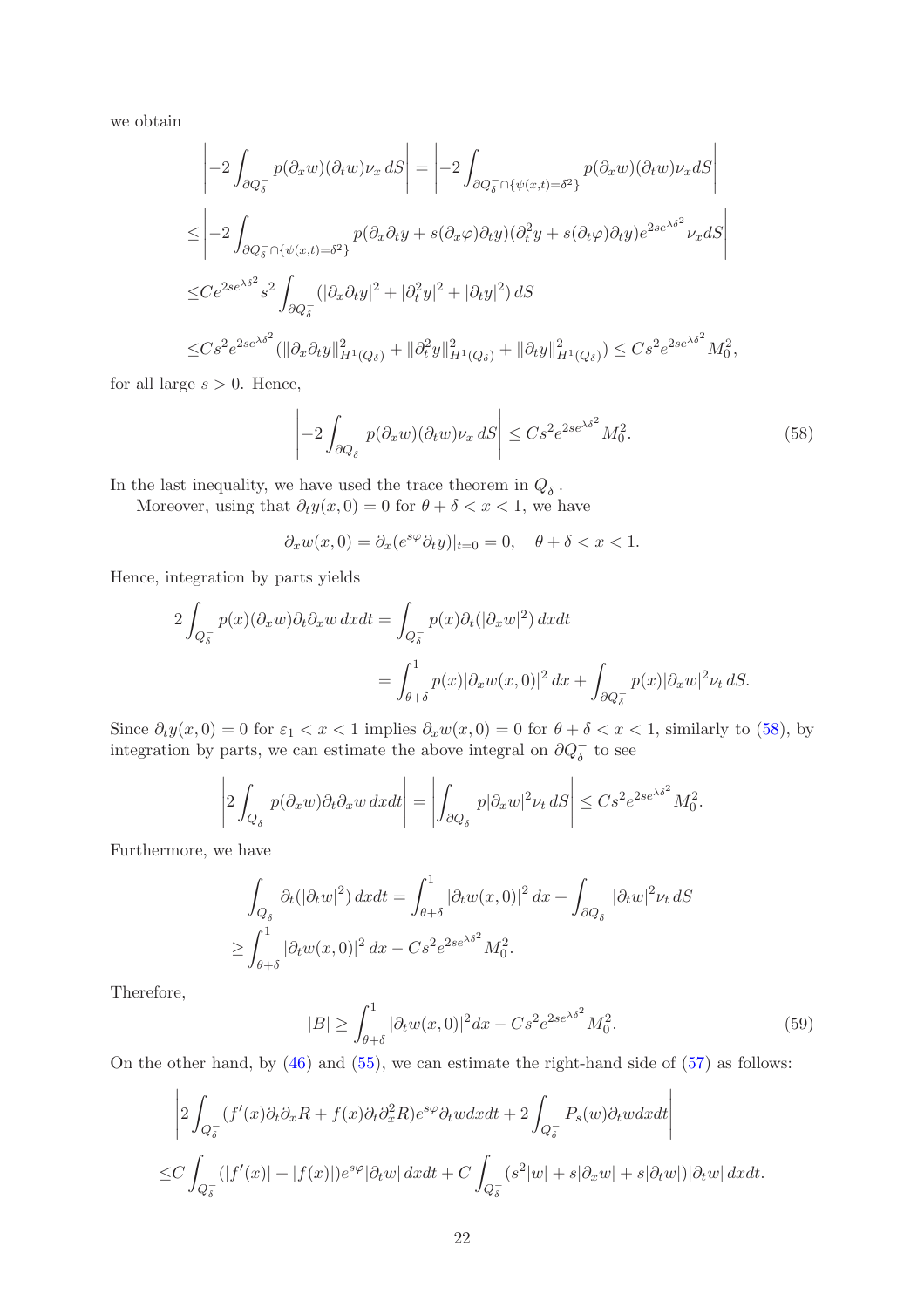Applying the Cauchy-Schwarz inequality to the right-hand side and using

$$
s^{2}|w||\partial_{t} w| = s^{\frac{3}{2}}|w|s^{\frac{1}{2}}|\partial_{t} w| \leq s^{3}|w|^{2} + s|\partial_{t} w|^{2},
$$

by  $(56)$  and  $(46)$  we can obtain

[the right-hand side of (57)]  
\n
$$
\leq C \int_{Q_{\delta}} (|f'(x)| + |f(x)|)e^{2s\varphi} dxdt + C \int_{Q_{\delta}} |\partial_x(f \partial_x \partial_t R)|^2 e^{2s\varphi} dxdt + Cs^3 e^{2se^{\lambda \delta^2}} M_0^2
$$
\n
$$
\leq C \int_{Q_{\delta}} (|f'(x)| + |f(x)|)e^{2s\varphi} dxdt + Cs^3 e^{2se^{\lambda \delta^2}} M_0^2.
$$

Therefore, in view of [\(59\)](#page-21-1), we reach

<span id="page-22-0"></span>
$$
\int_{\theta+\delta}^{1} |\partial_t w(x,0)|^2 dx \le C \int_{Q_\delta} (|f'(x)|^2 + |f(x)|^2) e^{2s\varphi(x,t)} dx dt + Cs^3 e^{2se^{\lambda\delta^2}} M_0^2,
$$
 (60)

for all large  $s > 0$ .

Now, we recall that  $T_0 = \sqrt{\frac{(1-\theta)^2 - \delta^2}{\gamma}}$  $\frac{y^2-\delta^2}{\gamma}$  and that  $w=(\partial_t y)e^{s\varphi}$ . By [\(45\)](#page-15-3) we have

$$
\partial_t w(x,0) = \partial_t^2 y(x,0) e^{s\varphi(x,0)} + (\partial_t y)(x,0) (\partial_t e^{s\varphi})(x,0)
$$
  
= 
$$
\partial_t^2 y(x,0) e^{s\varphi(x,0)} = \partial_x (f(x) \partial_x R(x,0)) e^{s\varphi(x,0)}.
$$

Hence, [\(60\)](#page-22-0) yields

<span id="page-22-1"></span>
$$
\int_{\theta+\delta}^{1} |f'(x)\partial_x R(x,0) + f(x)\partial_x^2 R(x,0)|^2 e^{2s\varphi(x,0)} dx
$$
\n
$$
\leq C \int_{Q_\delta} (|f(x)|^2 + |f'(x)|^2) e^{2s\varphi(x,t)} dx dt + Cs^3 e^{2se^{\lambda\delta^2}} M_0^2,
$$
\n(61)

for all large  $s > 0$ .

Since

$$
\varphi(x,t) - \varphi(x,0) = -e^{\lambda|x-\theta|^2}(1 - e^{-\lambda\gamma t^2}) \le -(1 - e^{-\lambda\gamma t^2}),
$$

by [\(47\)](#page-16-1) we obtain

$$
\int_{Q_{\delta}} (|f(x)|^2 + |f'(x)|^2) e^{2s\varphi(x,t)} \, dxdt \le C \int_{-T_0}^{T_0} \left( \int_{\theta+\delta}^1 (|f|^2 + |f'|^2) e^{2s\varphi(x,0)} \, dx \right) e^{2s(\varphi(x,t) - \varphi(x,0))} \, dt
$$
\n
$$
\le C \int_{\theta+\delta}^1 \left( \int_{-T_0}^{T_0} e^{-2s(1 - e^{-\lambda \gamma t^2})} dt \right) (|f|^2 + |f'|^2) e^{2s\varphi(x,0)} \, dx.
$$

The Lebesgue convergence theorem yields

$$
\int_{-T_0}^{T_0} e^{-2s(1-e^{-\lambda \gamma t^2})} dt = o(1)
$$

as  $s \to \infty$ , and so

$$
\int_{Q_{\delta}} |f(x)|^2 + |f'(x)|^2 e^{2s\varphi(x,t)} dx dt = o(1) \int_{\theta+\delta}^1 (|f(x)|^2 + |f'(x)|^2) e^{2s\varphi(x,0)} dx.
$$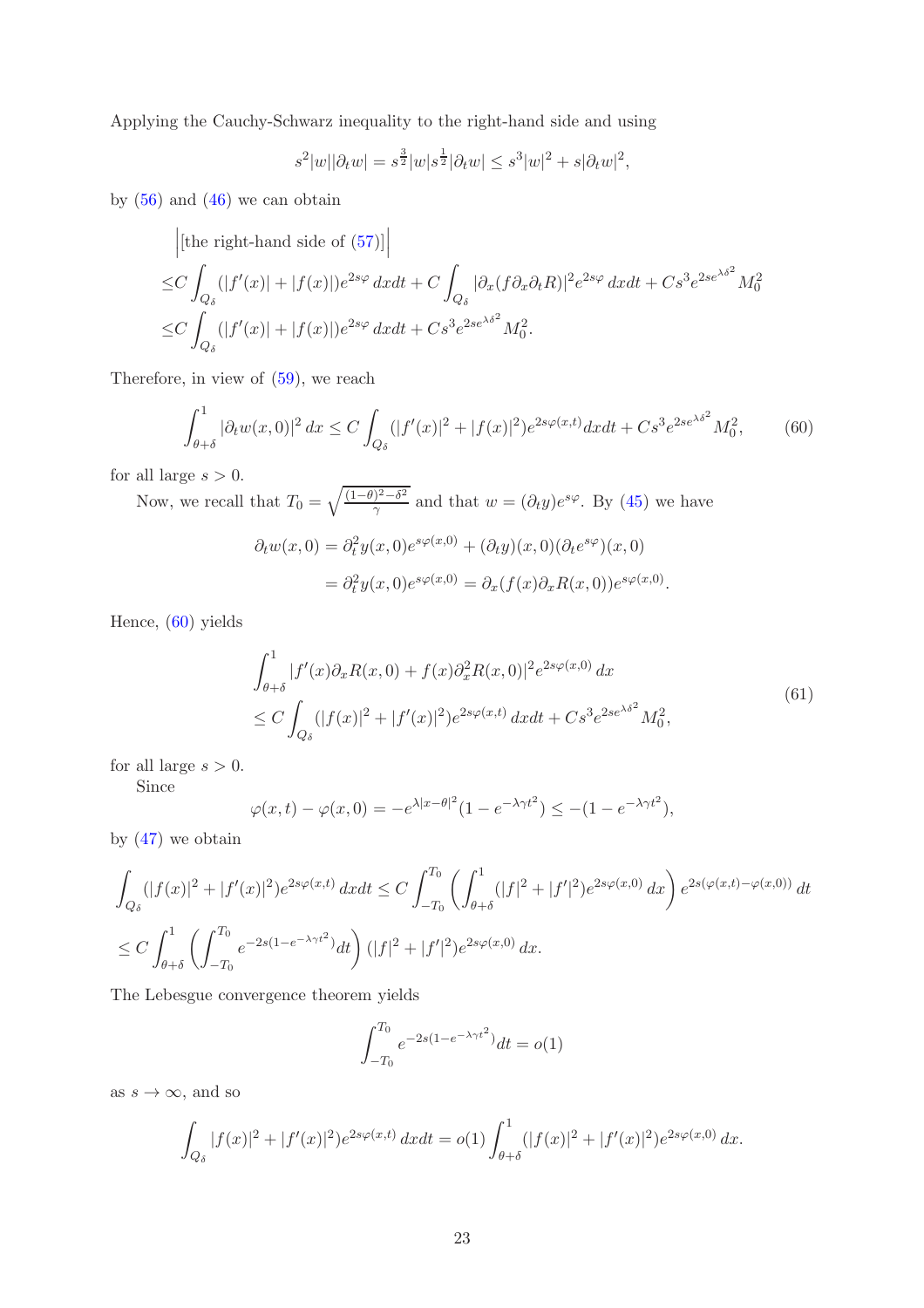Applying this in [\(61\)](#page-22-1), we reach

<span id="page-23-0"></span>
$$
\int_{\theta+\delta}^{1} |f'(x)\partial_x R(x,0) + f(x)\partial_x^2 R(x,0)|^2 e^{2s\varphi(x,0)} dx
$$
  
\n
$$
\leq o(1) \int_{\theta+\delta}^{1} (|f(x)|^2 + |f'(x)|^2) e^{2s\varphi(x,0)} dx + Cs^3 e^{2se^{\lambda\delta^2}} M_0^2
$$
\n(62)

for all large  $s > 0$ .

Using now that  $|\partial_x R(x,0)| \ge r_0 > 0$  for all  $x \in [\varepsilon_1,1]$  and  $\partial_x^2 R(\cdot,0) \in L^\infty(\varepsilon_1,1)$  by [\(46\)](#page-15-5), we see

$$
\int_{\theta+\delta}^{1} |f'(x)\partial_x R(x,0) + f(x)\partial_x^2 R(x,0)|^2 e^{2s\varphi(x,0)} dx
$$
  
\n
$$
\geq r_0^2 \int_{\theta+\delta}^{1} |f'(x)|^2 e^{2s\varphi(x,0)} dx - C \int_{\theta+\delta}^{1} |f(x)|^2 e^{2s\varphi(x,0)} dx.
$$

Hence, [\(62\)](#page-23-0) yields

$$
r_0^2 \int_{\theta+\delta}^1 |f'(x)|^2 e^{2s\varphi(x,0)} dx - C \int_{\theta+\delta}^1 |f(x)|^2 e^{2s\varphi(x,0)} dx
$$
  
 
$$
\leq o(1) \int_{\theta+\delta}^1 |f'(x)|^2 e^{2s\varphi(x,0)} dx + o(1) \int_{\theta+\delta}^1 |f(x)|^2 e^{2s\varphi(x,0)} dx + Cs^3 e^{2se^{\lambda\delta^2}} M_0^2,
$$

for all large  $s > 0$ . Absorbing the first term on the right-hand side into the left-hand side. we reach

$$
\int_{\theta+\delta}^1 |f'(x)|^2 e^{2s\varphi(x,0)} dx \le C \int_{\theta+\delta}^1 |f(x)|^2 e^{2s\varphi(x,0)} dx + Cs^3 e^{2se^{\lambda\delta^2}} M_0^2,
$$

for all large  $s > 0$ . Applying Lemma [4.12](#page-18-0) to the first term on the right-hand side if this inequality, we obtain

$$
C_2 \int_{\theta+\delta}^1 |f'(x)|^2 e^{2s\varphi(x,0)} dx - \frac{C}{s} \int_{\theta+\delta}^1 |f'(x)|^2 e^{2s\varphi(x,0)} dx \leq C s^3 e^{2se^{\lambda\delta^2}} M_0^2,
$$

for all large  $s > 0$ . Choosing  $s > 0$  sufficiently large, we can absorb the second term into the first term on the left-hand side, and we reach

<span id="page-23-1"></span>
$$
C_3 \int_{\theta+\delta}^1 |f'(x)|^2 e^{2s\varphi(x,0)} dx \leq C s^3 e^{2s e^{\lambda \delta^2}} M_0^2,
$$
\n(63)

for all large  $s > 0$ .

Next, choose  $\delta_* > \delta$  such that  $\theta + \delta_* < 1$  (see Figure [2\)](#page-20-0). Then

$$
\varphi(x,0) = e^{\lambda(x-\theta)^2} \ge e^{\lambda \delta_*^2} > e^{\lambda \delta^2} \quad \text{for } \theta + \delta_* \le x \le 1,
$$

and so [\(63\)](#page-23-1) yields

$$
C_3 e^{2se^{\lambda \delta_*^2}} \|f'\|_{L^2(\theta+\delta_*,1)}^2 \le C_3 \int_{\theta+\delta_*}^1 |f'(x)|^2 e^{2s\varphi(x,0)} dx
$$
  

$$
\le C_3 \int_{\theta+\delta}^1 |f'(x)|^2 e^{2s\varphi(x,0)} dx \le C s^3 e^{2se^{\lambda \delta^2}} M_0^2,
$$

that is,

$$
||f'||_{L^{2}(\theta+\delta_{*},1)}^{2} \leq C_{4}s^{3}M_{0}^{2}\exp(-2s(e^{\lambda\delta_{*}^{2}}-e^{\lambda\delta_{*}^{2}})),
$$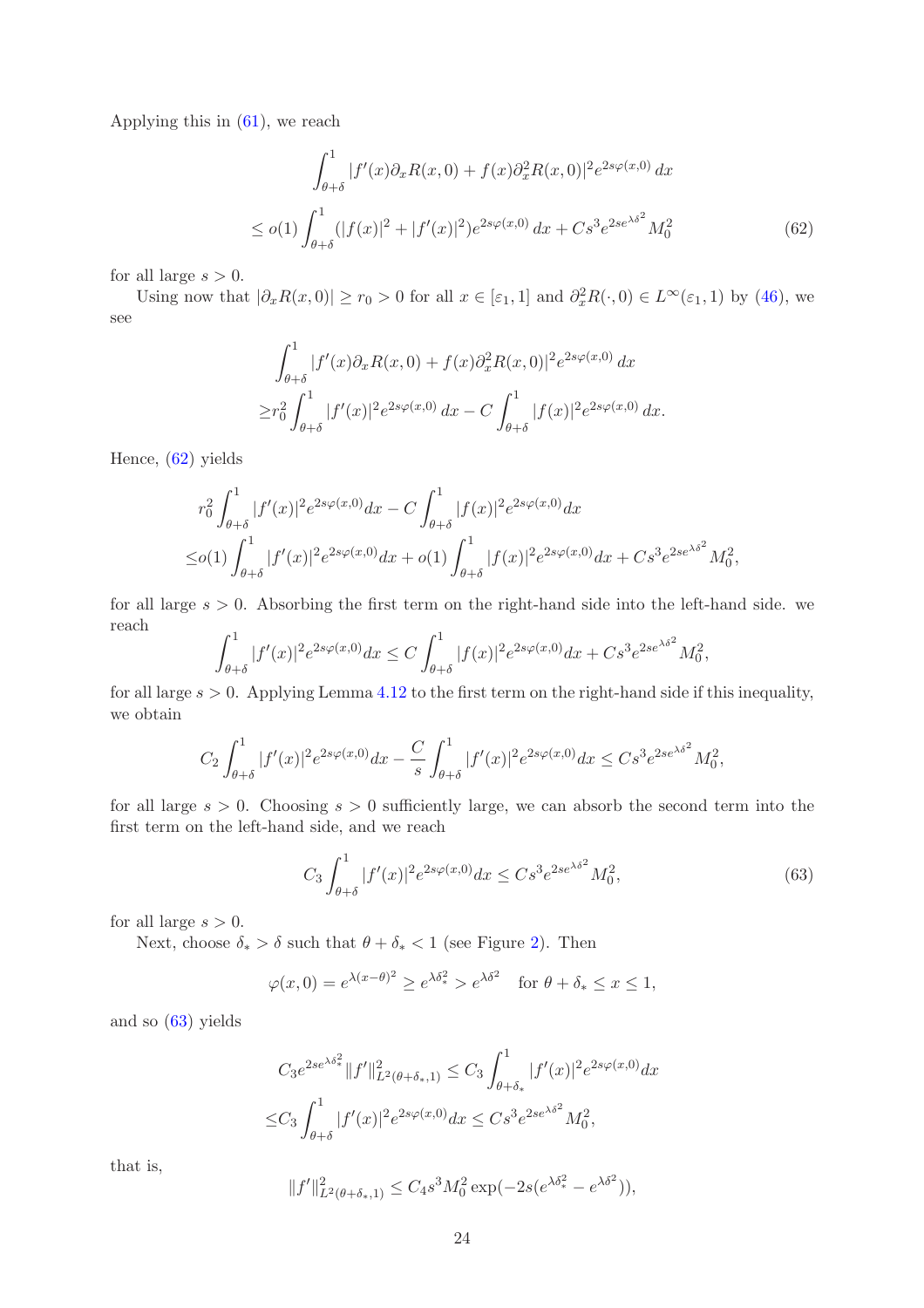for all large  $s > 0$ . By  $e^{\lambda \delta_*^2} - e^{\lambda \delta^2} > 0$ , letting  $s \to \infty$ , we see that  $f' = 0$  in  $(\theta + \delta_*, 1)$ . Since  $\theta_* > \theta$  is arbitrary, we deduce that  $f' = 0$  in  $(\theta + \delta, 1)$ . Since  $f(1) = 0$ , we see that  $f = 0$  in  $(\theta + \delta, 1).$ 

Third step of the proof of Proposition [4.9:](#page-15-4) continuation of the uniqueness of  $f$  and y toward  $x = \varepsilon_1$ .

Substituting  $f = 0$  in  $(\theta + \delta, 1)$  in [\(51\)](#page-19-0), we have

<span id="page-24-0"></span>
$$
\begin{cases}\n\partial_t^2 y = \partial_x (p(x)\partial_x y), \quad \theta + \delta < x < 1, \ -\infty < t < \infty, \\
y(1,t) = \partial_x y(1,t) = 0, \quad -\infty < t < \infty.\n\end{cases}\n\tag{64}
$$

We apply  $(48)$  to  $(64)$  and obtain

$$
\int_{Q_\delta} s^3|y|^2e^{2s\varphi}\,dxdt \leq Cs^3e^{2se^{\lambda\delta^2}}M_0^2
$$

for all large  $s > 0$ . Hence, choosing  $\delta_* > \delta$  again such that  $\theta + \delta_* < 1$ , and using that  $Q_{\delta} \supset Q_{\delta_*}$ , we have

$$
s^3 e^{2se^{\lambda \delta_*^2}} \|y\|_{L^2(Q_{\delta_*})}^2 \leq \int_{Q_{\delta_*}} s^3 |y|^2 e^{2s\varphi} \, dx dt \leq \int_{Q_{\delta}} s^3 |y|^2 e^{2s\varphi} \, dx dt \leq C s^3 e^{2se^{\lambda \delta^2}} M_0^2,
$$

that is,

$$
||y||_{L^{2}(Q_{\delta_*})}^{2} \leq C \exp(-2s(e^{\lambda \delta_*^2} - e^{\lambda \delta^2}))M_0^2,
$$

for all large  $s > 0$ . Letting  $s \to \infty$ , we obtain  $y = 0$  in  $Q_{\delta_*}$ . Since  $\delta_* > \delta$  is arbitrary, we have  $y = 0$  in  $Q_\delta$  as well as  $f = 0$  in  $(\theta + \delta, 1)$ . Since also  $\delta > 0$  is arbitrary, we see that

$$
\begin{cases} y = 0 & \text{in } Q_0 := \{(x, t); -\infty < t < \infty, \quad \theta < x < 1, \quad \psi(x, t) > 0\}, \\ f = 0 & \text{in } (\theta, 1). \end{cases}
$$

We note that

$$
Q_0 = \left\{ (x, t); \, |t| < \frac{1}{\sqrt{\gamma}} (x - \theta), \, \, \theta < x < 1 \right\}.
$$

For arbitrary  $t_0 \in \mathbb{R}$ , we repeat the same arguments to [\(64\)](#page-24-0) with translated time variable  $t - t_0$ , so that

$$
y = 0
$$
 in  $\{(x, t); |t - t_0| < \frac{1}{\sqrt{\gamma}}(x - \theta), \ \theta < x < 1\}.$ 

Since  $t_0 \in \mathbb{R}$  is arbitrary, we see that

$$
y = 0 \quad \text{in } \bigcup_{t_0 \in \mathbb{R}} \left\{ (x, t); \, |t - t_0| < \frac{1}{\sqrt{\gamma}} (x - \theta), \, \theta < x < 1 \right\} \supset (\theta, 1) \times (-\infty, \infty).
$$

Using this with [\(45\)](#page-15-3), we derive

$$
\begin{cases}\n\partial_t^2 y = \partial_x (p(x)\partial_x y) + \partial_x (f(x)\partial_x R(x,t)), & \varepsilon_1 < x < \theta, -\infty < t < \infty, \\
y(\theta, t) = \partial_x y(\theta, t) = 0, & -\infty < t < \infty, \\
y(x, 0) = \partial_t y(x, 0) = 0, & \varepsilon_1 < x < \theta.\n\end{cases}
$$

Now, starting at  $x = 1$ , we advance by the width  $\theta$  to obtain the uniqueness from  $x = 1$ to  $x = \theta$ . In the second step of this proof, we have applied the Carleman estimate in  $Q_{\delta} \subset$  ${x; 1 - (1 - \theta) < x < 1}$  with the weight function  $\psi(x, t) = (x - \theta)^2 - \gamma t^2$ . Now we have to consider a level set in  $\{x; \theta-(1-\theta)) < x < \theta\}$  and so we shift the level set  $Q_{\delta}$  by  $x \mapsto x-(\theta-1)$ :

$$
Q_{\delta}^{1} := \{ (x, t); \ -\infty < t < \infty, \quad \psi^{1}(x, t) > \delta^{2} \},
$$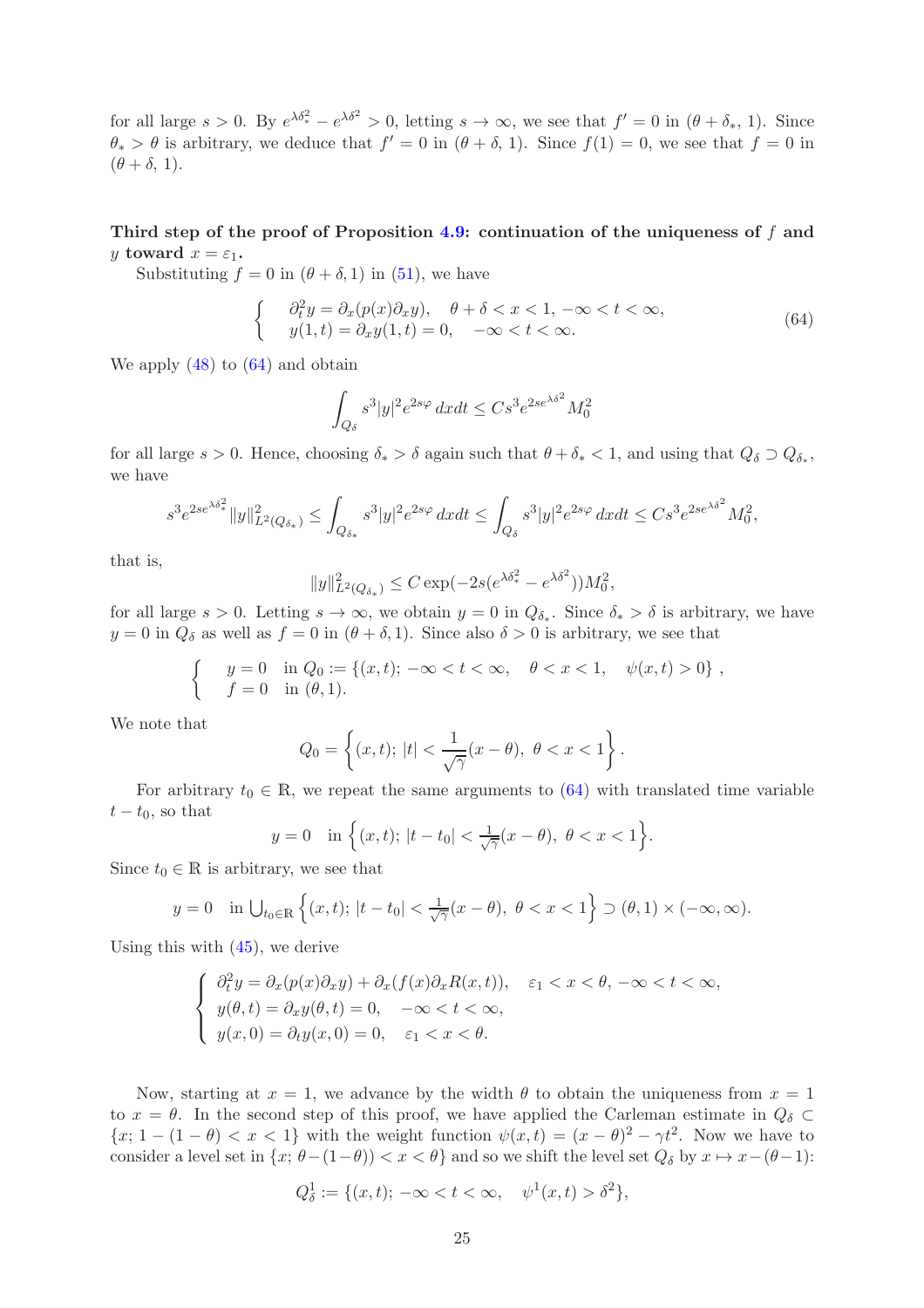where

$$
\psi^{1}(x,t) := ((x - (\theta - 1)) - \theta)^{2} - \gamma t^{2}.
$$

Since  $1 - \theta > 0$  is sufficiently small, by Remark [4.11](#page-17-3) we can verify the Carleman estimate from Lemma [4.10](#page-17-0) in  $Q^1_\delta$ . Then we repeat the same argument fro the second step of this proof by replacing the x-interval  $(\varepsilon_1, 1)$  by  $(\varepsilon_1, \theta)$  and we can prove

$$
y(x,t) = 0
$$
,  $(x,t) \in (1 - 2(1 - \theta), 1 - (1 - \theta)) \times (-\infty, \infty)$ 

and

$$
f(x) = 0, \quad x \in (1 - 2(1 - \theta), 1 - (1 - \theta)).
$$

Adjusting the weight function for the Carleman estimate and continuing this argument, we reach

$$
f(x) = 0, \quad x \in (1 - k(1 - \theta), 1),
$$

with  $k \in \mathbb{N}$  as long as  $1 - k(1 - \theta) > \varepsilon_1$ .

We choose  $k_0 \in \mathbb{N}$  such that

$$
1 - (k_0 + 1)(1 - \theta) < \varepsilon_1 < 1 - k_0(1 - \theta).
$$

Then,  $(1 - k_0(1 - \theta)) - \varepsilon_1 < 1 - \theta$  and

$$
f = 0 \quad \text{in } (1 - k_0(1 - \theta), 1). \tag{65}
$$

Since we have  $1 - \theta > 0$  can be arbitrarily small, we can choose  $\theta > 0$  and  $k_0 \in \mathbb{N}$  such that  $1 - k_0(1 - \theta) > \varepsilon_1$  and  $1 - k_0(1 - \theta)$  is arbitrarily close to  $\varepsilon_1$ . By the continuity of f, we reach  $f = 0$  in  $(\varepsilon_1, 1)$ .

Thus, the proof of Proposition [4.9](#page-15-4) is complete.  $\Box$ 

#### <span id="page-25-1"></span>4.2.3 Third Step: Completion of the proof of Theorem [4.2](#page-9-2)

Now we proceed to finish the proof of Theorem [4.2.](#page-9-2) Recall that we have assumed [\(28\)](#page-9-3). Then, Lemma [4.8](#page-15-1) yields

 $\partial_x \widetilde{u}_{a,\alpha}(1,t) = \partial_x \widetilde{u}_{b,\beta}(1,t), \quad 0 < t < \infty.$ 

Here  $\tilde{u}_{a,\alpha}$  and  $\tilde{u}_{b,\beta}$  are the solutions to [\(32\)](#page-11-2) corresponding to  $(a,\alpha)$  and  $(b,\beta)$ , respectively. Setting

$$
p(x) = x^{\alpha} a(x) \quad y = \widetilde{u}_{a,\alpha} - \widetilde{u}_{b,\beta}, \quad f = x^{\alpha} a(x) - x^{\beta} b(x), \quad R(x,t) = \widetilde{u}_{b,\beta}(x,t),
$$

we have [\(45\)](#page-15-3) and  $\partial_x y(1,t) = 0$  for  $t > 0$ .

In view of Proposition [4.9,](#page-15-4) using the regularity  $(33)-(35)$  $(33)-(35)$  of y and R guaranteed by Lemma [4.5,](#page-11-0) we obtain  $f = 0$  in  $\varepsilon_1 < x < 1$ . Thus, the proof of Theorem [4.2](#page-9-2) is complete.

# <span id="page-25-0"></span>5 Numerical results

In this section, we will consider numerical results for the previous inverse problems. We will carry out the reconstruction of the unknown functions a and the power  $\alpha$  through the resolution of some appropriate extremal problems. This strategy has been applied in some previous papers for other similar problems, see [\[2\]](#page-36-11) and [\[13\]](#page-36-12). The results of the numerical tests that follow pretend to illustrate the theoretical results in the previous sections.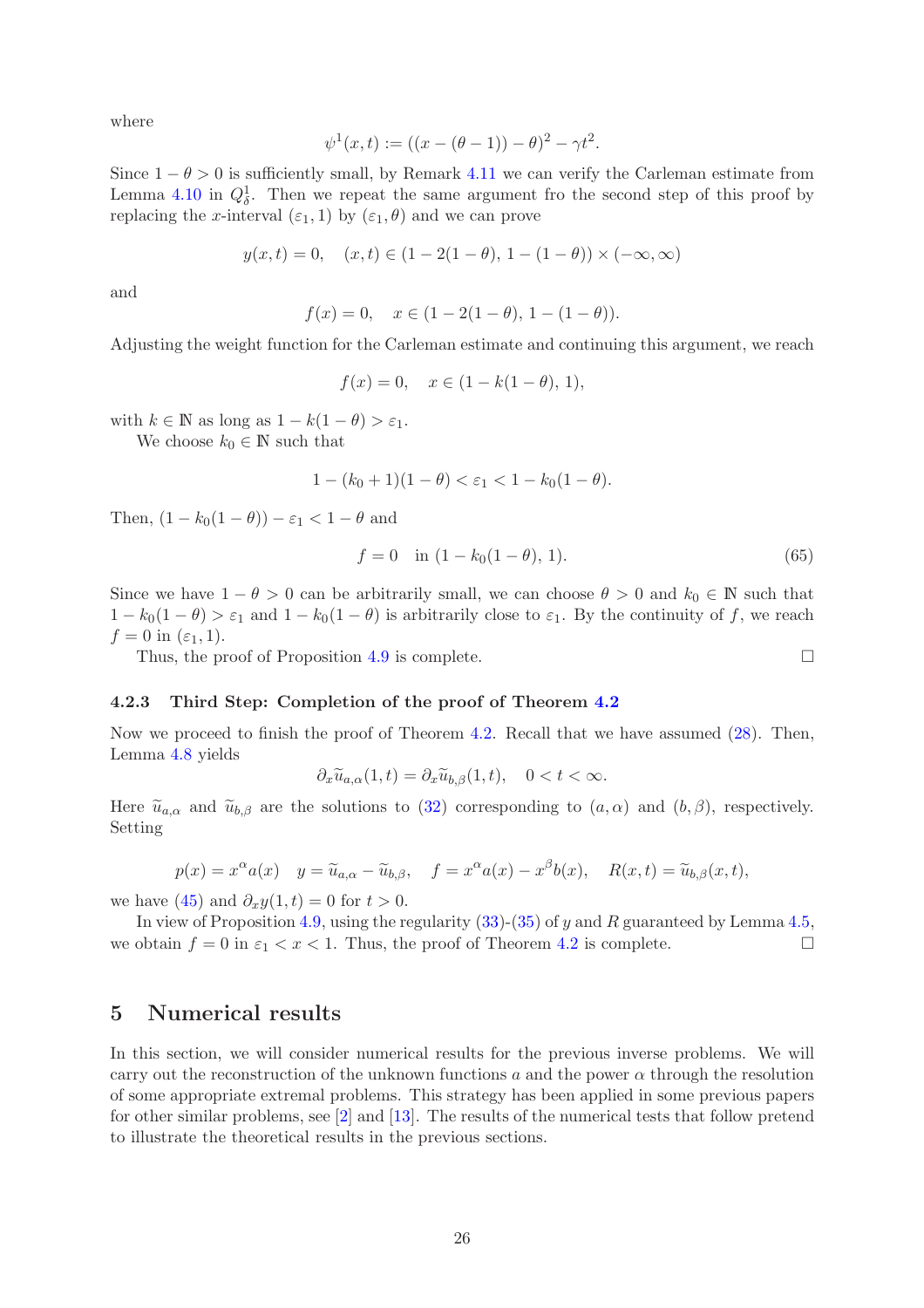### <span id="page-26-0"></span>5.1 Numerical tests for the linear case I

In this section we present the numerical reconstruction of the constant coefficient  $a$  in [\(10\)](#page-4-1) by distributed measurements, related to the theoretical result from Theorem [3.1.](#page-4-2) More precisely, we will deal with the following inverse problem: given  $t_0 \in (0,T)$  as in  $(12)$ ,  $u_0 = u_0(x)$ ,  $\gamma = \partial_t u(\cdot, t_0)$  and  $\beta = u(\cdot, t_0)$ , find  $a \in \mathcal{U}^a_{ad}$  such that the corresponding solution  $u^a$  of [\(10\)](#page-4-1) satisfies the additional conditions:

$$
\partial_t u^a(x, t_0) = \gamma(x), \quad x \partial_x u^a(x, t_0) = \beta(x), \quad \forall \, x \in (0, \ell),
$$

where the admissible set  $\mathcal{U}_{ad}^a = \{a : 0 < \underline{a} \le a \le \overline{a}\}.$ 

We reformulate the inverse problem as the following extremal problem: find  $a \in \mathcal{U}_{ad}^a$  such that

<span id="page-26-1"></span>
$$
J(a) \le J(a'), \quad \forall a' \in \mathcal{U}_{ad}^a,
$$
\n
$$
(66)
$$

where the functional  $J: a \in \mathcal{U}_{ad}^a \mapsto \mathbb{R}$  is given by

$$
J(a) = \frac{1}{2} \int_0^{\ell} |\gamma(x) - \partial_t u^a(x, t_0)|^2 dx + \frac{1}{2} \int_0^{\ell} |\beta(x) - x \partial_x u^a(x, t_0)|^2 dx, \tag{67}
$$

with  $u^a$  the solution of [\(10\)](#page-4-1) corresponding to the unknown  $a$ .

We have performed several numerical tests with different values of a to recover:  $a > 1$ ,  $a = 1$ and  $a < 1$ . In them, we fix  $T = 5$ ,  $\ell = 1$  and  $u_0(x) = 0.5x^2(1-x)$ . In the first three tests we will take, for simplicity,  $f(x, t) = 0$ . We will denote by  $a_d$  the desired value of a that we would like to obtain and by  $a_i$  the initial guess for the optimization algorithm. Using an optimization algorithm from Optimization Toolbox of MatLab, the fmincon function and interior-point gradient based algorithm, we have computed  $a_c$ . Our goal is to obtain  $a_c$  as close as possible to  $a_d$ .

<span id="page-26-3"></span>**Test 1** Let us take  $a_i = 0.7$  as an initial guess for the minimization algorithm and  $t_0 = 0.2$ , that we have computed numerically such that  $(12)$  holds. The desired value to recover is  $a_d = 1.7$ . After numerical resolution of the optimization problem [\(66\)](#page-26-1), we found  $a_c = 1.7$ . The numerical results can be seen in Figure [3,](#page-26-2) where the desired  $a_d$  and computed  $a_c$  have been represented. In Figure [4](#page-26-2) we have plotted the evolution of the cost at each iteratios of the optimization algorithm represented by blue points. In Table [1](#page-27-0) we can see the evolution of the cost when we introduce random noises in the target.

<span id="page-26-2"></span>

Figure 3: Test [1,](#page-26-3)  $a_d$  solid line,  $a_c$  dashed line.



Figure 4: Test [1,](#page-26-3) the evolution of the cost.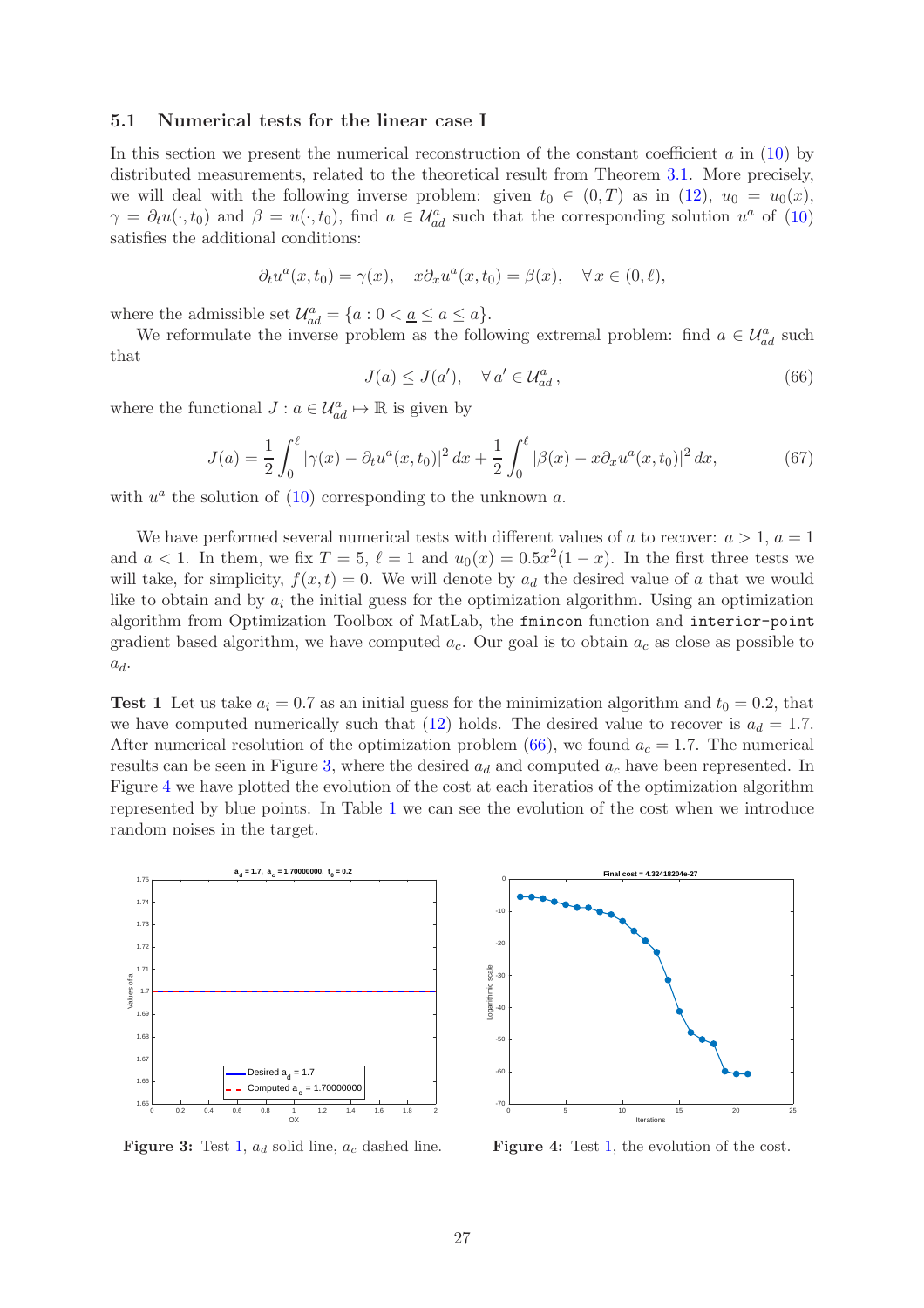| % noise | Cost     | Iterations | a <sub>c</sub> |
|---------|----------|------------|----------------|
| $1\%$   | $1.e-7$  | 17         | 1.70451153     |
| 0.1%    | $1.e-8$  | 16         | 1.70017891     |
| 0.01%   | $1.e-10$ | 16         | 1.70017665     |
| 0.001%  | $1.e-13$ | 15         | 1.70000362     |
| በጁ      | $1.e-27$ | 20         | 1.7            |

<span id="page-27-0"></span>Table 1: Cost at the best stopping and computed  $a<sub>c</sub>$  with random noises in the target in Test [1.](#page-26-3)

0 5 10 15 20 25 30 35 40 45 50 Events 0  $\overline{0}$ . 0.4 0.6 0.8 1 1.2 1.4 1.6 1.8 2 Quotie

<span id="page-27-1"></span>Figure 5: Test [1,](#page-26-3) numerical illustration of stability.

Remark 5.1 (Numerical illustration of stability) In order to illustrate the stability of the considered inverse problem in the Test [1,](#page-26-3) we have represented in Figure [5](#page-27-1) as points the quotients

$$
K_j = \frac{|a - a^*|}{\|\gamma(x) - \gamma_j^*(x)\| + \|\beta(x) - \beta_j^*(x)\|}, \quad j = 1..., 50,
$$
\n(68)

where  $\gamma(x) = \partial_t u^a(x, t_0)$ ,  $\beta(x) = x \partial_x u^a(x, t_0)$  and for all  $j$ ,  $\gamma_j^*(x) = \gamma(x) + \varepsilon_j$ ,  $\beta_j^*(x) = \beta(x) + \varepsilon_j$ with the  $\varepsilon_j$  random perturbations in (0,0.05). We can see that all the quotients  $K_j$  are bounded.

<span id="page-27-4"></span>**Test 2** Let us now take  $a_i = 0.2$ ,  $t_0 = 0.2$  and the desired value to recover  $a_d = 1$ . The optimization algorithm gives  $a_c = 1$ , see Figure [6.](#page-27-2) In Table [2](#page-27-3) we can see the evolution of the cost when we introduce random noises in the target.

<span id="page-27-3"></span>Table 2: Evolution of the cost and computed  $a$ with random noises in the target in Test [2.](#page-27-4)

| Cost     | Iterations | $a_c$      |
|----------|------------|------------|
| $1.e-6$  | 12         | 0.99670260 |
| $1.e-8$  | 13         | 1.00012771 |
| $1.e-14$ | 10         | 0.99995171 |
| $1.e-13$ | 14         | 0.99999488 |
| $1.e-24$ | 14         |            |
|          |            |            |



<span id="page-27-2"></span>Figure 6: Test [2,](#page-27-4) the evolution of the cost.

<span id="page-27-5"></span>**Test 3** Let us take  $a_i = 0.7$  as an initial guess for the minimization algorithm,  $t_0 = 0.2$  and  $a_d = 0.2$ . The numerical resolution of the optimization problem gives  $a_c = 0.2$  (see Figure [7](#page-28-0) and Table [3\)](#page-28-1).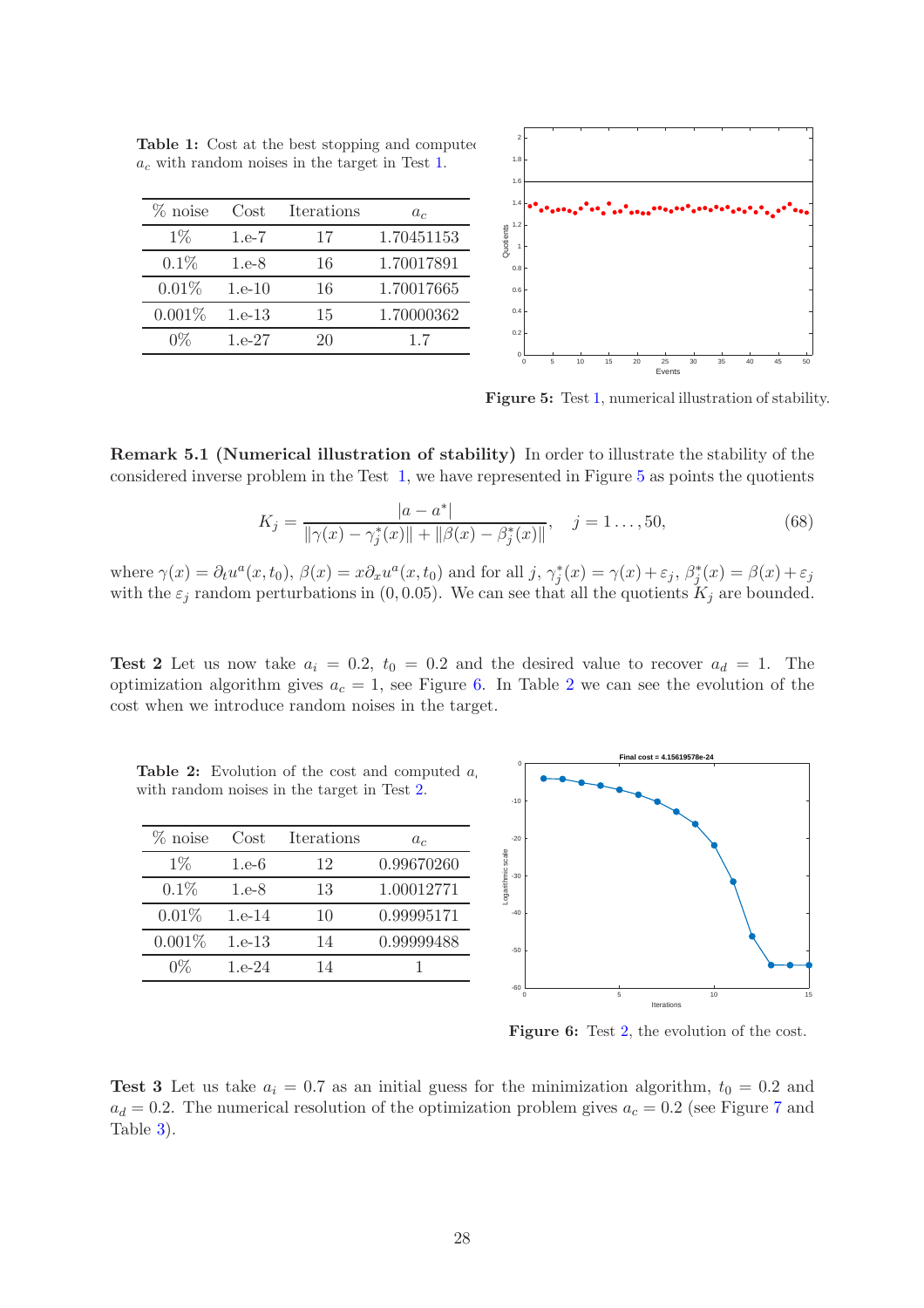| $%$ noise | Cost     | Iterations | a <sub>c</sub> |
|-----------|----------|------------|----------------|
| $1\%$     | $1.e-7$  | 11         | 0.20046140     |
| 0.1%      | $1.e-13$ | g          | 0.19997676     |
| $0.01\%$  | $1.e-11$ | 16         | 0.19999893     |
| $0.001\%$ | $1.e-13$ | 14         | 0.20000028     |
| በ%        | $1.e-27$ | 16         | 02             |

<span id="page-28-1"></span>Table 3: Evolution of the cost and computed  $a_i$ with random noises in the target in Test [3.](#page-27-5)



<span id="page-28-0"></span>Figure 7: Test [3,](#page-27-5) the evolution of the cost.

<span id="page-28-5"></span>**Test 4** We consider a non-homogeneous problem [\(10\)](#page-4-1) with  $f(x,t) = 2xt$ . Let us take  $a_i = 0.7$ and  $t_0 = 0.4$ . The desired value is  $a_d = 1.7$ . The numerical resolution of the optimization problem gives  $a_c = 1.7$ . Figure [8](#page-28-2) shows the evolution of iterations of the optimization algorithm and Figure [9](#page-28-2) the evolution of the cost. In Table [4](#page-28-3) we present the results with random noises in the target and Figure [10](#page-28-4) representes the solution corresponding to the computed  $a_c$ .

<span id="page-28-2"></span>

Figure 8: Test [4,](#page-28-5) iterations of the algorithm.



Figure 9: Test [4,](#page-28-5) the evolution of the cost.



<span id="page-28-3"></span>Table 4: Cost at the best stopping and  $a_c$  with random noises in the target in Test [4.](#page-28-5)

| $\%$ noise | Cost     | Iterations | $a_{\rm c}$ |
|------------|----------|------------|-------------|
| $1\%$      | $1.e-7$  | 14         | 1.69767371  |
| 0.1%       | $1.e-8$  | 15         | 1.69992839  |
| 0.01%      | $1.e-11$ | 18         | 1.69997876  |
| 0.001%     | $1.e-12$ | 15         | 1.69999972  |
| $0\%$      | $1.e-27$ | 17         | 1.7         |

<span id="page-28-4"></span>**Figure 10:** Test [4,](#page-28-5) computed solution  $u = u(x, t)$ .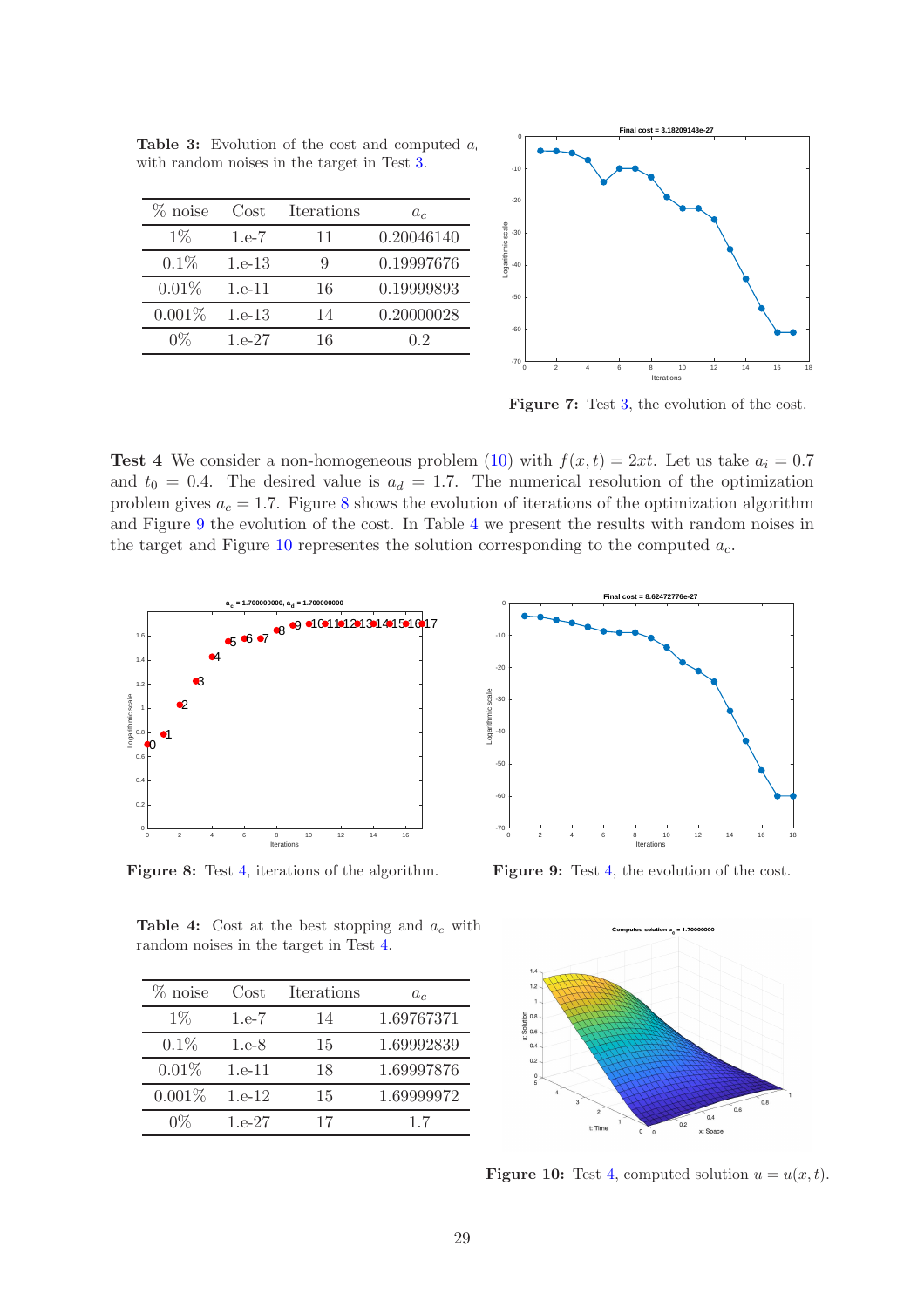# <span id="page-29-0"></span>5.2 Numerical tests for the linear case II

In this section we will present some numerical results for second inverse problem of identification of a from one boundary observation  $u_x(1,t)$ , mentioned at the beginning of the Section [3.1.](#page-4-0) Arguing as in the previous section, we reformulate the inverse problem as an optimization problem [\(66\)](#page-26-1), where the funcional  $J : a \in \mathcal{U}_{ad}^a \mapsto \mathbb{R}$  is now given by

$$
J(a) = \frac{1}{2} \int_0^T |\eta(t) - \partial_x u^a(1, t)|^2 dt,
$$
\n(69)

where  $\eta = \partial_x u(1, \cdot)$  is given and  $u^a$  is the solution of [\(10\)](#page-4-1) corresponding to the unknown a.

In what follows we present some numerical tests for this inverse problem. We will consider the same data as in the previous section:  $T = 5$ ,  $\ell = 1$ ,  $u_0(x) = 0.5x^2(1-x)$  and  $f(x,t) = 0$ . In order to simplify the presentation, we will show just the evolution of the cost and the results with random noises.

<span id="page-29-3"></span>**Test 5** We take  $a_i = 0.7$  as an initial guess for the minimization algorithm. The desired value is  $a_d = 1.7$ . The results of the numerical computations are presented in Table [5](#page-29-1) and Figure [11.](#page-29-2)

<span id="page-29-1"></span>Table 5: Evolution of the cost and computed  $a$ with random noises in the target in Test [5.](#page-29-3)

| $\%$ noise | Cost     | <b>Iterations</b> | a <sub>c</sub> |
|------------|----------|-------------------|----------------|
| $1\%$      | $1.e-6$  | 13                | 1.69198034     |
| $0.1\%$    | $1.e-8$  | 13                | 1.70001564     |
| 0.01%      | $1.e-14$ | 10                | 1.70009682     |
| 0.001%     | $1.e-18$ | 12                | 1.70000143     |
| 0%         | $1.e-25$ | 18                | 1.7            |



<span id="page-29-2"></span>Figure 11: Test [5,](#page-29-3) the evolution of the cost.

<span id="page-29-6"></span>**Test 6** Taking  $a_i = 0.2$  and  $a_d = 1$ , we can see the numerical results in Figure [12](#page-29-4) and Table [6.](#page-29-5)

**Table 6:** Evolution of the cost and computed  $a$ with random noises in the target in Test [6.](#page-29-6)

<span id="page-29-7"></span><span id="page-29-5"></span>

| $%$ noise | Cost     | <b>Iterates</b> | $a_c$      |
|-----------|----------|-----------------|------------|
| $1\%$     | $1.e-6$  | 10              | 0.99701925 |
| $0.1\%$   | $1.e-8$  | 13              | 1.00058988 |
| 0.01%     | 1.e.9    | 16              | 0.99994514 |
| 0.001%    | $1.e-13$ | 12              | 0.99999587 |
| በ%        | $1.e-27$ | 13              |            |



<span id="page-29-4"></span>Figure 12: Test [6,](#page-29-6) the evolution of the cost.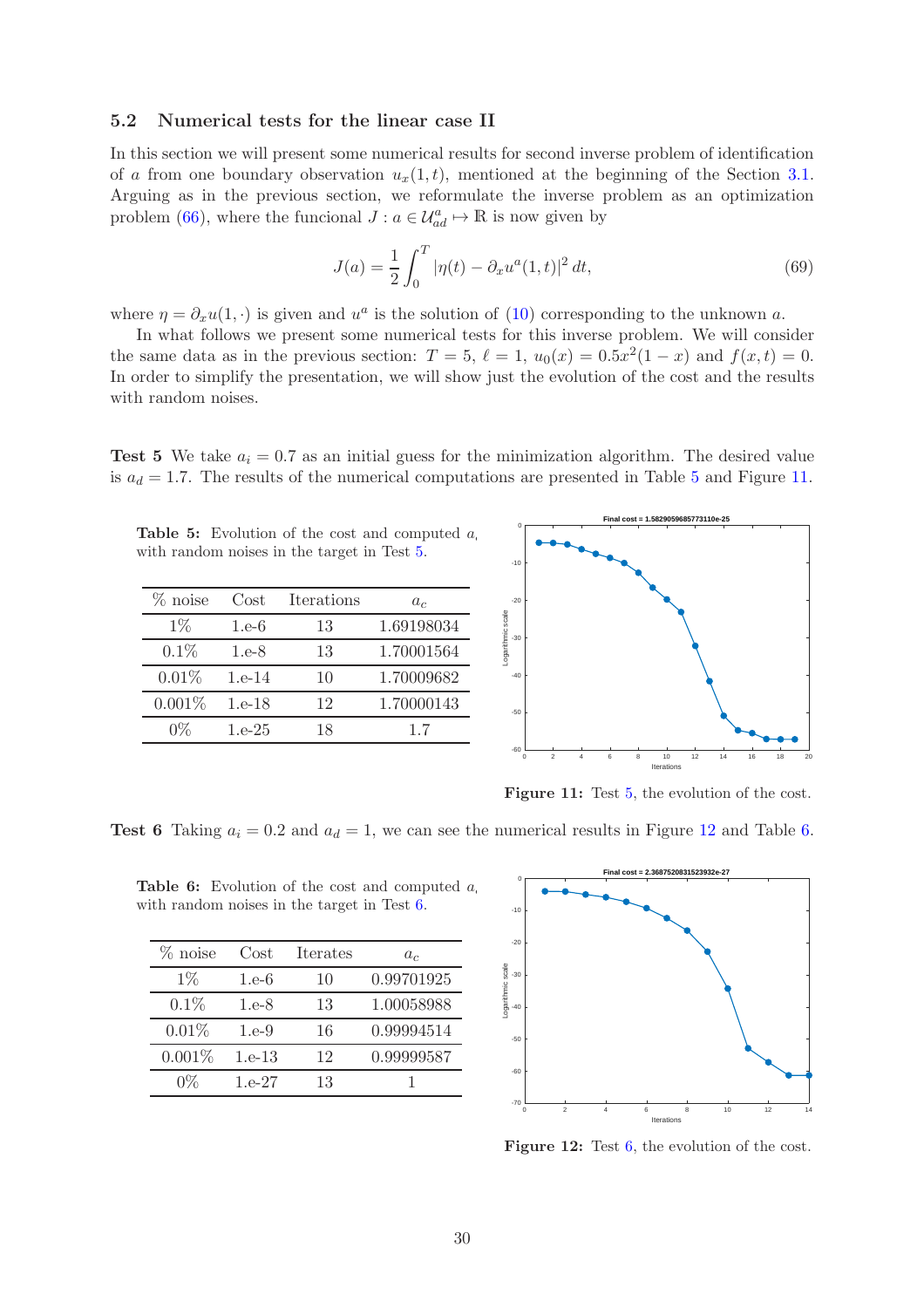**Test [7](#page-30-2)** Taking  $a_i = 0.7$  and  $a_d = 0.2$ , Figure [13](#page-30-1) and Table 7 show the numerical results.

| $%$ noise | Cost       | Iterations | $a_c$      |
|-----------|------------|------------|------------|
| $1\%$     | $1.e-5$    | 15         | 0.20127090 |
| 0.1%      | $1.e-8$    | 15         | 0.20020541 |
| 0.01%     | 1.e.9      | 14         | 0.19997384 |
| $0.001\%$ | $1.e-11$   | 14         | 0.20000100 |
| በ%        | $1.6 - 28$ | 18         | 02         |

<span id="page-30-2"></span>Table 7: Evolution of the cost and computed  $a$ with random noises in the target in Test [7.](#page-29-7)

**Final cost = 1.6076492210338459e-28** -10 -20 scale Logarithmic scale -30 -40 -50 -60 -70 0 2 4 6 8 10 12 14 16 18 20 Iterations

<span id="page-30-1"></span>Figure 13: Test [7,](#page-29-7) the evolution of the cost.

### <span id="page-30-0"></span>5.3 Numerical tests for the power-like case I

We will present in this section some numerical results of the reconstruction of  $\alpha$  for weak and strong degenerate cases [\(16\)](#page-6-1) and [\(17\)](#page-6-2) from data that appear in Theorem [3.7.](#page-7-0) More precisely, given  $t_0 \in (0, T)$  as in [\(20\)](#page-7-2),  $u_0 = u_0(x)$  and  $\ell < 1$ , in order to reconstruct  $\alpha$  we will solve numerically the following optimization problem: find  $\alpha \in (0, 2)$  such that

<span id="page-30-5"></span>
$$
J(\alpha) \le J(\alpha'), \quad \forall \alpha' \in (0, 2), \tag{70}
$$

where the functional  $J : (0, 2) \mapsto \mathbb{R}$  is given by

$$
J(\alpha) = \frac{1}{2} \int_0^1 |\gamma(x) - \partial_t u^{\alpha}(x, t_0)|^2 dx + \frac{1}{2} \int_0^1 |\beta(x) - x^2 \partial_x u^{\alpha}(x, t_0)|^2 dx,
$$

with  $u^{\alpha}$  the corresponding solution of [\(16\)](#page-6-1) or [\(17\)](#page-6-2) assoceated to the unknown power  $\alpha$ .

In the numerical tests we will take  $T = 10$ ,  $u_0 = 0.3x^2(1-x)^2$  and  $f(x,t) = 0$  and we will use the interior-point MatLab gradient free algorithm from the Optimization Toolbox.

#### <span id="page-30-4"></span>5.3.1 Weak degeneracy I

**Test 8** Let us first assume that  $0 < \alpha < 1$ , corresponding to the weak degeneracy case [\(16\)](#page-6-1). We take  $\alpha_i = 0.8$  as an initial guess for the minimization algorithm and the desired value to recover is  $\alpha_d = 0.4$ . In Figure [14](#page-31-0) we can see the computed values of  $\alpha$  at each iteration of the optimization algorithm and Figure [15](#page-31-0) shows the evolution of the cost. In the Table [8,](#page-30-3) we present the computed values of  $\alpha_c$  depending on the values of  $\ell$  close to 1.

<span id="page-30-3"></span>

|         | Cost     | Iterations | $\alpha_c$ |         | Cost     | Iterations | $\alpha_c$ |
|---------|----------|------------|------------|---------|----------|------------|------------|
| 0.9     | $1.e-21$ | 23         | 0.40000004 | 1.00001 | $1.e-19$ | 25         | 0.40000010 |
| 0.99    | $1.e-22$ | 27         | (0.4)      | 1.0001  | $1.e-23$ | 28         | (1.4)      |
| 0.999   | $1.e-22$ | 32         | 0.39999999 | 1.001   | $1.e-22$ | 31         | 0.39999999 |
| 0.9999  | $1.e-21$ | 26         | 0.39999999 | 1.01    | $1.e-22$ | 22         | (1.4)      |
| 0.99999 | $1.e-21$ | 30         | 0.4        |         | $1.e-12$ | 30         | 0.40053247 |
|         | 1.e-19   | -27        | 0.40000008 | 1.2     | 1.e.22   | 30         | (1.4)      |

**Table 8:** Computed  $\alpha_c$  for  $\ell$  close to 1 in Test [8.](#page-30-4)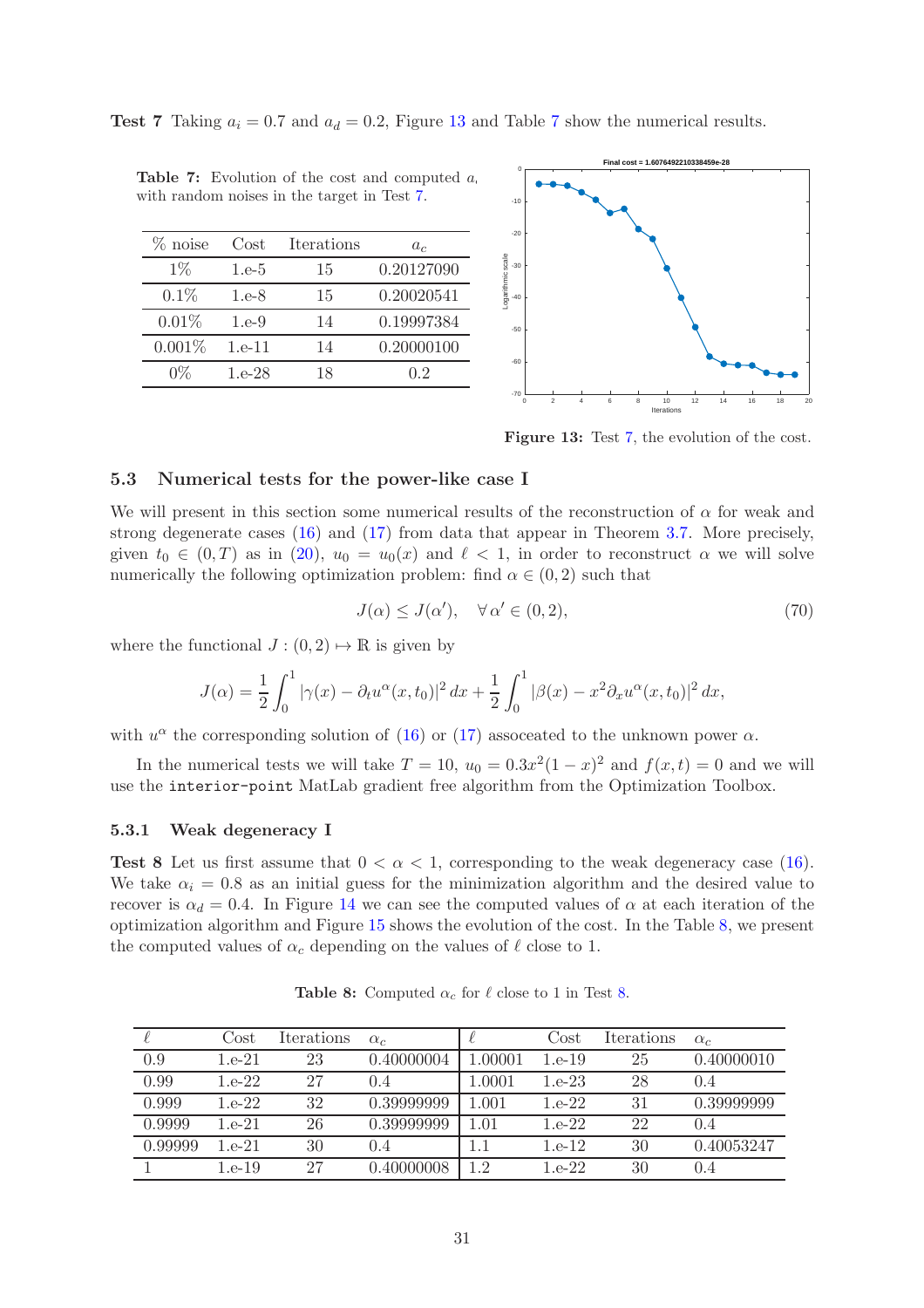<span id="page-31-0"></span>

**Figure 14:** Test [8,](#page-30-4) identification of  $\alpha$ ,  $\ell = 0.9$ .

Figure 15: Test [8,](#page-30-4) current function values.

# <span id="page-31-3"></span>5.3.2 Strong degeneracy I

<span id="page-31-2"></span>Test 9 Let us consider the strong degeneracy case with  $1 \leq \alpha < 2$ , i.e. the problem [\(17\)](#page-6-2). We take  $\alpha_i = 1.6$  and  $\alpha_d = 1.3$ . The numerical results can be seen in the Figures [16](#page-31-1) and [17.](#page-31-1) In the Table [9,](#page-31-2) we present the computed values of  $\alpha_c$  depending on the values of  $\ell$  close to 1.

|         | Cost     | Iterations | $\alpha_c$ |         | Cost     | Iterations | $\alpha_c$ |
|---------|----------|------------|------------|---------|----------|------------|------------|
| 0.9     | $1.e-24$ | 18         | 1.3        | 1.00001 | $1.e-22$ | 23         | 1.30000001 |
| 0.99    | $1.e-22$ | 24         | 1.30000001 | 1.0001  | $1.e-23$ | 21         | 1.3        |
| 0.999   | 1.e-21   | 19         | 1.30000006 | 1.001   | $1.e-23$ | 25         | 1.3        |
| 0.9999  | $1.e-23$ | 22         | 1.29999999 | 1.01    | $1.e-24$ | 32         | 1.3        |
| 0.99999 | $1.e-22$ | 30         | 1.30000001 |         | $1.e-22$ | 18         | 1.29999998 |
|         | $1.e-23$ | 27         | 1.30000000 | 1.2     | $1.e-22$ | 20         | 1.3        |

**Table 9:** Computed  $\alpha_c$  for  $\ell$  close to 1 in Test [9.](#page-31-3)

<span id="page-31-1"></span>

**Figure 16:** Test [9,](#page-31-3) identification of  $\alpha$ ,  $\ell = 0.9$ .

Figure 17: Test [9,](#page-31-3) current function values.

Remark 5.2 From the results of the Tests [8](#page-30-4) and [9](#page-31-3) we can see numerically that the hypothesis  $\ell$  < 1 from Theorem [3.7](#page-7-0) probably is not really needed for the reconstruction of  $\alpha$ . But the question whether we can eliminate this condition form this theorem remains open.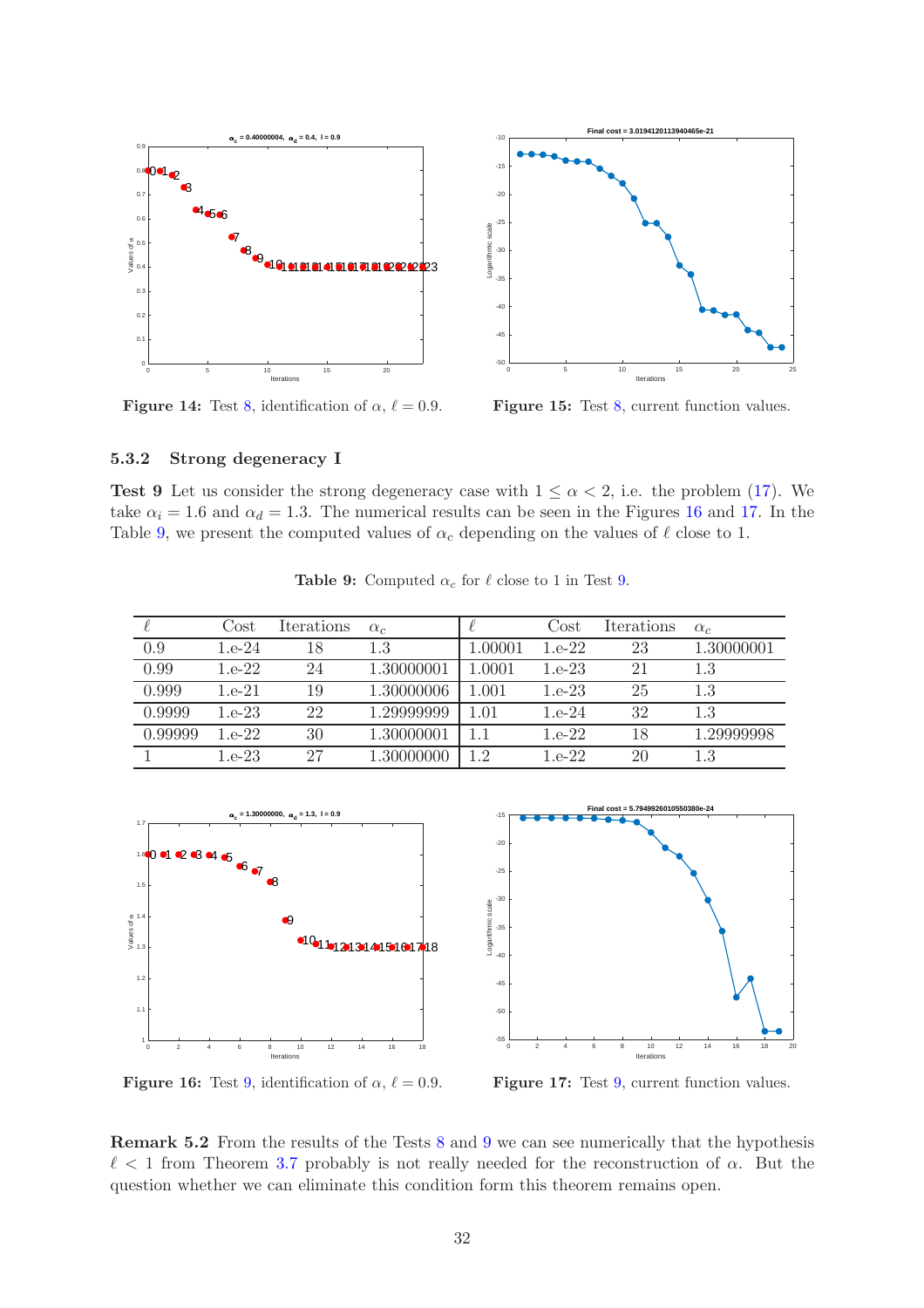# <span id="page-32-0"></span>5.4 Numerical tests for the power-like case II

We will present in this section numerical results for the reconstruction of  $\alpha$  from one observation of the form  $\partial_x u(1,t)$ . As before, we will analyze first weak and then strong degenerate cases. More precisely, given  $\ell$ ,  $u_0 = u_0(x)$  and  $\eta = \partial_x u(1, \cdot)$ , we will solve numerically the following optimization problem [\(70\)](#page-30-5), but wiht the functional  $J : (0, 2) \mapsto \mathbb{R}$  given by

$$
J(\alpha) = \frac{1}{2} \int_0^T |\eta(t) - \partial_x u^{\alpha}(1, t)|^2 dt,
$$

where  $u^{\alpha}$  is the solution to [\(16\)](#page-6-1) or [\(17\)](#page-6-2) corresponding to  $\alpha$ .

In that follows, we will take  $T = 10, \ell = 1, u_0 = 0.3x^2(1 - x)^2$  and  $f(x, t) = 0$ . The computations are performed using fmincon MatLab function form the Optimization Toolbox, combined with interior-point gradient algorithm.

#### <span id="page-32-3"></span>5.4.1 Weak degeneracy II

Test 10 Let us first consider the weak degeneracy case corresponding to the problem [\(16\)](#page-6-1) with  $0 < \alpha < 1$ . We take  $\alpha_i = 0.2$  as an initial guess for the minimization algorithm and the desired value to recover  $\alpha_d = 0.6$ . The numerical results can be seen in Figures [18](#page-32-1) and [19.](#page-32-1) Table [10](#page-32-2) shows the computations of  $\alpha_c$  and the cost with random noises in the target.

<span id="page-32-1"></span>

**Figure 18:** Test [10,](#page-32-3) identification of  $\alpha$ .



Figure 19: Test [10,](#page-32-3) current function values.

<span id="page-32-2"></span>Table 10: Evolution of the cost and compute with random noises in the target in Test [10.](#page-32-3)

| $%$ noise | Cost     | <b>Iterations</b> | $\alpha_c$ |
|-----------|----------|-------------------|------------|
| $1\%$     | $1.e-8$  | 15                | 0.5968949  |
| 0.1%      | $1.e-10$ | 16                | 0.6003718  |
| 0.01%     | $1.e-12$ | 16                | 0.599976   |
| 0.001%    | $1.e-14$ | 18                | 0.5999980  |
| በጁ        | $1.e-21$ | 17                | Ո 6        |



<span id="page-32-4"></span>Figure 20: Test [10,](#page-32-3) order of convergence.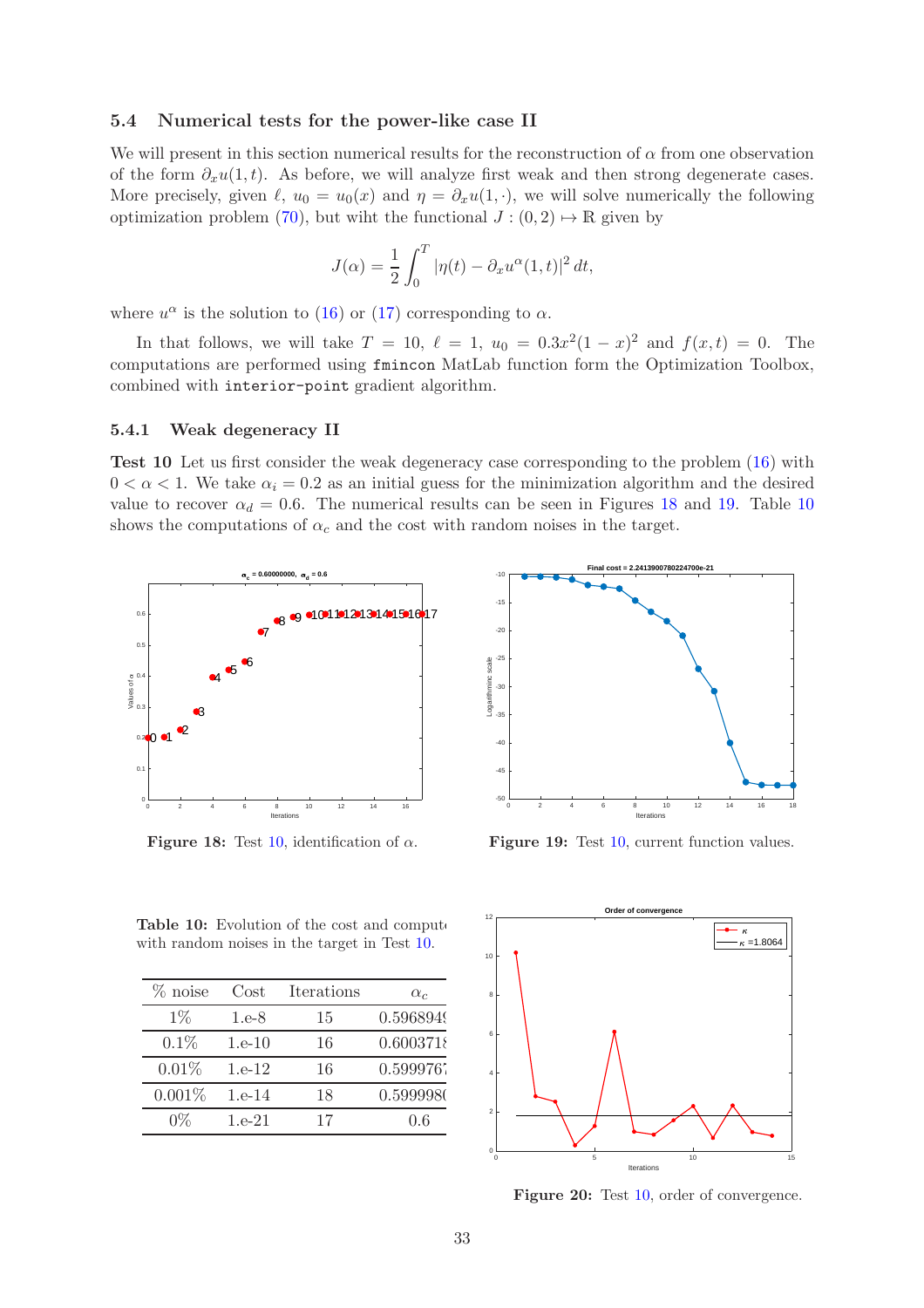Remark 5.3 (On the order of convergence) We can analyze the order of convergence of  $\alpha_n$  which we obtain at each iteration n of the optimization algorithm to  $\alpha_d$ . More precisely, we look for positive real numbers  $C$  and  $\kappa$  such that

$$
|e_{n+1}| \approx C |e_n|^{\kappa},
$$

where  $e_n = \alpha_n - \alpha_d$ . From Figure [20,](#page-32-4) we see that this approximate formula is satisfied for  $\kappa = 1.8$  for some finite value of C.

### 5.4.2 Strong degeneracy II

We will consider here the identification of  $\alpha$  in the case  $1 \leq \alpha < 2$  for strong degeneracy case, that is to say for the problem [\(17\)](#page-6-2). For simplicity of the presentation, the results with random noises in the targets are not presented, because they are similar to those of the previous sections.

Test 11 Let us take  $\ell = 0.99$  and  $\alpha_i = 1.6$  as an initial guess for the minimization algorithm. The desired value of  $\alpha$  to recover is  $\alpha_d = 1.3$ . The numerical results can be seen in the Figures [23](#page-33-0) and [24](#page-33-0) and the computed value of  $\alpha$  is  $\alpha_c = 1.3$ .



Figure 21: Test [12,](#page-33-1) identification of  $\alpha$ .



<span id="page-33-1"></span>Test 12 Let us take  $\ell = 1$  and  $\alpha_i = 1.6$  and  $\alpha_d = 1.3$ . The numerical results can be seen in Figures [23](#page-33-0) and [24](#page-33-0) and the computed value is  $\alpha_c = 1.3$ .

<span id="page-33-0"></span>

Figure 23: Test [12,](#page-33-1) identification of  $\alpha$ .



Figure 24: Test [12,](#page-33-1) current function values.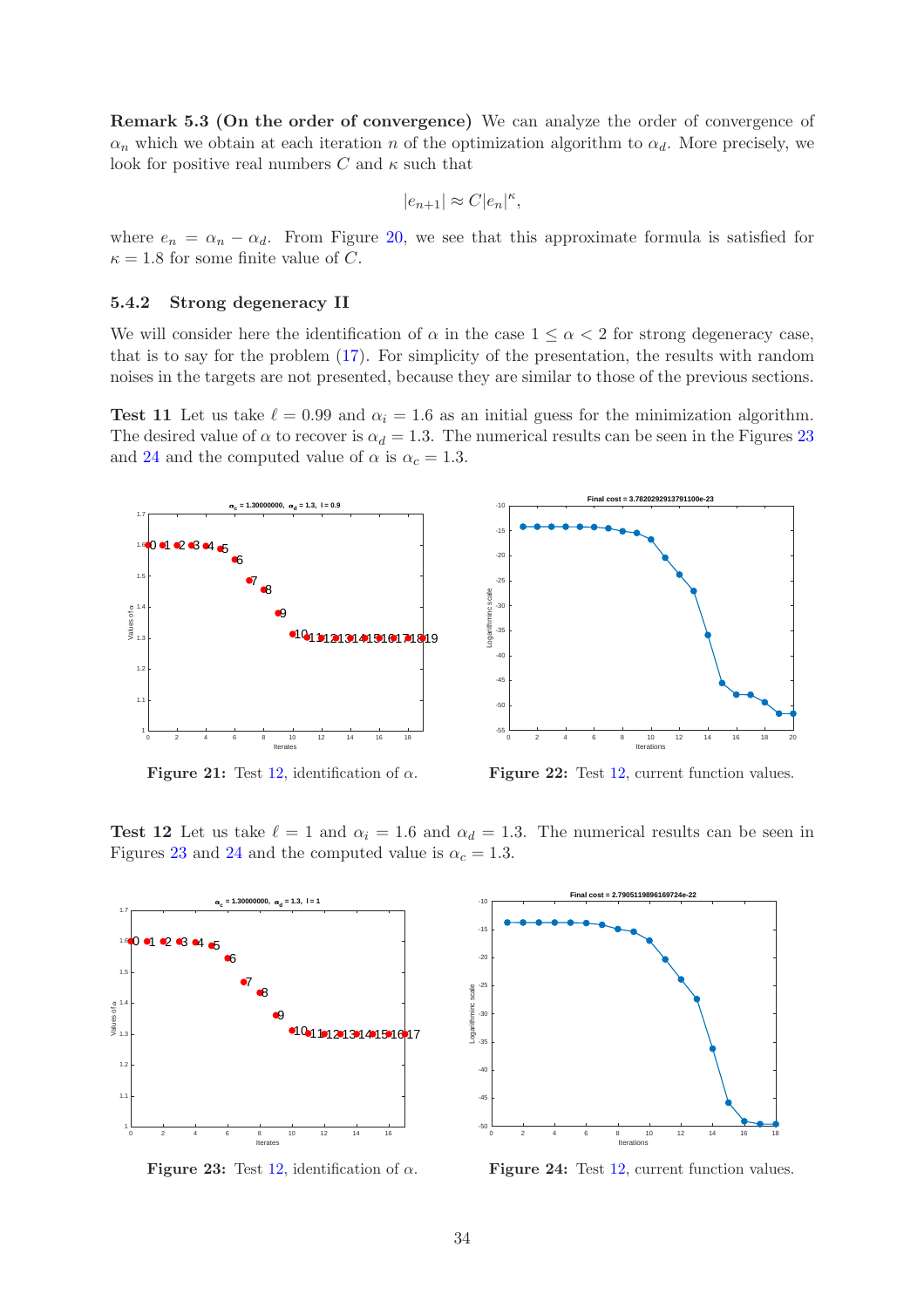### 5.5 Numerical tests for a general case

In this section we will present numerical results of identification of a function  $a = a(x)$  in [\(25\)](#page-8-2) from  $\partial_x u(1,t)$  in order to illustrate the theoretical part form the Section [4.](#page-8-0)

Let us take  $\ell = 1, T = 5, \alpha = 0.6$  and  $u_0(x) = 0.3x^2(1-x)^2$ . In order to reconstruct  $a = a(x)$ , again we reformulate the corresponding inverse problem as an optimization problem: find  $a \in \mathcal{A}$  such that

<span id="page-34-0"></span>
$$
J(a) \le J(a'), \quad \forall a' \in \mathcal{A}, \tag{71}
$$

where the functional  $J : A \mapsto \mathbb{R}$  is given by

$$
J(a) = \frac{1}{2} \int_0^T |\eta(t) - \partial_x u^a(1, t)|^2 dt,
$$

where  $u^a$  is the solution of [\(25\)](#page-8-2) corresponding to a and A is given by [\(27\)](#page-9-4). In fact, for the numerical reconstruction we do not need to assume that  $a$  is known near 1 as in  $(27)$ .

In order to present some examples, in what follows we will analyze two particular cases of the coefficient  $a(x)$ : linear and quadratic functions. The numerical experiments will be performed using a gradient based interior-point algorithm of fmincon MatLab Optimization Toolbox.

Let us notice that we can also reconstruct numerically both  $\alpha$  and  $\alpha$  from one measurement, but in order to simplify the presentations of the results, we will omit the details.

**Linear function:** Let us consider a of the form  $a(x) = bx + c$ , where b and c are unknown constants. The optimization problem [\(71\)](#page-34-0) is written in this case as follows: find  $b, c \in \mathcal{A}$ , with  $\mathcal{A} = \{(b, c) : 0 < b < b < \overline{b}, 0 < c < c < \overline{c}\}\)$  such that

$$
J(b,c) \leq J(b',c'), \quad \forall (b',c') \in \mathcal{A}.
$$

<span id="page-34-2"></span>**Test 13** Let us take  $b_i = 1$  and  $c_i = 1$  as initial guess for the optimization algorithm and desired values to recover  $b_d = 5$  and  $c_d = 1.5$ . After numerical approximation of the optimization problem above we get the computed values  $b_c = 5$  and  $c_c = 1.5$ . The numerical results we have obtained are in Figures [25](#page-34-1) and [26.](#page-34-1) Table [11](#page-35-0) shows the evolution of the cost during the iterations of optimization algorithm and computed  $b_c$  and  $c_c$  with random noises in the target. Finally, in Figure [27](#page-35-1) the solution of [\(25\)](#page-8-2) is represented for the computed values of the coefficients.

<span id="page-34-1"></span>



Figure 25: Test [13,](#page-34-2)  $a_d$  solid line,  $a_c$  dashed line.

Figure 26: Test [13,](#page-34-2) evolution of the cost.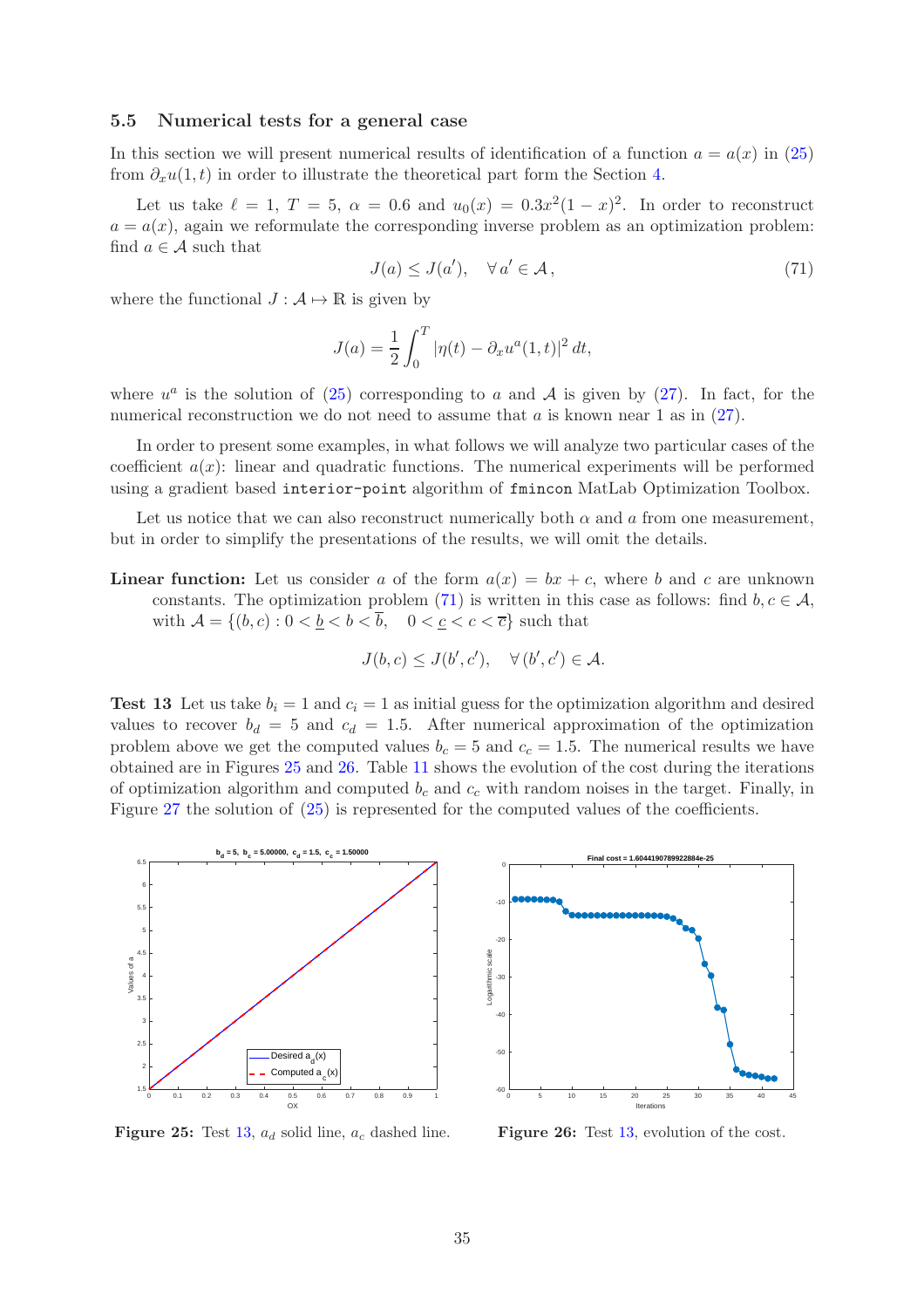| ℅            | Cost     | It. | b <sub>c</sub> | $c_{c}$    |
|--------------|----------|-----|----------------|------------|
|              | 1.e.8    | 29  | 5.02223088     | 1.47406114 |
| $(1)$ . 1    | $1.e-10$ | 29  | 5.00636935     | 1.49523326 |
| 0.01         | $1.e-12$ | 29  | 4.99989752     | 1.50032299 |
| 0.001        | $1.e-14$ | 29  | 4.99994089     | 1.50011971 |
| $\mathbf{0}$ | $1.e-25$ | 39  | 5              | 1.5        |

<span id="page-35-0"></span>**Table 11:** Evolution of the cost and computed  $b_c$ and  $c<sub>c</sub>$  with random noises in the target in Test [13.](#page-34-2)

 $0.02$  $0.015$  $0.01$  $0.00$ t: Time x: Space

<span id="page-35-1"></span>Figure 27: Test [13,](#page-34-2) computed solution.

Quadratic function: Let us now consider a of the form  $a(x) = bx^2 + cx + h$ . The optimization problem [\(71\)](#page-34-0) is written in this case as follows: find  $(b, c, h) \in \mathcal{A}$ , with  $\mathcal{A} = \{(b, c, h): 0 \leq b \leq h\}$  $\frac{\overline{b}}{b} < b < \overline{b}$ ,  $0 < \underline{c} < c < \overline{c}$ ,  $0 < \underline{h} < h < \overline{h}$  such that

$$
J(b,c,h) \leq J(b',c',h'), \quad \forall (b',c',h') \in \mathcal{A}.
$$

<span id="page-35-3"></span>Test 14 Let us take  $b_i = 3.5$ ,  $c_i = 2.5$  and  $h_i = 0.5$  as initial guess for the optimization algorithm and the desired values to recover  $b_d = 4$ ,  $c_d = 3$  and  $h_d = 1$ . The numerical results are shown in the Figures [28](#page-35-2) and [29,](#page-35-2) and the computed values are  $b_c = 4.06562197$ ,  $c_c = 2.88613622$ and  $h_c = 1.04967427$ . The numerical results can be seen in Figures [28](#page-35-2) and [29.](#page-35-2) Table [12](#page-36-13) shows the evolution of the cost during the iterations of optimization algorithm and computed  $b_c$  and  $c_c$  with random noises in the target.

<span id="page-35-2"></span>

Figure 28: Test [14,](#page-35-3)  $a_d$  solid,  $a_c$  dashed lines.

Figure 29: Test [14,](#page-35-3) evolution of the cost.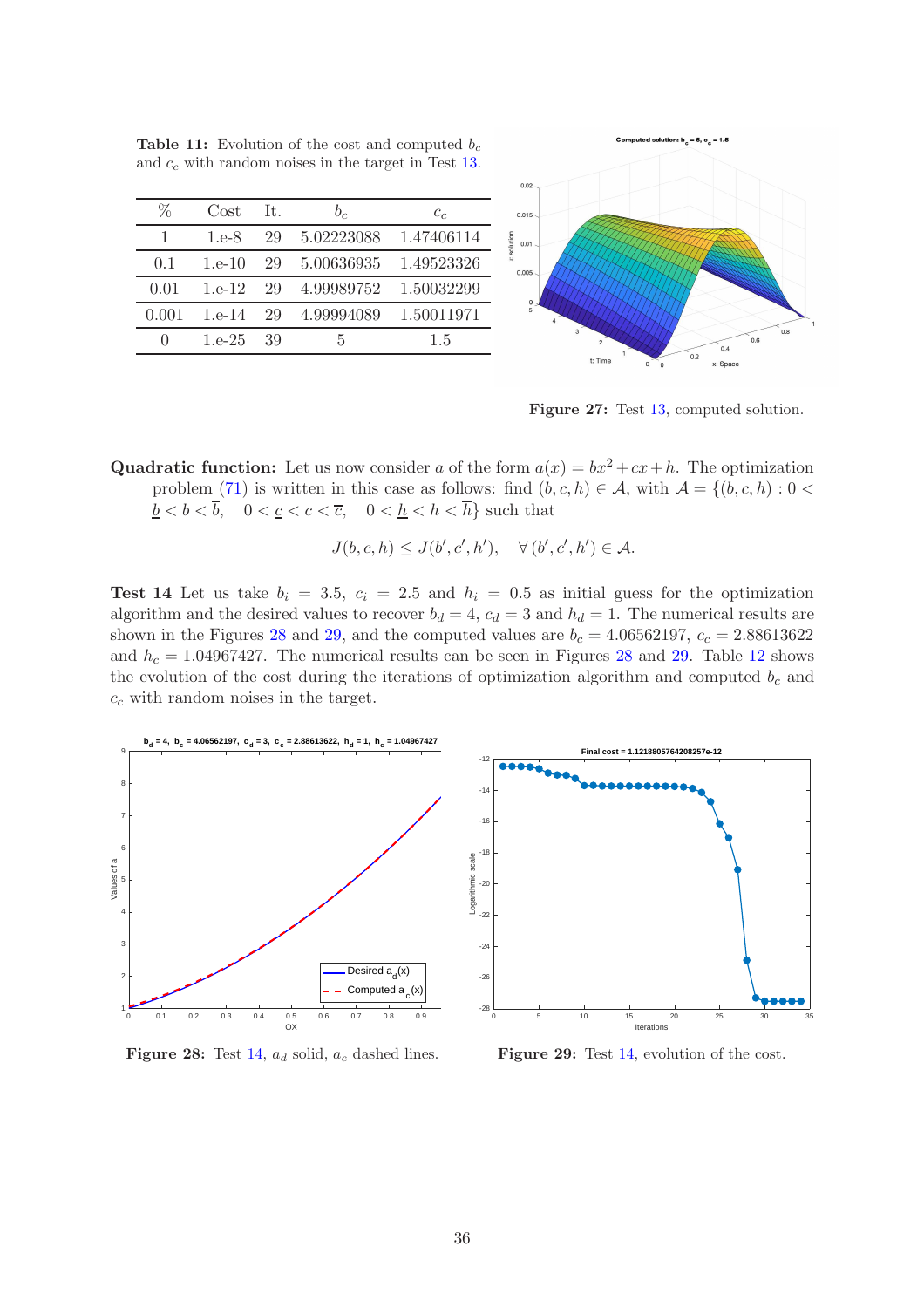<span id="page-36-13"></span>

| %         | Cost     | <b>Iterations</b> | $b_c$      | $c_{c}$    | h,         |
|-----------|----------|-------------------|------------|------------|------------|
| $1\%$     | 1.e.8    | 41                | 4.05971241 | 2.88655292 | 1.09105166 |
| $0.1\%$   | $1.e-10$ | 33                | 4.06806662 | 2.88685441 | 1.04274887 |
| $0.01\%$  | $1.e-12$ | 34                | 4.06565361 | 2.88623199 | 1.05038351 |
| $0.001\%$ | $1.e-12$ | 35                | 4.06567662 | 2.88615326 | 1.04953132 |
| $0\%$     | 1 e-12   | 33                | 4.06562197 | 2.88613622 | 1.04967427 |

Table 12: Evolution of the cost and computed  $b_c$  and  $c_c$  with random noises in the target in Test [14.](#page-35-3)

# <span id="page-36-10"></span>References

- <span id="page-36-11"></span>[1] F. Alabau-Boussouira, P. Cannarsa, G. Leugering, Control and stabilization of degenerate wave equations, SIAM J. Control and Optim. **55** (2017) 2052-2087.
- [2] J. Apraiz, J. Cheng, A. Doubova, E. Fern´andez-Cara, M. Yamamoto, Uniqueness and numerical reconstruction for inverse problems dealing wit interval size search, submitted.
- <span id="page-36-9"></span>[3] R. Aster, B. Borchers, C. Thurber, Parameter estimation and inverse problems, Amsterdam, Elsevier, 2019.
- <span id="page-36-3"></span>[4] M. Bellassoued, M. Yamamoto, Carleman Estimates and Applications to Inverse Problems for Hyperbolic Systems, Springer-Japan, Tokyo, 2017.
- <span id="page-36-8"></span>[5] F. Black and M. Scholes, The pricing of options and corporate liabilities, J. Polit. Econ., 81 (1973), pp. 637-654.
- <span id="page-36-4"></span>[6] A.L. Bukhgeim, M.V.Klibanov, Global uniqueness of class of multidimentional inverse problems, Soviet Math. Dokl. 24 (1981) 244-247.
- <span id="page-36-5"></span>[7] P. Cannarsa, P. Martinez, J. Vancostenoble, Global Carleman estimates for degenerate parabolic operators with applications, Mem. Amer. Math. Soc. 239 (2016), no. 1133.
- [8] P. Cannarsa, J. Tort, M. Yamamoto, Determination of source terms in a degenerate parabolic equation, Inverse Problems 26 (2010), no. 10.
- <span id="page-36-2"></span>[9] G. Citti, M. Manfredini, A degenerate parabolic equation arising in image processing, Commun. Appl. Anal., 8 (2004), pp. 125-141.
- <span id="page-36-6"></span>[10] Z.-C. Deng, K. Qian, X.-B. Rao, L. Yang, G.-W. Luo, An inverse problem of identifying the source coefficient in a degenerate heat equation, Inverse Probl. Sci. Eng. 23 (2015), no. 3, 498–517.
- <span id="page-36-7"></span>[11] Z.-C. Deng, L. Yang, An inverse problem of identifying the coefficient of first-order in a degenerate parabolic equation, J. Comput. Appl. Math. 235 (2011), no. 15, 4404–4417.
- <span id="page-36-0"></span>[12] J. I. Díaz, ed., *The Mathematics of Models for Climatology and Environment*, NATO Adv. Sci. Inst. Ser. I: Global Environ. Change 48, Springer, Berlin, 1997.
- <span id="page-36-12"></span>[13] A. Doubova, E. Fernández-Cara, *Some geometric inverse problems for the linear wave equa*tion, Inverse Probl. Imaging 9 (2015), no. 2, 371-393.
- <span id="page-36-1"></span>[14] S.N. Ethier, A class of degenerate diffusion processes occurring in population genetics, Comm. Pure Appl. Math., 29 (1976), pp. 483-493.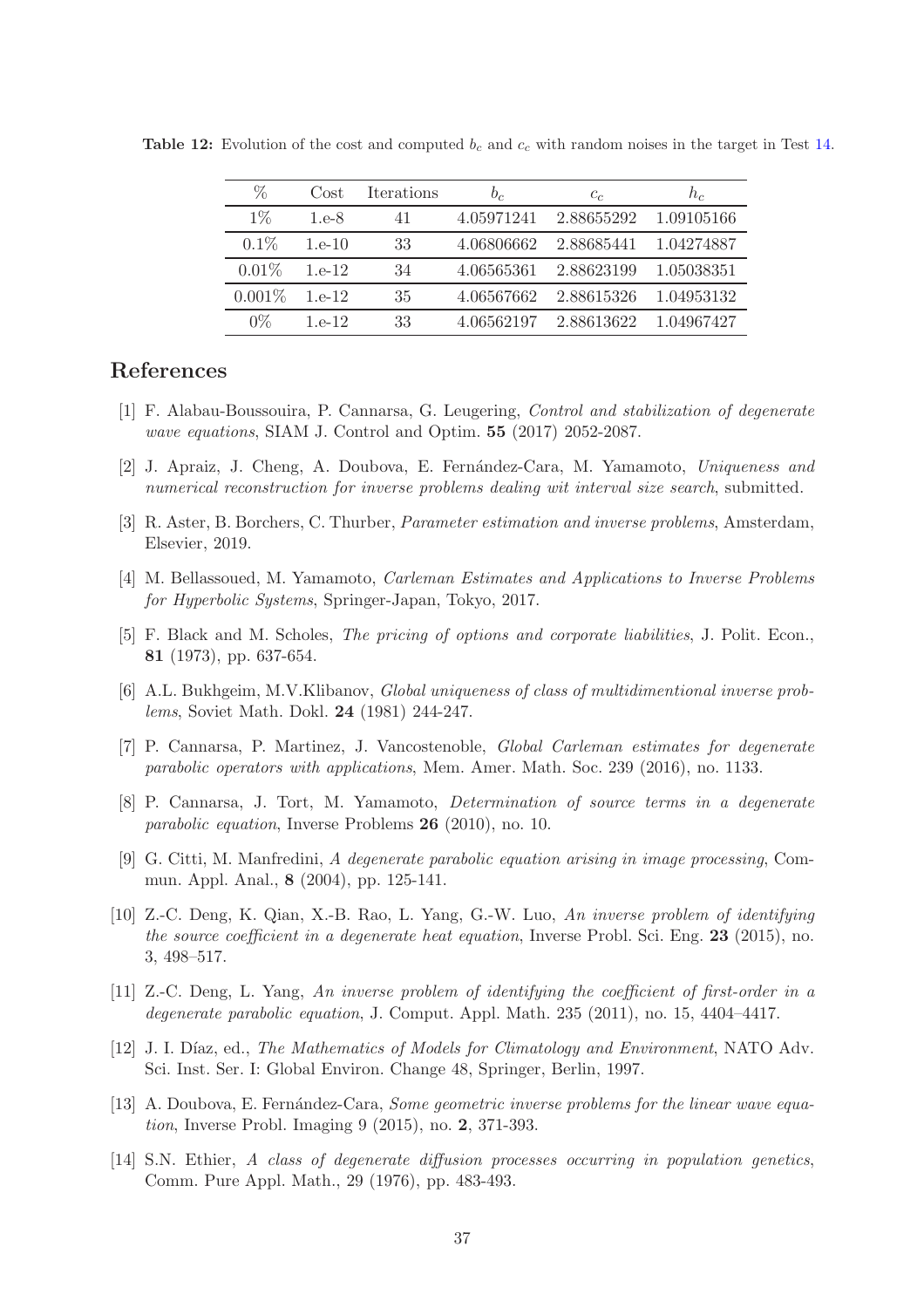- <span id="page-37-2"></span>[15] S. Ji, R. Huang, On the Budyko-Sellers climate model with mushy region, J. Math. Anal. Appl. 434 (2016), no. 1, 581-598.
- <span id="page-37-11"></span> $[16]$  J. Hadamard, Sur les problèmes aux dérivées partielles et leur signification physique, Princeton University Bulletin, (1902), 49–52.
- <span id="page-37-3"></span>[17] X. Huang, O.Y. Imanuvilov, M. Yamamoto, Stability for inverse source problems by Carleman estimates, Inverse Problems 36 (2020) 125006, 20 pp.
- <span id="page-37-15"></span>[18] M.S. Hussein, D. Lesnic, V.L. Kamynin, A.B. Kostin, Direct and inverse source problems for degenerate parabolic equations, J. Inverse Ill-Posed Probl. 28 (2020), no. 3, 425–448.
- <span id="page-37-10"></span>[19] O.Y. Imanuvilov, On Carleman estimates for hyperbolic equations, Asymptotic Anal. 32 (2002) 185-220.
- <span id="page-37-12"></span>[20] O. Imanuvilov and M. Yamamoto, Lipschitz stability in inverse parabolic problems by the Carleman estimate, Inverse Problems 14 (1998) 1229-1245.
- <span id="page-37-13"></span>[21] O. Imanuvilov, M. Yamamoto, Global Lipschitz stability in an inverse hyperbolic problem by interior observations, Inverse Problems 17 (2001) 717-728.
- <span id="page-37-5"></span>[22] O.Y. Imanuvilov, M. Yamamoto, Determination of a coefficient in an acoustic equation with a single measurement, Inverse Problems 19 (2003) 157-171.
- <span id="page-37-0"></span>[23] V. Isakov, Inverse Problems for Partial Differential Equations, Springer-Verlag, Berlin, 2006.
- [24] S. Ji, R. Huang, On the Budyko-Sellers climate model with mushy region, J. Math. Anal. Appl. 434 (2016), no. 1, 581-598.
- <span id="page-37-4"></span>[25] V.L. Kamynin, Inverse problem of determining the absorption coefficient in a degenerate parabolic equation in the class of  $L^2$ -functions, J. Math. Sci. (N.Y.) 250 (2020), no. 2, Problems in mathematical analysis. No. 105, 121–133.
- <span id="page-37-14"></span>[26] M.V. Klibanov, Inverse problems and Carleman estimates, Inverse Problems 8 (1992) 575- 596.
- [27] M.V. Klibanov, A. Timonov, Carleman Estimates for Coefficient Inverse Problems and Numerical Applications, VSP, Utrecht, 2004.
- <span id="page-37-8"></span>[28] M. Kern, Numerical methods for inverse problems, ISTE, London; John Wiley & Sons, Inc., Hoboken, NJ, 2016.
- <span id="page-37-9"></span>[29] M.M. Lavrentiev, A.V. Avdeev, M.M. Lavrentiev Jr., V.I. Priimenko, Inverse problems of mathematical physics, Inverse and Ill-posed Problems Series. VSP, Utrecht, 2003.
- [30] P. Martinez, J. Vancostenoble, Carleman estimates for one-dimensional degenerate heat equations, J. Evol. Equ. 6 (2006), no. 2, 325-362.
- <span id="page-37-6"></span>[31] R. Murayama, The Gel'fand-Levitan theory and certain inverse problems for the parabolic equation, J. Fac. Sci. The Univ. Tokyo Section IA, Math. 28 (1981) 317–330.
- <span id="page-37-1"></span>[32] O. A. Oleinik, V. N. Samokhin, Mathematical models in boundary layer theory, Applied Mathematics and Mathematical Computation, vol. 15, Chapman & Hall/CRC, Boca Raton, FL, 1999.
- <span id="page-37-7"></span>[33] A. Pierce, Unique identification of eigenvalues and coefficients in a parabolic problem, SIAM J. Control and Optim. 17 (1979) 494–499.